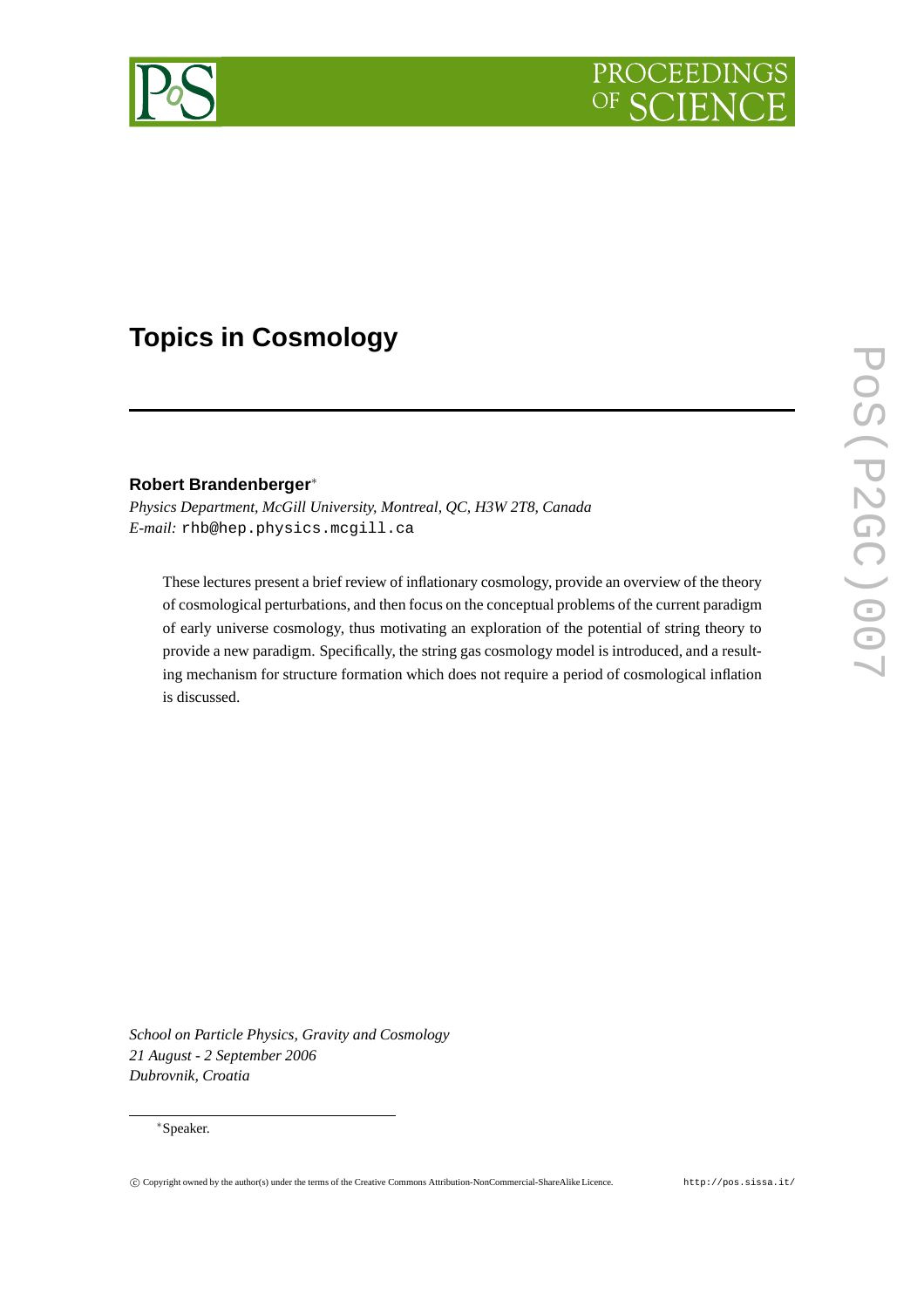## **1. Introduction and Overview**

These lectures focus on three topics. The first is an overview of the current paradigm of early universe cosmology, the *inflationary universe scenario*. The second topic is a pedagogical presentation of the theory of cosmological perturbations, the main tool of modern cosmology which allows us to connect theories of the very early universe with observational data. The third topic is *string gas cosmology*, an attempt to construct a new scenario of the very early universe based on established principles of string theory.

Over the past two and a half decades, cosmology has become a science dominated by data of rapidly increasing accuracy. Today, we have three-dimensional maps of the distribution of galaxies in space which contain more than one hundred thousand galaxies [1, 2]. They clearly indicate that luminous matter in the universe is neither uniformly nor randomly distributed. There are clear patterns to be seen: clusters of galaxies, superclusters, filaments and voids (regions of space empty of galaxies). The distribution can be quantified in terms of the luminosity power spectrum. A key challenge for cosmology is to understand the origin of these patterns in the distribution of matter.

Another observational window in cosmology is the cosmic microwave background (CMB) radiation. Overall, this radiation is characterized by a surprising isotropy. At a fractional level of a bit less than 10−<sup>4</sup> , however, there are anisotropies. These can be quantified in terms of their angular power spectrum. First, the sky map (two-dimensional) of anisotropies is expanded in spherical harmonics *Ylm*:

$$
\frac{\Delta T}{T}(\theta,\varphi) = \sum_{l=1}^{\infty} \sum_{m=-l}^{l} a_{lm} Y_{lm}(\theta,\varphi)
$$
\n(1.1)

where  $\theta$  and  $\phi$  are the usual angles on the surface of the sphere. If the fluctuations are due to a Gaussian random process with no distinguished direction in the sky, then the complete information about the fluctuations is given by the ensemble average (denoted by pointed parentheses) of the coefficients *alm*:

$$
c_l = \langle |a_{lm}|^2 \rangle, \tag{1.2}
$$

These  $c_l$  coefficients define the angular power spectrum of CMB anisotropies. Figure 1 is the full sky map of CMB anisotropies from the WMAP experiment [3]. Figure 2 shows the resulting angular power spectrum )(what is plotted on the vertical axis is  $l(l+1)C_l/(2\pi)$ ). The key features are the flat region at small values of *l* (large angular scales) and the characteristic oscillations of the spectrum at intermediate angular scales. Another crucial challenge for cosmology is to explain both the overall isotropy of the CMB, and the specific patterns of anisotropies.

According to our present understanding, we must look to the very early universe to find an explanation for the observed structures. The reason is that in Standard Big Bang cosmology (SBB), which well describes the cosmological evolution at late times (times later and including the period of nucleosynthesis) the physical wavelength of fixed comoving scales is increasing less fast than the Hubble radius (an important length scale which is defined and whose role is described at the end of this section). Hence, the scales which are currently observed were outside of the Hubble radius at early times, and no causal structure formation scenario is possible  $<sup>1</sup>$ .</sup>

<sup>&</sup>lt;sup>1</sup>Topological defect models [4, 5, 6] provide a way to circumvent this reasoning. They, however, also involve new physics of the very early universe.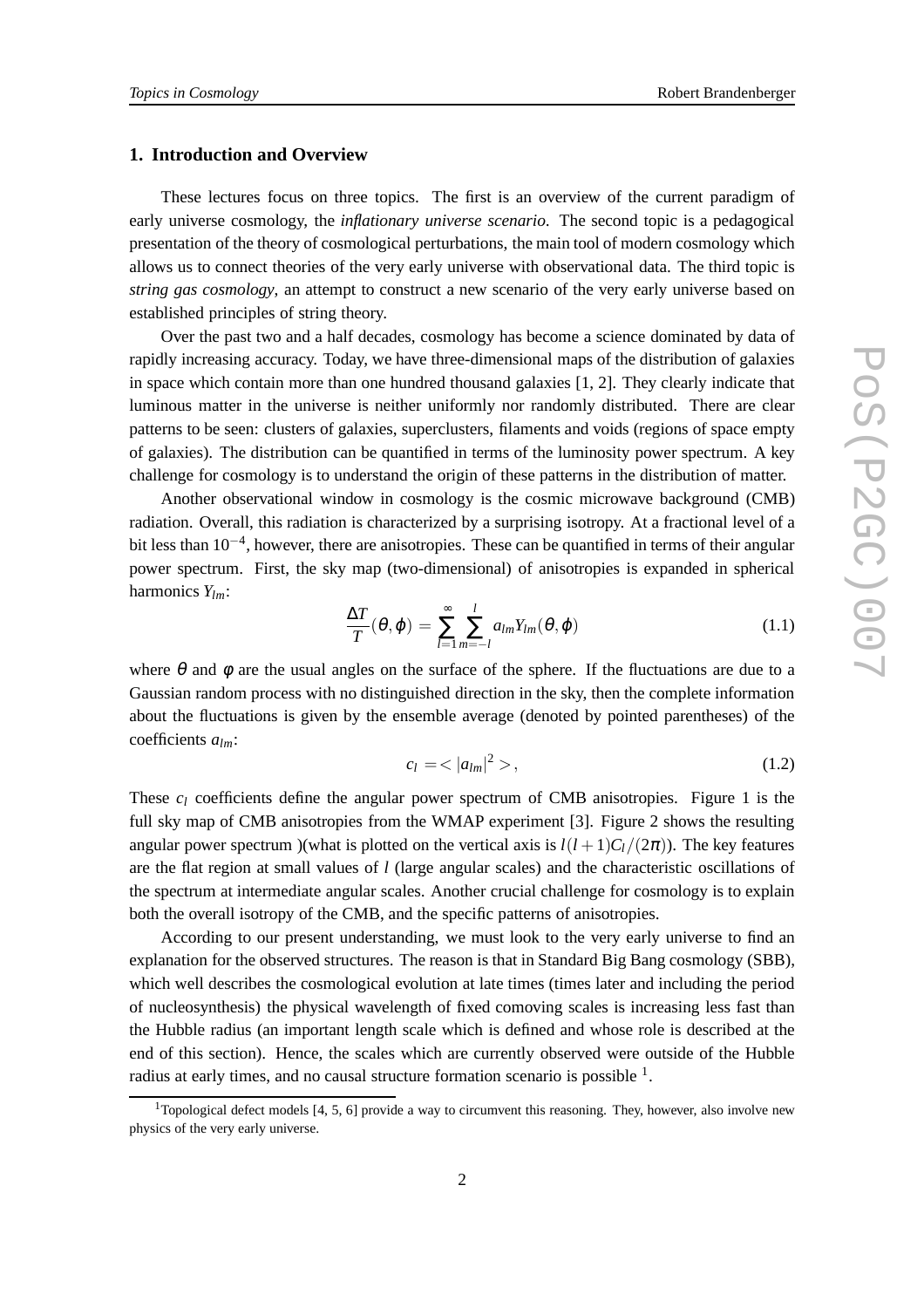

**Figure 1:** All sky map of the temperature anisotropies in the CMB from the WMAP satellite experiment. Credit: NASA/WMAP Science Team.



**Figure 2:** The power spectrum of CMB anisotropies as computed from the WMAP satellite experiment. The horizontal axis is the angular quantum number *l*, the vertical axis gives the power of the CMB on the respective scales. The dots represent the data points (with their errors bars indicated), the solid curve is the prediction of the best-fit inflationary model. Credit: NASA/WMAP Science Team.

It is a remarkable success of inflationary cosmology, our current paradigm of early universe cosmology, that it, in addition to explaining why the universe is large, spatially flat, and containing a large amount of entropy, provides a causal mechanism for the origin of inhomogeneities in the universe. The solid curve in Figure 2 represents the predictions of inflationary cosmology <sup>2</sup> The

<sup>&</sup>lt;sup>2</sup>Several cosmological parameters, e.g. the current value of the cosmological constant and the fractional baryon density, have to be fixed in order to obtain this excellent agreement. The number of free parameters, however, is much, much smaller than the number of data points.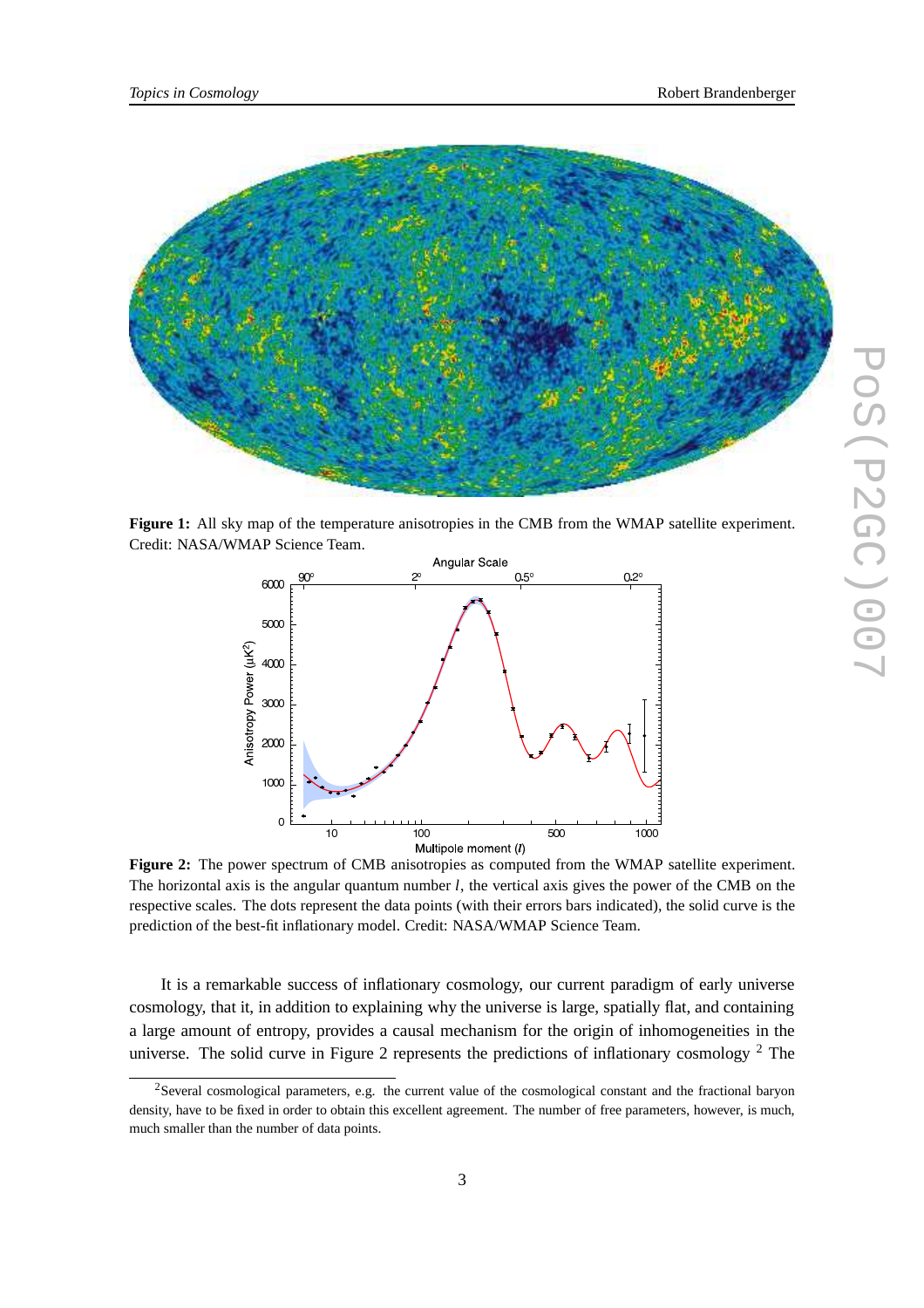predictions were made more than 15 years before the data shown in Figure 1 were collected.

In these lectures, however, I would like to focus less on the phenomenological successes of the inflationary paradigm, but more on the conceptual problems which current realizations of inflationary cosmology are confronted with. These problems call out for the development of a new paradigm, a paradigm which must include new fundamental physics, a theory which better describes space, time and matter and the highest densities. The best current candidate for such a theory is superstring theory. Hence, in the third main part of these lectures (Section 4) I will explore the possibility that string theory may lead to a new paradigm of early universe cosmology. My approach to string cosmology in this section is complementary to the one taken in the lectures of Cliff Burgess at this school (see [7]), in which avenues of obtaining inflation in the context of models coming from string theory are explored (see also [8, 9] for other reviews of such avenues).

The theory of cosmological perturbations plays a key role in modern cosmology, since it provides the techniques with which to calculate, in the context of any given scenario of the very early universe, the generation and evolution of the predicted inhomogeneities in the matter distribution and anisotropies in the CMB, and thus allows for a comparison between fundamental theory and observational data. The second part of these lectures (Section 3) provides a pedagogical overview of this theory.

I begin, however, with a discussion of inflationary cosmology, the current paradigm of cosmology.

To establish our notation and framework, we will be taking the background space-time to be homogeneous and isotropic, with a metric given by

$$
ds^2 = dt^2 - a(t)^2 d\mathbf{x}^2, \qquad (1.3)
$$

where *t* is physical time,  $d\mathbf{x}^2$  is the Euclidean metric of the spatial hypersurfaces (here taken for simplicity to be spatially flat), and  $a(t)$  is the scale factor. The scale factor determines the *Hubble expansion rate* via

$$
H(t) = \frac{\dot{a}}{a}(t). \tag{1.4}
$$

The coordinates **x** used above are *comoving* coordinates, coordinates painted onto the expanding spatial hypersurfaces.

We are interested in tracking the time evolution of the physical wavelength of the currently observed patterns in the distribution of matter and of the CMB anisotropies. Since the patterns are assumed to be frozen in in comoving coordinates, the physical wavelength scales as  $a(t)$ .

A key length scale in cosmology is the *Hubble radius*

$$
l_H(t) = H^{-1}(t),
$$
\n(1.5)

defined to be the inverse Hubble expansion rate. As will be explained later, the Hubble radius is the maximal distance that microphysics can act coherently over a Hubble expansion time - in particular it is the maximal distance on which any causal process could create fluctuations.

# **2. Inflationary Cosmology: The Current Paradigm**

Standard Big Bang (SBB) cosmology, the precursor to inflationary cosmology as the paradigm for the evolution of the early universe, is based on a classical physics description of both space-time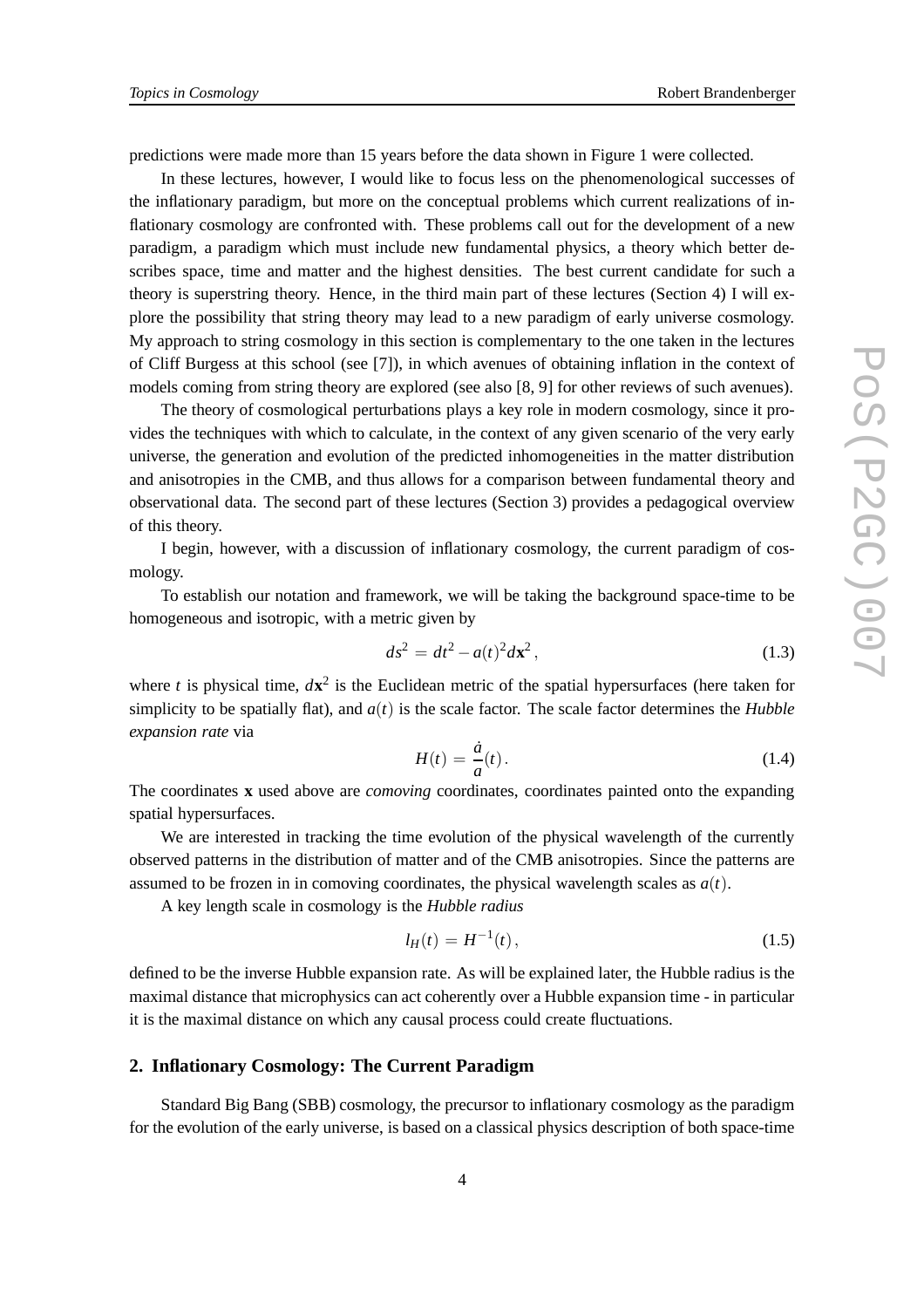

**Figure 3:** Space-time diagram (sketch) showing the evolution of scales in inflationary cosmology. The vertical axis is time, and the period of inflation lasts between  $t_i$  and  $t_R$ , and is followed by the radiationdominated phase of standard big bang cosmology. During exponential inflation, the Hubble radius *H* −1 is constant in physical spatial coordinates (the horizontal axis), whereas it increases linearly in time after  $t_R$ . The physical length corresponding to a fixed comoving length scale labelled by its wavenumber *k* increases exponentially during inflation but increases less fast than the Hubble radius (namely as  $t^{1/2}$ ), after inflation.

(via Einstein's theory of General Relativity) and matter (a superposition of two perfect fluids, the first describing pressureless matter - cold matter - the second describing radiation - the CMB). The key phenomenological success of the SBB model is the prediction of the existence and black body nature of the CMB, the black body nature of which was confirmed with spectacular accuracy by the COBE satellite [10] and UBC rocket experiments [11].

On the other hand, the SBB scenario leaves many crucial questions un-answered [12]. Why is the universe so close to spatially flat? Why is it so large and contains such a large entropy? Why is the CMB isotropic to an accuracy of better than  $10^{-4}$  (after subtracting the dipole contributions due to our motion relative to the rest frame of the CMB and the effects due to the emission of our own galaxy)? Most importantly, what is the origin of the observed inhomogeneities in the distribution of matter and of the small CMB anisotropies? These are the "flatness", "entropy", "horizon" and "structure formation" problems of SBB cosmology. SBB also suffers from conceptual problems: the initial cosmological singularity tells us both that the theory must be incomplete, and that it is based on using the wrong fundamental physics input close to the singularity <sup>3</sup>.

Inflationary cosmology [12] (see also [13, 14, 15]) provides an solution of the horizon, flatness and entropy problems. In addition, it provides a mechanism for the origin of structure in the universe based on causal physics [16] (see also [17, 13]).

The idea of inflationary cosmology is to assume that there was a period in the very early Universe during which the scale factor was accelerating, i.e.  $\ddot{a} > 0$ . This implies that the Hubble radius was shrinking in comoving coordinates, or, equivalently, that fixed comoving scales were "exiting" the Hubble radius. In the simplest models of inflation, the scale factor increases nearly exponentially.

 $3A<sub>S</sub>$  we will see later on, these conceptual problems persist in inflationary cosmology.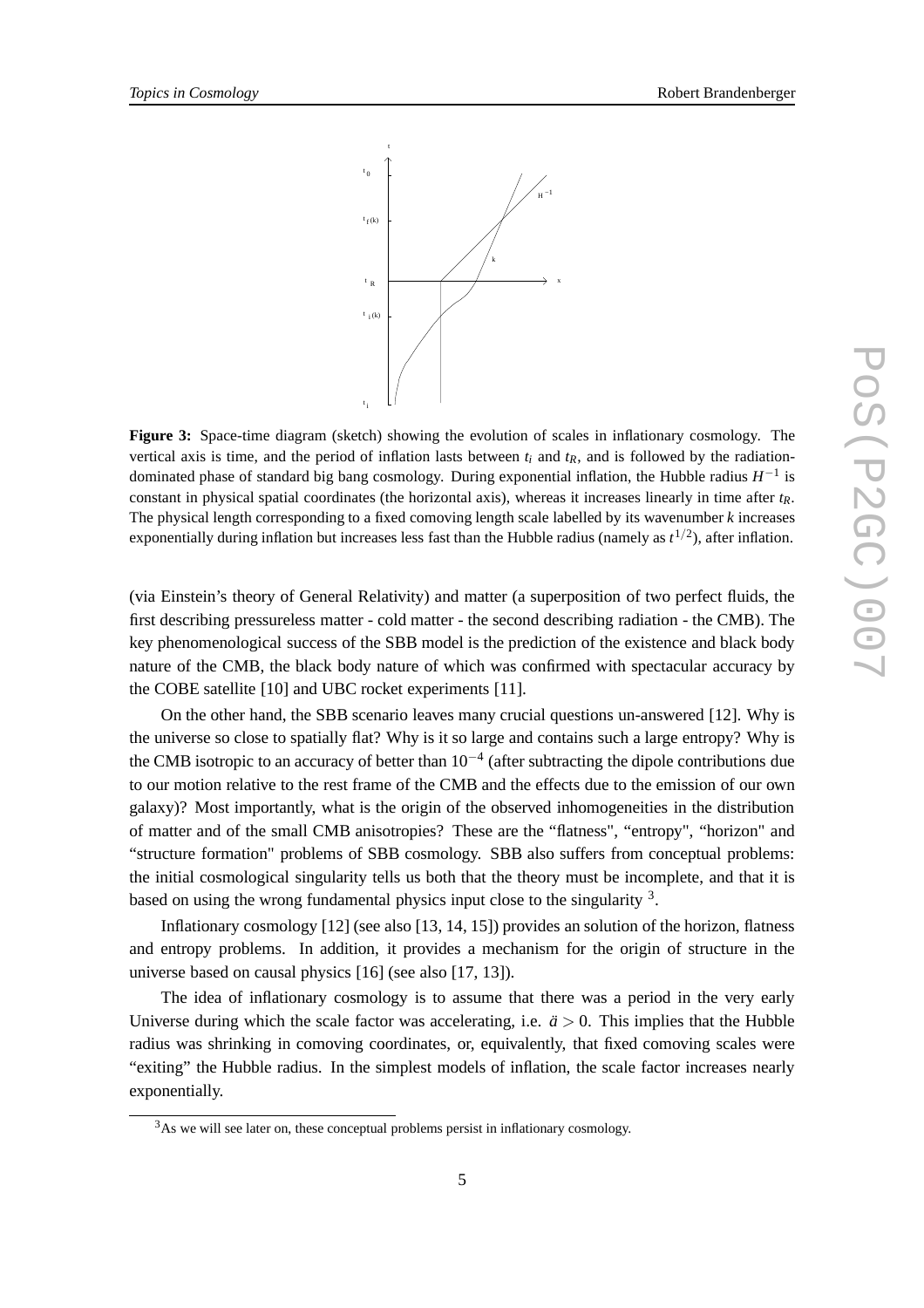As illustrated in Figure 3, the basic geometry of inflationary cosmology provides a solution of the fluctuation problem. As long as the phase of inflation is sufficiently long, all length scales within our present Hubble radius today originate at the beginning of inflation with a wavelength smaller than the Hubble radius at that time. Thus, it is possible to create perturbations locally using physics obeying the laws of special relativity (in particular causality). As will be discussed later, it is quantum vacuum fluctuations of matter fields and their associated curvature perturbations which are predicted to be responsible for the structure we observe today.

Postulating a phase of inflation in the very early universe solves the *horizon problem* of the SBB, namely it explains how the causal horizon at the time *trec* when photons last scatter can be larger than the radius of the past light cone at *trec*, the part of the last scattering surface which is visible today in CMB experiments. Inflation explains the near flatness of the universe: in a decelerating universe spatial flatness is an unstable fixed point of the dynamics, whereas in an accelerating universe it becomes an attractor. Another important feature of inflation is that the volume of space increases exponentially at constant energy density. If this energy density is successfully converted to ordinary matter at the end of the period of inflation, then the entropy of the universe is exponentially larger after compared to before inflation. In addition, with the exponential expansion of space it is easy to produce a universe of our size today from a Planck scale universe at the initial Planck time, something which is not possible in the SBB model. Thus inflation explains the large current size and entropy of the universe.

Let us now consider how it is possible to obtain a phase of cosmological inflation. We will assume that space-time is described using the equations of General Relativity  $4$ . In this case, the dynamics of the scale factor  $a(t)$  is determined by the Friedmann-Robertson-Walker (FRW) equations

$$
\left(\frac{\dot{a}}{a}\right)^2 = 8\pi G\rho\tag{2.1}
$$

and

$$
\frac{\ddot{a}}{a} = -4\pi G(\rho + 3p) \tag{2.2}
$$

where for simplicity we have omitted the contributions of spatial curvature (since spatial curvature is diluted during inflation) and of the cosmological constant (since any small cosmological constant which might be present today has no effect in the early Universe since the associated energy density does not increase when going into the past). In the above,  $\rho$  and  $p$  denote the energy density and pressure, respectively. From (2.2) it is clear that in order to obtain an accelerating universe, matter with sufficiently negative pressure

$$
p < -\frac{1}{3}\rho \tag{2.3}
$$

is required. Exponential inflation is obtained for  $p = -\rho$ .

Conventional perfect fluids have positive semi-definite pressure and thus cannot yield inflation. However, we know that a description of matter in terms of classical perfect fluids must break down at early times. An improved description of matter will be given in terms of quantum fields. Scalar matter fields are special in that they allow at the level of a renormalizable action the presence

<sup>&</sup>lt;sup>4</sup>Note, however, that the first model of exponential expansion of space [15] made use of a higher derivative gravitational action.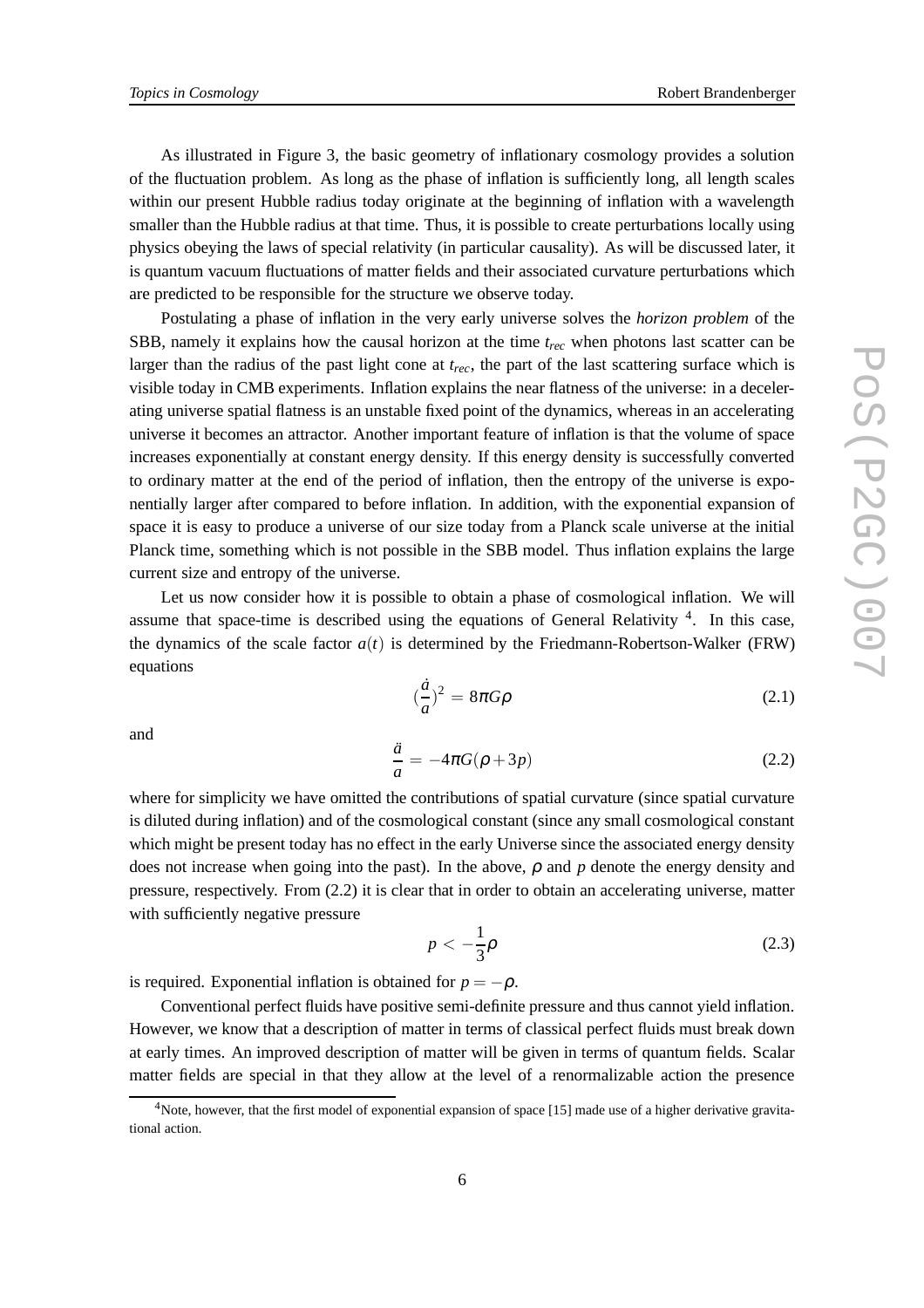of a potential energy term. The energy density and pressure of a scalar field  $\varphi$  with canonically normalized action <sup>5</sup>

$$
S = \int d^4x \sqrt{-g} \left[ \frac{1}{2} \partial_\mu \varphi \partial^\mu \varphi - V(\varphi) \right]
$$
 (2.4)

(where Greek indices label space-time coordinates,  $V(\varphi)$  is the potential energy density, and *g* is the determinant of the metric) are given by

$$
\rho = \frac{1}{2}(\dot{\varphi})^2 + \frac{1}{2}a^{-2}(\nabla\varphi)^2 + V(\varphi)
$$
  
\n
$$
p = \frac{1}{2}(\dot{\varphi})^2 - \frac{1}{6}a^{-2}(\nabla\varphi)^2 - V(\varphi).
$$
\n(2.5)

Thus, it is possible to obtain an almost exponentially expanding universe provided the scalar field configuration <sup>6</sup> satisfies

$$
\frac{1}{2}(\nabla_p \varphi)^2 \ll V(\varphi),\tag{2.6}
$$

$$
\frac{1}{2}(\dot{\varphi})^2 \ll V(\varphi). \tag{2.7}
$$

In the above,  $\nabla_p \equiv a^{-1}\nabla$  is the gradient with respect to physical as opposed to comoving coordinates. Since spatial gradients redshift as the universe expands, the first condition will (for single scalar field models) always be satisfied if it is satisfied at the initial time  $\frac{7}{1}$ . It is the second condition which is harder to satisfy. In particular, this condition is in general not preserved in time even it is initially satisfied [20].

It is sufficient to obtain a period of cosmological inflation that the *slow-roll conditions* for ϕ are satisfied. Recall that the equation of motion for a homogeneous scalar field in a cosmological space-time is (as follows from (2.4)) is

$$
\ddot{\varphi} + 3H\dot{\varphi} = -V'(\varphi), \qquad (2.8)
$$

where a prime indicates the derivative with respect to  $\varphi$ . In order that the scalar field roll slowly, it is necessary that

$$
\ddot{\varphi} \ll 3H\dot{\varphi} \tag{2.9}
$$

such that the first term in the scalar field equation of motion (2.8) is negligible. In this case, the condition (2.7) becomes

$$
(\frac{V'}{V})^2 \ll 48\pi G\tag{2.10}
$$

and (2.9) becomes

$$
\frac{V''}{V} \ll 24\pi G. \tag{2.11}
$$

In the initial model of inflation using scalar fields ("old inflation" [12]), it was assumed that  $\varphi$  was initially in a false vacuum with large potential energy. Hence, the conditions for inflation

 $5$ See [18] for a discussion of fields with non-canonical kinetic terms.

<sup>6</sup>The scalar field yielding inflation is called the *inflaton*.

 $<sup>7</sup>$ In fact, careful studies [19] show that since the gradients decrease even in a non-inflationary backgrounds, they can</sup> become subdominant even if they initially dominate.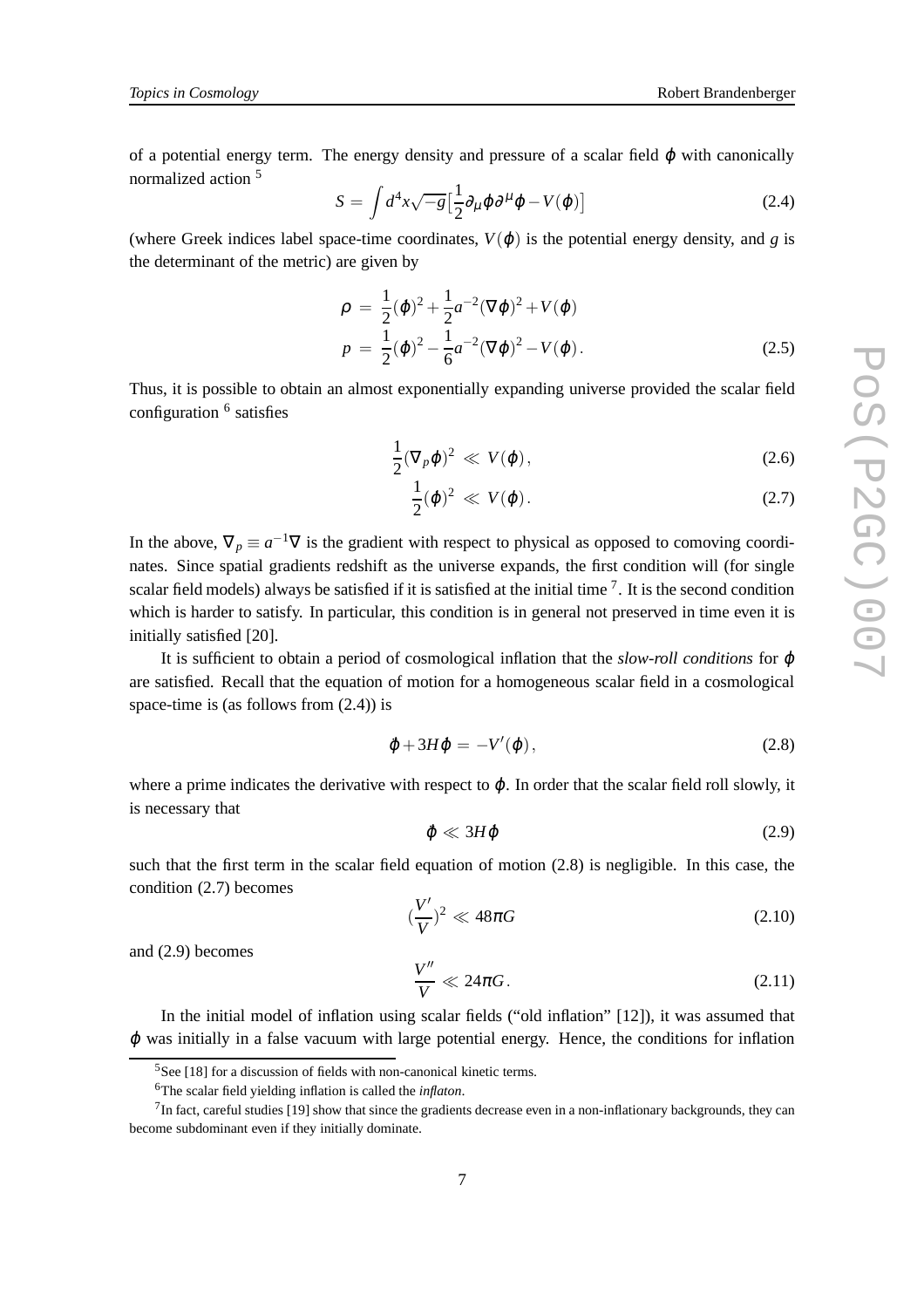are trivially satisfied. To end inflation, a quantum tunneling event from the false vacuum to the true vacuum [21] was invoked (see e.g. [22] for a pedagogical review). This model, however, has a graceful exit problem since the tunneling leads to an initially microscopical bubble of the true vacuum which cannot grow to encompass our presently observed universe - the flatness problem of SBB cosmology in a new form. Hence, attention shifted to models in which the scalar field  $\varphi$  is slowly rolling during inflation.

There are many models of scalar field-driven inflation. Many of them can be divided into three groups [23]: small-field inflation, large-field inflation and hybrid inflation. *Small-field inflationary models* are based on ideas from spontaneous symmetry breaking in particle physics. We take the scalar field to have a potential of the form

$$
V(\varphi) = \frac{1}{4}\lambda (\varphi^2 - \sigma^2)^2, \qquad (2.12)
$$

where  $\sigma$  can be interpreted as a symmetry breaking scale, and  $\lambda$  is a dimensionless coupling constant. The hope of initial small-field models ("new inflation" [24]) was that the scalar field would begin rolling close to its symmetric point  $\varphi = 0$ , where thermal equilibrium initial conditions would localize it in the early universe. At sufficiently high temperatures,  $\varphi = 0$  is a stable ground state of the one-loop finite temperature effective potential  $V_T(\phi)$  (see e.g. [22] for a review). Once the temperature drops to a value smaller than the critical temperature  $T_c$ ,  $\varphi = 0$  turns into an unstable local maximum of  $V_T(\varphi)$ , and  $\varphi$  is free to roll towards a ground state of the zero temperature potential (2.12). The direction of the initial rolling is triggered by quantum fluctuations. The reader can easily check that for the potential (2.12) the slow-roll conditions cannot be satisfied if  $\sigma \ll m_{pl}$ , where  $m_{pl}$  is the Planck mass which is related to *G*. If the potential is modified to a Coleman-Weinberg [25] form

$$
V(\varphi) = \frac{\lambda}{4} \varphi^4 \left[ \ln \frac{|\varphi|}{\sigma} - \frac{1}{4} \right] + \frac{1}{16} \lambda \sigma^4
$$
 (2.13)

(where  $\sigma$  denotes the value of the minimum of the potential) then the slow-roll conditions can be satisfied. However, this corresponds to a severe fine-tuning of the shape of the potential. A further problem for most small-field models of inflation (see e.g. [20] for a review) is that the slow-roll trajectory is not an attractor in phase space. In order to end up close to the slow-roll trajectory, the initial field velocity must be constrained to be very small. This *initial condition problem* of small-field models of inflation effects a number of recently proposed brane inflation scenarios, see e.g. [26] for a discussion.

There is another reason for abandoning small-field inflation models: in order to obtain a sufficiently small amplitude of density fluctuations, the interaction coefficients of  $\varphi$  must be very small (this problem is discussed in detail at the beginning of Section 4). In particular, this makes it inconsistent to assume that  $\varphi$  started out in thermal equilibrium. In the absence of thermal equilibrium, the phase space of initial conditions is much larger for large values of  $\varphi$ .

This brings us to the discussion of large-field inflation models, initially proposed in [27] under the name "chaotic inflation". The simplest example is provided by a massive scalar field with potential

$$
V(\varphi) = \frac{1}{2}m^2\varphi^2, \qquad (2.14)
$$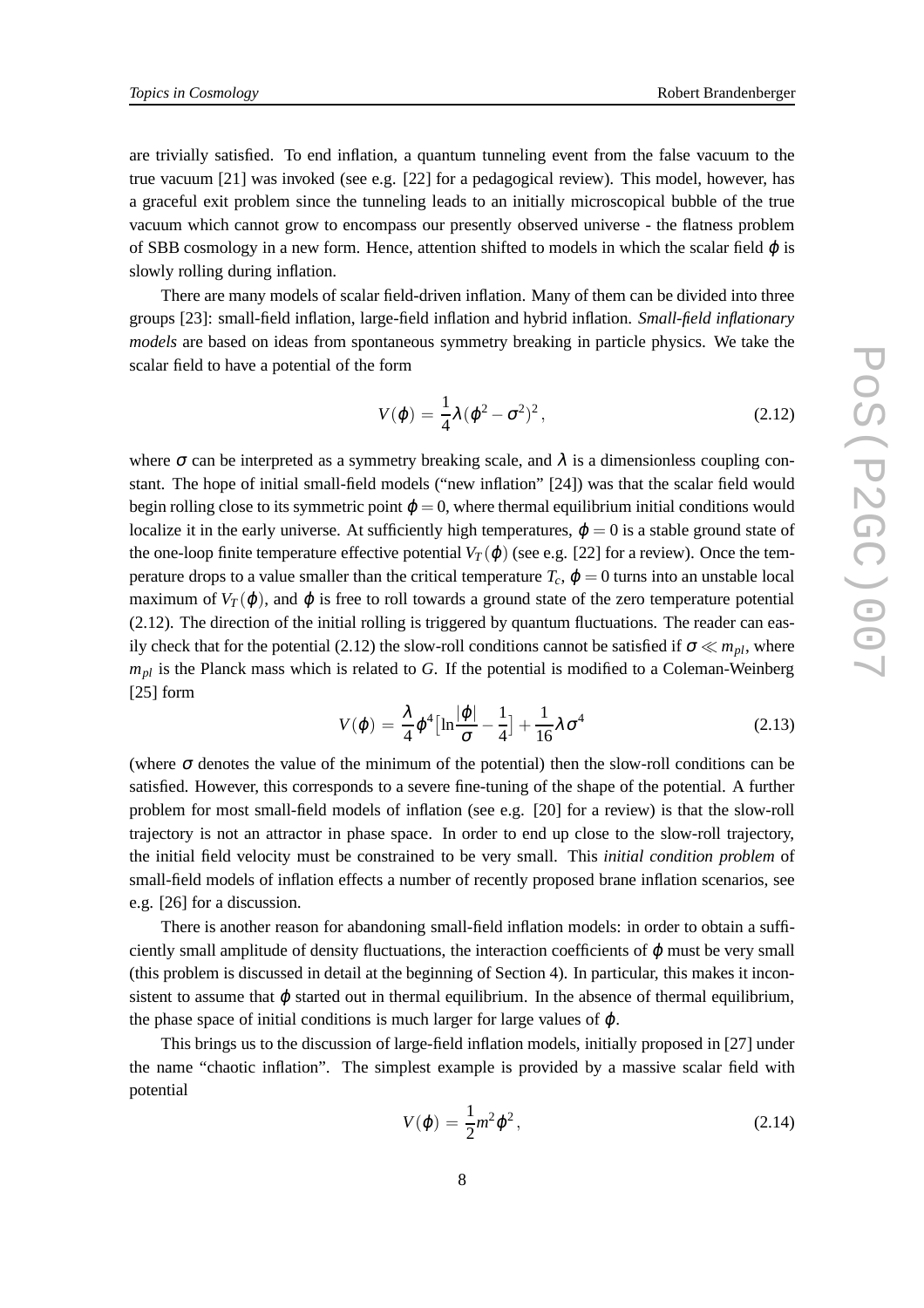where *m* is the mass. It is assumed that the scalar field rolls towards the origin from large values of  $|\phi|$ . It is a simple exercise for the reader to verify that the slow-roll conditions (2.10) and (2.11) are satisfied provided

$$
|\varphi| > \frac{1}{\sqrt{12\pi}} m_{pl} \,. \tag{2.15}
$$

Values of  $|\phi|$  comparable or greater than  $m_{pl}$  are also required in other realizations of large-field inflation. Hence, one may worry whether such a toy model can consistently be embedded in a realistic particle physics model, e.g. supergravity. In many such models  $V(\varphi)$  receives supergravityinduced correction terms which destroy the flatness of the potential for  $|\phi| > m_{pl}$ . However, as discussed e.g. in [28], if the flatness of the potential is protected by some symmetry, then it can survive inclusion of the correction terms. As will be discussed later, a value of  $m \sim 10^{13}$ GeV is required in order to obtain the observed amplitude of density fluctuations. Hence, the configuration space of field values with  $|\varphi| > m_{pl}$  but  $V(\varphi) < m_{pl}^4$  is huge. It can also be verified that the slow-roll trajectory is a local attractor in field initial condition space [19], even including metric fluctuations at the perturbative level [29].

With two scalar fields it is possible to construct a class of models which combine some of the nice features of large-field inflation (large phase space of initial conditions yielding inflation) and of small-field inflation (inflation taking place at sub-Planckian field values). These are models of hybrid inflation [30]. To give a prototypical example, consider two scalar fields  $φ$  and  $χ$  with a potential

$$
V(\varphi, \chi) = \frac{1}{4} \lambda_{\chi} (\chi^2 - \sigma^2)^2 + \frac{1}{2} m^2 \varphi^2 - \frac{1}{2} g^2 \varphi^2 \chi^2.
$$
 (2.16)

In the absence of thermal equilibrium, it is natural to assume that  $|\varphi|$  begins at large values, values for which the effective mass of  $\chi$  is positive and hence  $\chi$  begins at  $\chi = 0$ . The parameters in the potential (2.16) are now chosen such that  $\varphi$  is slowly rolling for values of  $|\varphi|$  somewhat smaller than *mpl*, but that the potential energy for these field values is dominated by the first term on the right-hand side of (2.16). The reader can easily verify that for this model it is no longer required to have values of  $|\varphi|$  greater than  $m_{pl}$  in order to obtain slow-rolling <sup>8</sup> The field  $\varphi$  is slowly rolling whereas the potential energy is determined by the contribution from  $\chi$ . Once  $|\phi|$  drops to the value

$$
|\varphi_c| = \frac{\sqrt{\lambda_\chi}}{g} \sigma \tag{2.17}
$$

the configuration  $\chi = 0$  becomes unstable and decays to its ground state  $|\chi| = \sigma$ , yielding a graceful exit from inflation. Since in this example the ground state of  $\chi$  is not unique, there is the possibility of the formation of topological defects at the end of inflation (see [4, 5, 6] for reviews of topological defects in cosmology, and the lectures by Polchinski [31] for a discussion of how this scenario arises in brane inflation models).

After the slow-roll conditions break down, the period of inflation ends, and the inflaton begins to oscillate around its ground state. Due to couplings of  $\varphi$  to other matter fields, the energy of the universe, which at the end of the period of inflation is stored completely in  $\varphi$ , gets transferred to the matter fields of the particle physics Standard Model. Initially, the energy transfer was described

<sup>&</sup>lt;sup>8</sup>Note that the slow-roll conditions  $(2.10)$  and  $(2.11)$  were derived assuming that *H* is given by the contribution of  $\varphi$  to *V* which is not the case here.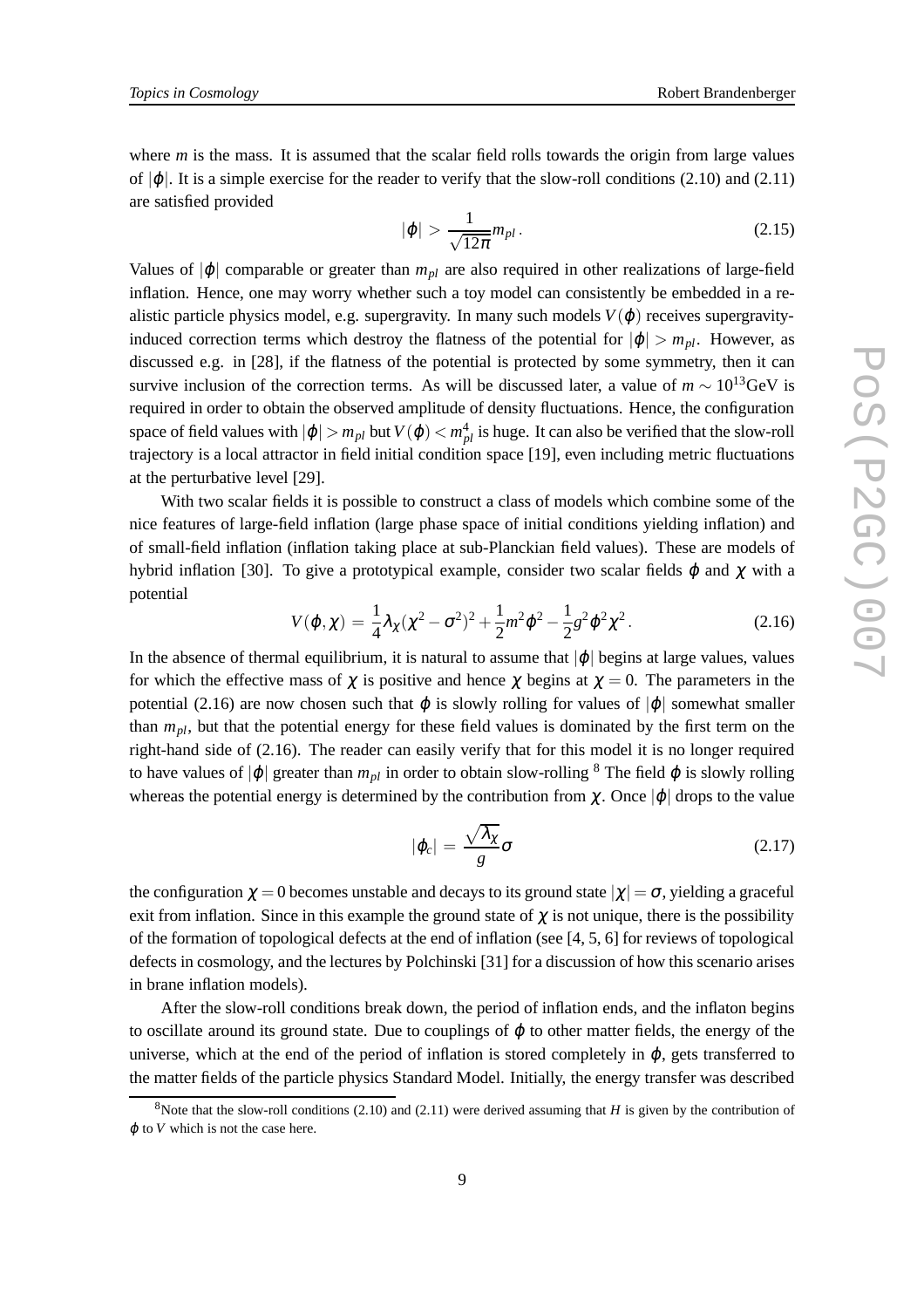perturbatively [32, 33]. Later, it was realized [34, 35, 36, 37] that through a parametric resonance instability, particles are very rapidly produced, leading to a fast energy transfer ("preheating"). The quanta later thermalize, and thereafter the universe evolves as described by SBB cosmology.

## **3. Theory of Cosmological Perturbations: A Short Review**

After this review of inflationary cosmology (see e.g. [38] for a more complete recent review), we turn to the discussion of the main success of inflationary cosmology, namely the fact that it provides a causal mechanism for generating small amplitude inhomogeneities. The reader is referred to [39] for a comprehensive analysis of this theory of cosmological perturbations, and [40] for a pedagogical overview, from which most of this section is drawn.

First, we describe the Newtonian theory of cosmological perturbations, mainly to develop intuition for the main physical effects. The range of validity of the Newtonian analysis is restricted to sub-Hubble scales at late times. In the second subsection, we then summarize the general relativistic theory of fluctuations. Linear fluctuations can be trivially quantized. The quantization of cosmological perturbations is presented in Subsection 3.

## **3.1 Newtonian Theory of Cosmological Perturbations**

The growth of density fluctuations is a consequence of the purely attractive nature of the gravitational force. Given an density excess  $\delta \rho$  localized about some point **x** in space. This inhomogeneity produces a force which attracts the surrounding matter towards **x**. The magnitude of this force is proportional to  $\delta \rho$ . Hence, in a non-expanding background, by Newton's second law

$$
\ddot{\delta\rho} \sim G\delta\rho\,,\tag{3.1}
$$

where *G* is Newton's gravitational constant. Thus, an exponential growth of the fluctuations is induced.

If, as required by consistency in General Relativity, we consider density fluctuations in an expanding background, then the expansion of space leads to a friction term in (3.1). Hence, instead of an exponential instability to the development of fluctuations, the growth of fluctuations will be as a power of time. The main goal of the theory of cosmological perturbations is to determine how the power-law instability depends on the background cosmology and on the length scale of the fluctuations.

### **3.2 Perturbations about Minkowski Space-Time**

To develop some physical intuition, we first consider the evolution of hydrodynamical matter fluctuations in a fixed non-expanding background.

In this context, matter is described by a perfect fluid, and gravity by the Newtonian gravitational potential  $\varphi$ . The fluid variables are the energy density  $\rho$ , the pressure  $p$ , the fluid velocity **v**, and the entropy density *S*. The basic hydrodynamical equations are

$$
\dot{\rho} + \nabla_p \cdot (\rho \mathbf{v}) = 0
$$
  

$$
\dot{\mathbf{v}} + (\mathbf{v} \cdot \nabla_p) \mathbf{v} + \frac{1}{\rho} \nabla_p p + \nabla_p \phi = 0
$$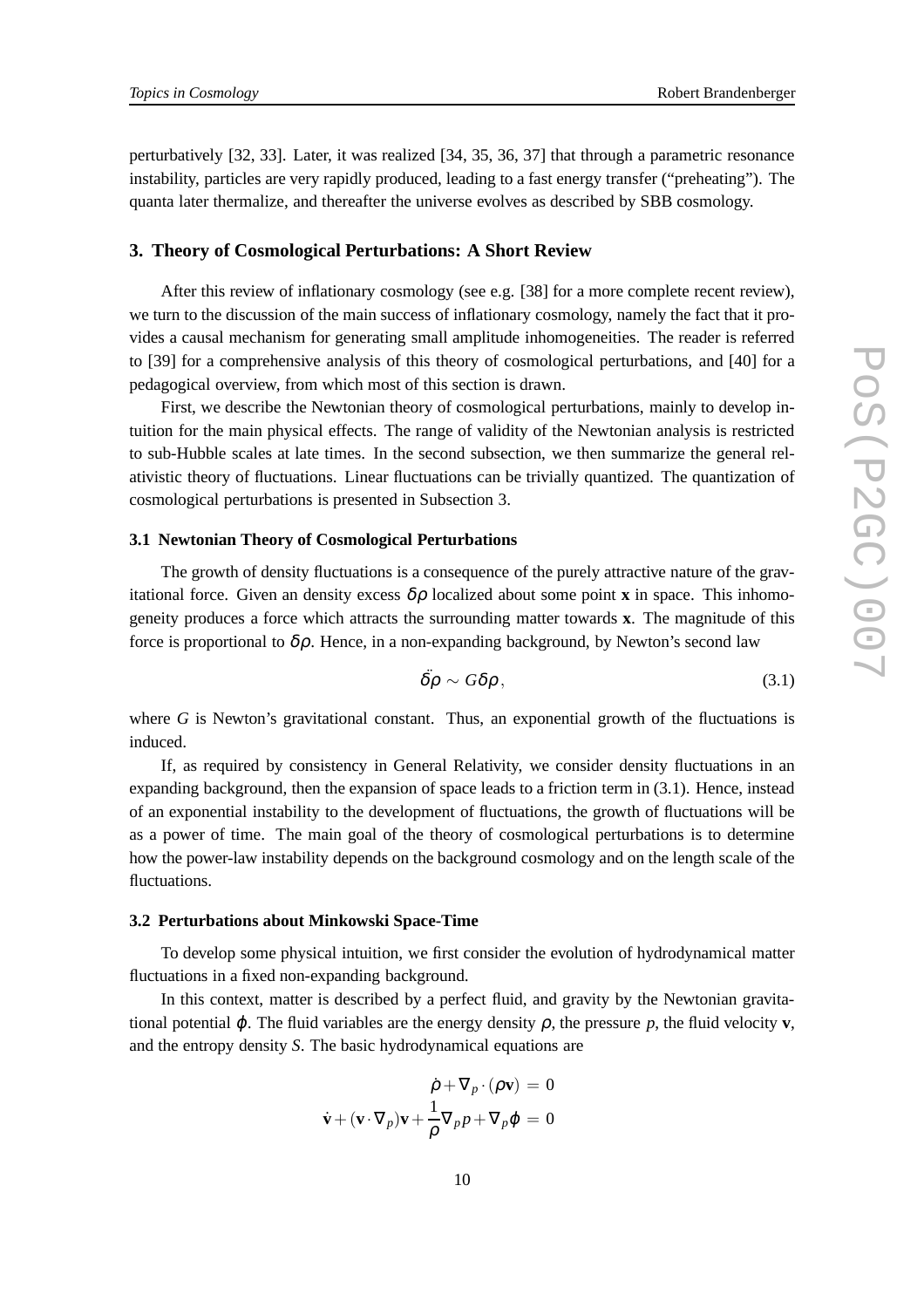$$
\nabla_p^2 \varphi = 4\pi G \rho
$$
\n
$$
\dot{S} + (\mathbf{v} \cdot \nabla_p) S = 0
$$
\n
$$
p = p(\rho, S),
$$
\n(3.2)

where the subscript *p* indicates that physical as opposed to comoving coordinates are used. The first equation is the continuity equation, the second is the Euler (force) equation, the third is the Poisson equation of Newtonian gravity, the fourth expresses entropy conservation, and the last describes the equation of state of matter. The derivative with respect to time is denoted by an over-dot.

The background is given by the background energy density  $\rho_o$ , the background pressure  $p_0$ , vanishing velocity, constant gravitational potential  $\varphi_0$  and constant entropy density  $S_0$ . Note that the background Poisson equation is not satisfied.

The equations for cosmological perturbations are obtained by perturbing the fluid variables about the background,

$$
\rho = \rho_0 + \delta \rho
$$
  
\n
$$
\mathbf{v} = \delta \mathbf{v}
$$
  
\n
$$
p = p_0 + \delta p
$$
  
\n
$$
\varphi = \varphi_0 + \delta \varphi
$$
  
\n
$$
S = S_0 + \delta S,
$$
\n(3.3)

where the fluctuating fields  $\delta \rho$ ,  $\delta \mathbf{v}$ ,  $\delta \rho$ ,  $\delta \phi$  and  $\delta S$  are functions of space and time, by inserting these expressions into the basic hydrodynamical equations (3.2), and by linearizing. After combining the resulting first order equations, we get the following differential equations for the energy density fluctuation δρ and the entropy perturbation δ*S*

$$
\ddot{\delta\rho} - c_s^2 \nabla_p^2 \delta\rho - 4\pi G \rho_0 \delta\rho = \sigma \nabla_p^2 \delta S
$$
\n
$$
\dot{\delta}S = 0,
$$
\n(3.4)

where the variables  $c_s^2$  and  $\sigma$  describe the equation of state

$$
\delta p = c_s^2 \delta \rho + \sigma \delta S \tag{3.5}
$$

with

$$
c_s^2 = \left(\frac{\delta p}{\delta \rho}\right)_{|s} \tag{3.6}
$$

denoting the square of the speed of sound.

Since the equations are linear, we can work in Fourier space. Each Fourier component  $\delta \rho_k(t)$ of the fluctuation field  $\delta \rho(\mathbf{x},t)$ 

$$
\delta \rho(\mathbf{x},t) = \int e^{i\mathbf{k}\cdot\mathbf{x}} \delta \rho_k(t)
$$
\n(3.7)

evolves independently.

The fluctuations can be classified as follows: If δ*S* vanishes, we have **adiabatic** fluctuations. If the  $\delta S$  is non-vanishing but  $\dot{\delta \rho} = 0$ , we speak of an **entropy** fluctuation.

The first conclusions we can draw from the basic perturbation equations (3.4) are that 1) entropy fluctuations do not grow,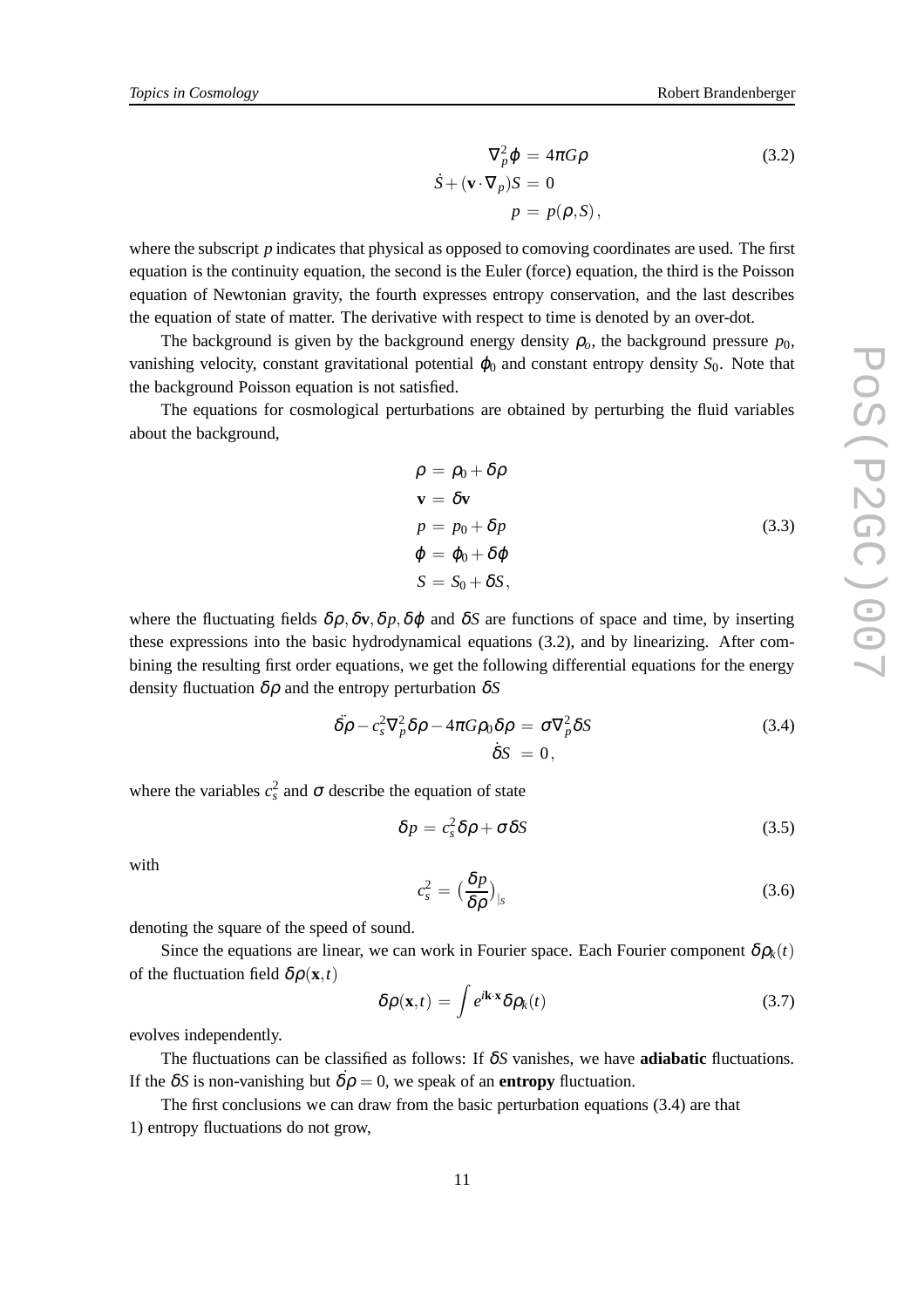2) adiabatic fluctuations are time-dependent, and

3) entropy fluctuations seed an adiabatic mode.

Taking a closer look at the equation of motion for  $\delta \rho$ , we see that the third term on the left hand side represents the force due to gravity, a purely attractive force yielding an instability of flat space-time to the development of density fluctuations (as discussed earlier, see (3.1)). The second term on the left hand side of (3.4) represents a force due to the fluid pressure which tends to set up pressure waves. In the absence of entropy fluctuations, the evolution of  $\delta \rho$  is governed by the combined action of both pressure and gravitational forces.

Restricting our attention to adiabatic fluctuations, we see from (3.4) that there is a critical wavelength, the Jeans length, whose wavenumber  $k<sub>I</sub>$  is (in physical coordinates) given by

$$
k_J = \left(\frac{4\pi G\rho_0}{c_s^2}\right)^{1/2}.\tag{3.8}
$$

Fluctuations with wavelength longer than the Jeans length  $(k \ll k_J)$  grow exponentially

$$
\delta \rho_k(t) \sim e^{\omega_k t} \text{ with } \omega_k \sim 4(\pi G \rho_0)^{1/2} \tag{3.9}
$$

whereas short wavelength modes ( $k \gg k_l$ ) oscillate with frequency  $\omega_k \sim c_s k$ . Note that the value of the Jeans length depends on the equation of state of the background. For a background dominated by relativistic radiation, the Jeans length is large (of the order of the Hubble radius *H* −1 (*t*)), whereas for pressure-less matter it goes to zero.

Next, we study Newtonian cosmological fluctuations about an expanding background. In this case, the background equations are consistent (the non-vanishing average energy density leads to cosmological expansion). However, we are neglecting general relativistic effects (the fluctuations of the metric) which dominante on length scales larger than the Hubble radius  $H^{-1}(t)$ .

The background cosmological model is given by the energy density  $\rho_0(t)$ , the pressure  $p_0(t)$ , and the recessional velocity  $\mathbf{v}_0 = H(t)\mathbf{x}_p$  where  $\mathbf{x}_p$  is the physical coordinate vector. The spaceand time-dependent fluctuating fields are defined in analogy to the previous section:

$$
\rho(t, \mathbf{x}) = \rho_0(t) (1 + \delta_{\varepsilon}(t, \mathbf{x}))
$$
  
\n
$$
\mathbf{v}(t, \mathbf{x}) = \mathbf{v}_0(t, \mathbf{x}) + \delta \mathbf{v}(t, \mathbf{x})
$$
  
\n
$$
p(t, \mathbf{x}) = p_0(t) + \delta p(t, \mathbf{x}),
$$
\n(3.10)

where  $\delta_{\varepsilon}$  is the fractional energy density perturbation (we are interested in the fractional rather than in the absolute energy density fluctuation!), and the pressure perturbation  $\delta p$  is defined as in (3.5). In addition, there is the possibility of a non-vanishing entropy perturbation defined as in (3.3).

We now insert this ansatz into the basic hydrodynamical equations (3.2), linearize in the perturbation variables, and combine the first order differential equations for  $\delta_{\epsilon}$  and  $\delta p$  into a single second order differential equation for  $\delta_{\varepsilon}$ . The result simplifies if we work in comoving coordinates **x**. After some algebra, we obtain the following equation which describes the time evolution of density fluctuations:

$$
\ddot{\delta}_{\varepsilon} + 2H\dot{\delta}_{\varepsilon} - \frac{c_s^2}{a^2}\nabla^2\delta_{\varepsilon} - 4\pi G\rho_0\delta_{\varepsilon} = \frac{\sigma}{\rho_0 a^2}\delta S,\tag{3.11}
$$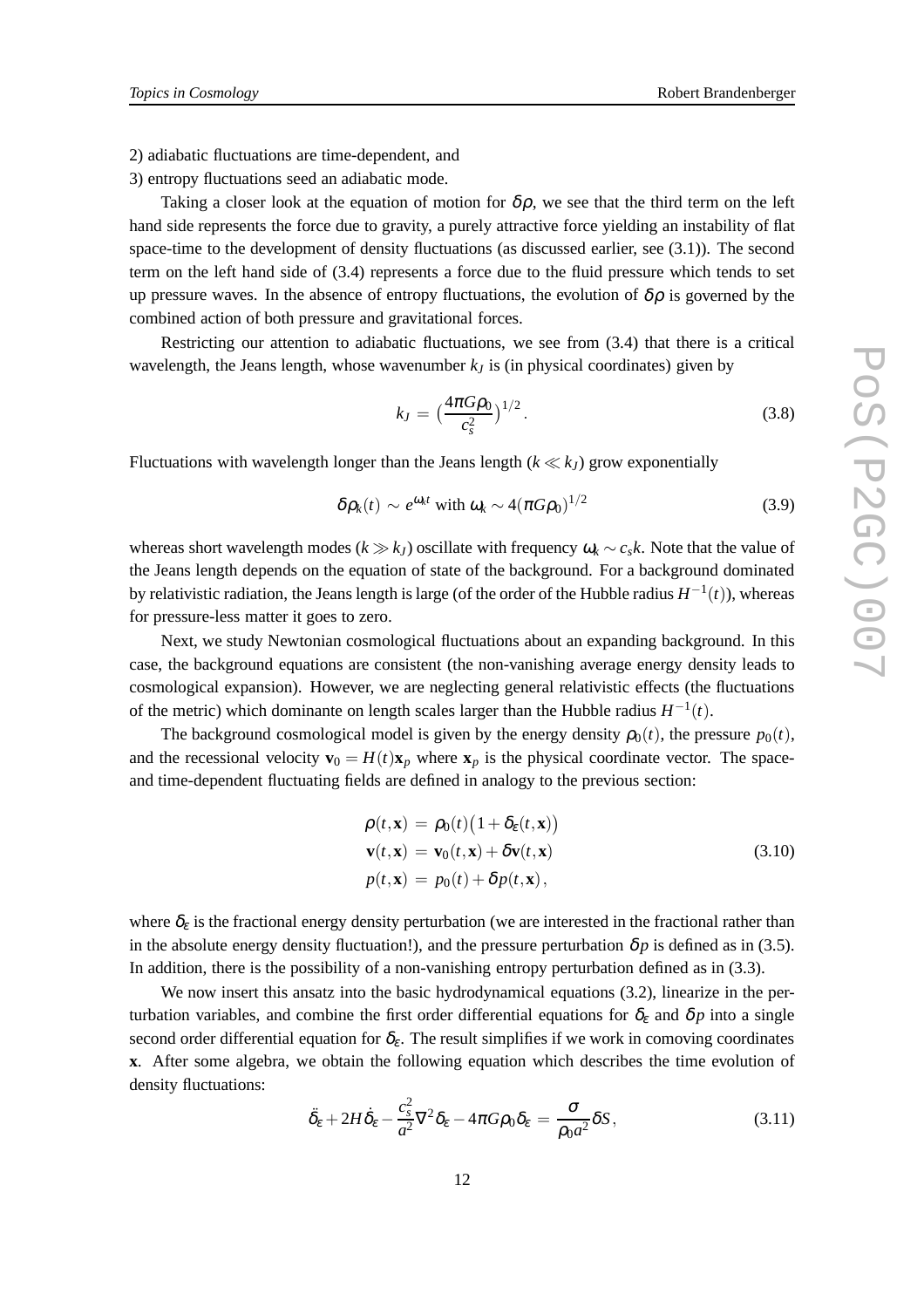where  $\nabla$  is the partial derivative vector with respect to comoving coordinates. In addition, we have the equation of entropy conservation

$$
\dot{\delta S} = 0. \tag{3.12}
$$

Comparing with the equations (3.4) obtained in the absence of an expanding background, we see that the only difference is the presence of a Hubble damping term in the equation for  $\delta_{\epsilon}$ . This term will moderate the exponential instability of the background to long wavelength density fluctuations. In addition, it will lead to a damping of the oscillating solutions on short wavelengths. More specifically, for physical wavenumbers  $k_p \ll k_j$  (where  $k_j$  is again given by (3.8)), and in a matter-dominated background cosmology, the general solution of (3.11) in the absence of any entropy fluctuations is given by

$$
\delta_k(t) = c_1 t^{2/3} + c_2 t^{-1}, \qquad (3.13)
$$

where  $c_1$  and  $c_2$  are two constants determined by the initial conditions, and we have dropped the subscript  $\varepsilon$  in expressions involving  $\delta_{\varepsilon}$ . There are two fundamental solutions, the first a growing mode with  $\delta_k(t) \sim a(t)$ , the second a decaying mode with  $\delta_k(t) \sim t^{-1}$ . On short wavelength, one obtains damped oscillatory motion:

$$
\delta_k(t) \sim a^{-1/2}(t) exp(\pm ic_s k \int dt' a^{-1}(t') ). \qquad (3.14)
$$

Before going on to the relativitic theory of cosmological perturbations, we will pause to introduce terminology used in cosmology to describe the fluctuations.

Let us consider perturbations on a fixed comoving length scale given by a comoving wavenumber *k*. The corresponding physical length increases as  $a(t)$ . This is to be compared to the Hubble radius  $H^{-1}(t)$  which scales as *t* provided  $a(t)$  grows as a power of *t*. In the late time Universe,  $a(t) \sim t^{1/2}$  in the radiation-dominated phase (i.e. for  $t < t_{eq}$ ), and  $a(t) \sim t^{2/3}$  in the matterdominated period ( $t_{ea} < t < t_0$ ). Thus, at sufficiently early times, all comoving scales had a physical length larger than the Hubble radius. If we consider large cosmological scales (e.g. those corresponding to the observed CMB anisotropies or to galaxy clusters), the time  $t_H(k)$  of "Hubble radius" crossing" (when the physical length was equal to the Hubble radius) was in fact later than *teq*. The time of Hubble radius crossing plays an important role in the evolution of cosmological perturbations.

Cosmological fluctuations can be described either in position space or in momentum space. In position space, we compute the root mean square mass fluctuation  $\delta M/M(k,t)$  in a sphere of radius  $l = 2\pi/k$  at time *t*. A scale-invariant spectrum of fluctuations is defined by the relation

$$
\frac{\delta M}{M}(k, t_H(k)) = \text{const.} \tag{3.15}
$$

Such a spectrum was first suggested by Harrison [41] and Zeldovich [42] as a reasonable choice for the spectrum of cosmological fluctuations. The "spectral index" *n* of cosmological fluctuations is defiined by the relation

$$
\left(\frac{\delta M}{M}\right)^2 (k, t_H(k)) \sim k^{n-1}.
$$
\n(3.16)

Thus, a scale-invariant spectrum corresponds to  $n = 1$ .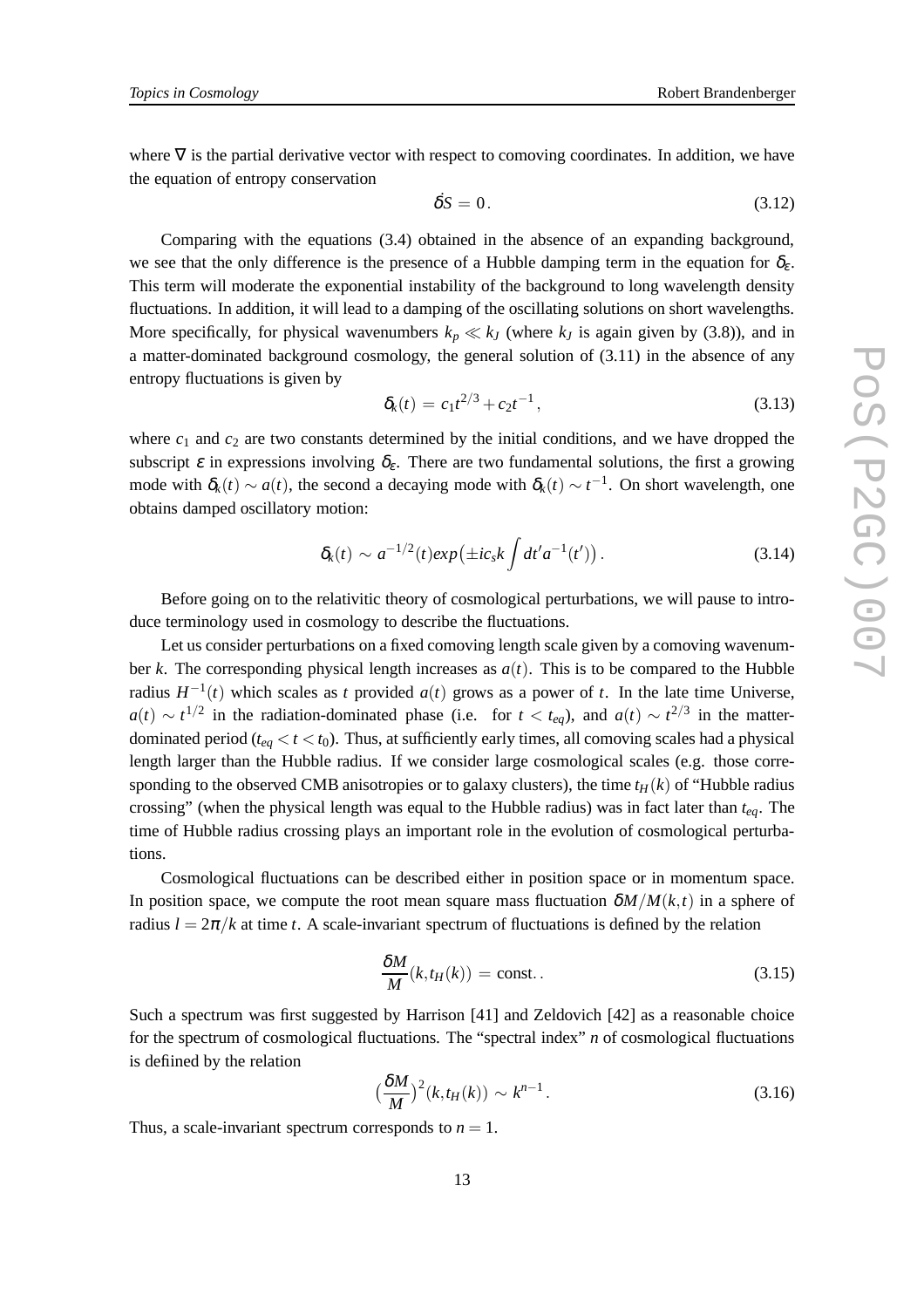To go to momentum space representation, the fractional spatial density contrast is expanded in a Fourier series:

$$
\delta_{\varepsilon}(\mathbf{x},t) = \int d^3k \tilde{\delta}_{\varepsilon}(\mathbf{k},t) e^{i\mathbf{k}\cdot\mathbf{x}}.
$$
 (3.17)

The **power spectrum**  $P_{\delta}$  of density fluctuations is defined by

$$
P_{\delta}(k) = \frac{1}{2\pi^2} k^3 |\tilde{\delta}_{\varepsilon}(k)|^2, \qquad (3.18)
$$

where  $k$  is the magnitude of  $k$ . For simplicity, the distribution of fluctuations is taken to be Gaussian so that the fluctuation amplitude only depends on *k*.

The power spectrum of the gravitational potential  $\varphi$  is defined by

$$
P_{\varphi}(k) = \frac{1}{2\pi^2} k^3 |\tilde{\delta\varphi}(k)|^2.
$$
 (3.19)

The two power spectra (3.18) and (3.19) are related by the Poisson equation (3.2)

$$
P_{\varphi}(k) \sim k^{-4} P_{\delta}(k). \tag{3.20}
$$

The condition of scale-invariance can be expressed in terms of the power spectrum evaluated at a fixed time. To obtain this condition, we first use the time dependence of the fractional density fluctuation from (3.13) to determine the mass fluctuations at a fixed time. We need to use the fact that the time of Hubble radius crossing is given by

$$
a(t_H(k))k^{-1} = \beta t_H(k), \qquad (3.21)
$$

where  $\beta = 2$  or  $\beta = 3/2$  in the radiation and matter dominated phases, respectively. Making use of (3.16) we find

$$
\left(\frac{\delta M}{M}\right)^2 (k,t) \sim k^{n+3}.\tag{3.22}
$$

Since, for reasonable values of the index of the power spectrum,  $\delta M/M(k,t)$  is dominated by the Fourier modes with wavenumber *k*, we find that (3.22) implies

$$
P_{\delta}(k) \sim k^{n+3},\tag{3.23}
$$

or, equivalently,

$$
P_{\varphi}(k) \sim k^{n-1} \,. \tag{3.24}
$$

#### **3.3 Relativistic Theory of Cosmological Fluctuations**

The Newtonian theory of cosmological fluctuations discussed in the previous section breaks down on scales larger than the Hubble radius because it neglects perturbations of the metric, and because on large scales the metric fluctuations dominate the dynamics.

To show why metric fluctuations are important on scales larger than the Hubble radius, we can use a "separate universe" argument. On such scales, one should be able to approximately describe the evolution of the space-time by applying the first  $FRW$  equation (2.1) of homogeneous and isotropic cosmology to the local Universe (this approximation is made more rigorous in [43]). Based on this equation, a large-scale fluctuation of the energy density will lead to a fluctuation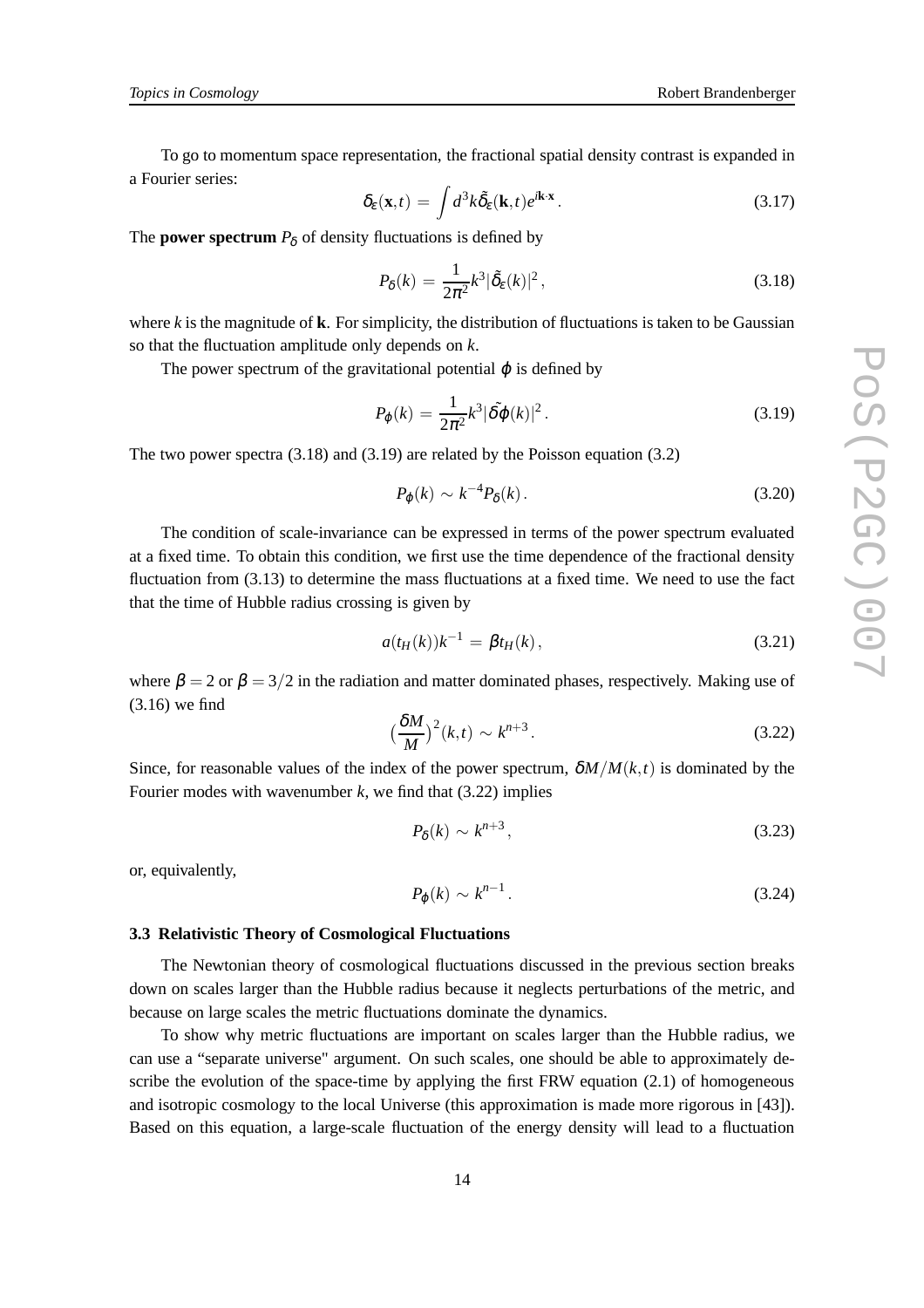(" $\delta a$ ") of the scale factor *a* which grows in time, a manifestation of the self gravitational amplification of fluctuations on length scales  $\lambda$  greater than the Hubble radius.

Let us now turn to the rigorous analysis of cosmological fluctuations in the context of general relativity, where both metric and matter inhomogeneities are taken into account. We will consider fluctuations about a homogeneous and isotropic background cosmology, given by the metric (1.3), which can be written in conformal time  $\eta$  (defined by  $dt = a(t) d\eta$ ) as

$$
ds^2 = a(\eta)^2 (d\eta^2 - d\mathbf{x}^2).
$$
 (3.25)

The theory of cosmological perturbations is based on expanding the Einstein equations to linear order about the background metric. The theory was initially developed in pioneering works by Lifshitz [44]. Significant progress in the understanding of the physics of cosmological fluctuations was achieved by Bardeen [45] who realized the importance of subtracting gauge artifacts (see below) from the analysis (see also [46]). The following discussion is based on Part I of the comprehensive review article [39]. Other reviews - emphasizing different aspects or approaches are [47, 48, 49, 50].

The first step in the analysis of metric fluctuations is to classify them according to their transformation properties under spatial rotations. There are scalar, vector and second rank tensor fluctuations. In linear theory, there is no coupling between the different fluctuation modes, and hence they evolve independently (for some subtleties in this classification, see [51]).

We begin by expanding the metric about the FRW background metric  $g_{\mu\nu}^{(0)}$  given by (3.25):

$$
g_{\mu\nu} = g_{\mu\nu}^{(0)} + \delta g_{\mu\nu}.
$$
 (3.26)

The background metric depends only on time, whereas the metric fluctuations  $\delta g_{\mu\nu}$  depend on both space and time. Since the metric is a symmetric tensor, there are at first sight 10 fluctuating degrees of freedom in  $\delta g_{\mu\nu}$ .

There are four degrees of freedom which correspond to scalar metric fluctuations (the only four ways of constructing a metric from scalar functions):

$$
\delta g_{\mu\nu} = a^2 \begin{pmatrix} 2\phi & -B_{,i} \\ -B_{,i} & 2(\psi \delta_{ij} - E_{,ij}) \end{pmatrix}, \qquad (3.27)
$$

where the four fluctuating degrees of freedom are denoted (following the notation of [39]) φ,*B*,*E*, and  $\psi$ , a comma denotes the ordinary partial derivative (if we had included spatial curvature of the background metric, it would have been the covariant derivative with respect to the background spatial metric), and  $\delta_{ij}$  is the Kronecker symbol.

There are four vector degrees of freedom of metric fluctuations, consisting of the four ways of constructing metric fluctuations from three vectors:

$$
\delta g_{\mu\nu} = a^2 \begin{pmatrix} 0 & -S_i \\ -S_i & F_{i,j} + F_{j,i} \end{pmatrix}, \qquad (3.28)
$$

where  $S_i$  and  $F_i$  are two divergence-less vectors (for a vector with non-vanishing divergence, the divergence contributes to the scalar gravitational fluctuation modes).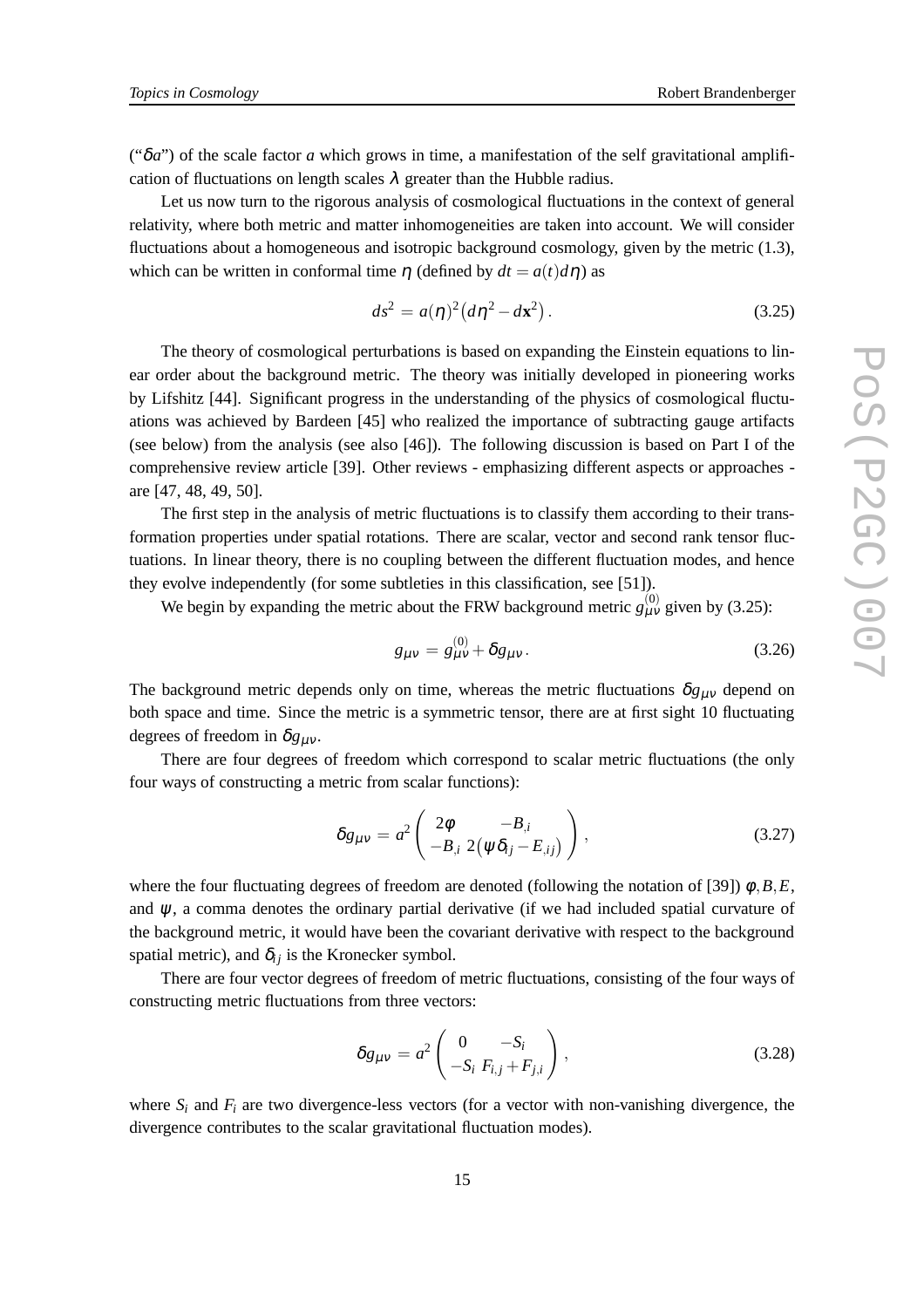Finally, there are two tensor modes which correspond to the two polarization states of gravitational waves:

$$
\delta g_{\mu\nu} = -a^2 \begin{pmatrix} 0 & 0 \\ 0 & h_{ij} \end{pmatrix}, \qquad (3.29)
$$

where  $h_{ij}$  is trace-free and divergence-less

$$
h_i^i = h_{ij}^j = 0.
$$
 (3.30)

Gravitational waves do not couple at linear order to the matter fluctuations. Vector fluctuations decay in an expanding background cosmology and hence are not usually cosmologically important. Thus, the most important fluctuations, at least in inflationary cosmology, are the scalar metric fluctuations, the fluctuations which couple to matter inhomogeneities and which are the relativistic generalization of the Newtonian perturbations considered in the previous section.

The theory of cosmological perturbations is at first sight complicated by the issue of gauge invariance. The coordinates  $t$ ,  $\bf{x}$  of space-time carry no independent physical meaning. By performing a small-amplitude transformation of the space-time coordinates (called "gauge transformation" in the following), we can create "fictitious" fluctuations in a homogeneous and isotropic Universe. These modes are "gauge artifacts".

In the following we take an "active" view of gauge transformation. Consider two space-time manifolds, one of them a homogeneous and isotropic Universe  $\mathcal{M}_0$ , the other a physical Universe  $M$  with inhomogeneities. A choice of coordinates can be considered as a mapping  $D$  between the manifolds  $\mathcal{M}_0$  and  $\mathcal{M}$ . A second mapping  $\tilde{\mathcal{D}}$  will map the same point in  $\mathcal{M}_0$  into a different point in  $M$ . Using the inverse of these maps  $\mathscr D$  and  $\tilde{\mathscr D}$ , we can assign two different sets of coordinates to points in  $\mathcal M$ .

Consider now a physical quantity  $Q$  (e.g. the Ricci scalar) on  $\mathcal{M}$ , and the corresponding physical quantity  $Q^{(0)}$  on  $\mathcal{M}_0$  Then, in the first coordinate system given by the mapping  $\mathscr{D}$ , the perturbation  $\delta Q$  of *Q* at the point  $p \in M$  is defined by

$$
\delta Q(p) = Q(p) - Q^{(0)}(\mathcal{D}^{-1}(p)).
$$
\n(3.31)

In the second coordinate system given by  $\tilde{\mathcal{D}}$ , the perturbation is defined by

$$
\tilde{\delta Q}(p) = Q(p) - Q^{(0)}\big(\tilde{\mathcal{D}}^{-1}(p)\big). \tag{3.32}
$$

The difference

$$
\Delta Q(p) = \tilde{\delta Q}(p) - \delta Q(p) \tag{3.33}
$$

is a gauge artifact and carries no physical significance.

Some of the metric perturbation degrees of freedom introduced in the first subsection are thus gauge artifacts. To isolate these, we must study how coordinate transformations act on the metric. There are four independent gauge degrees of freedom corresponding to the coordinate transformations

$$
x^{\mu} \to \tilde{x}^{\mu} = x^{\mu} + \xi^{\mu}.
$$
 (3.34)

The time component  $\xi^0$  of  $\xi^{\mu}$  leads to a scalar metric fluctuation. The spatial three vector  $\xi^i$  can be decomposed as

$$
\xi^i = \xi^i_{tr} + \gamma^{ij}\xi_{,j} \tag{3.35}
$$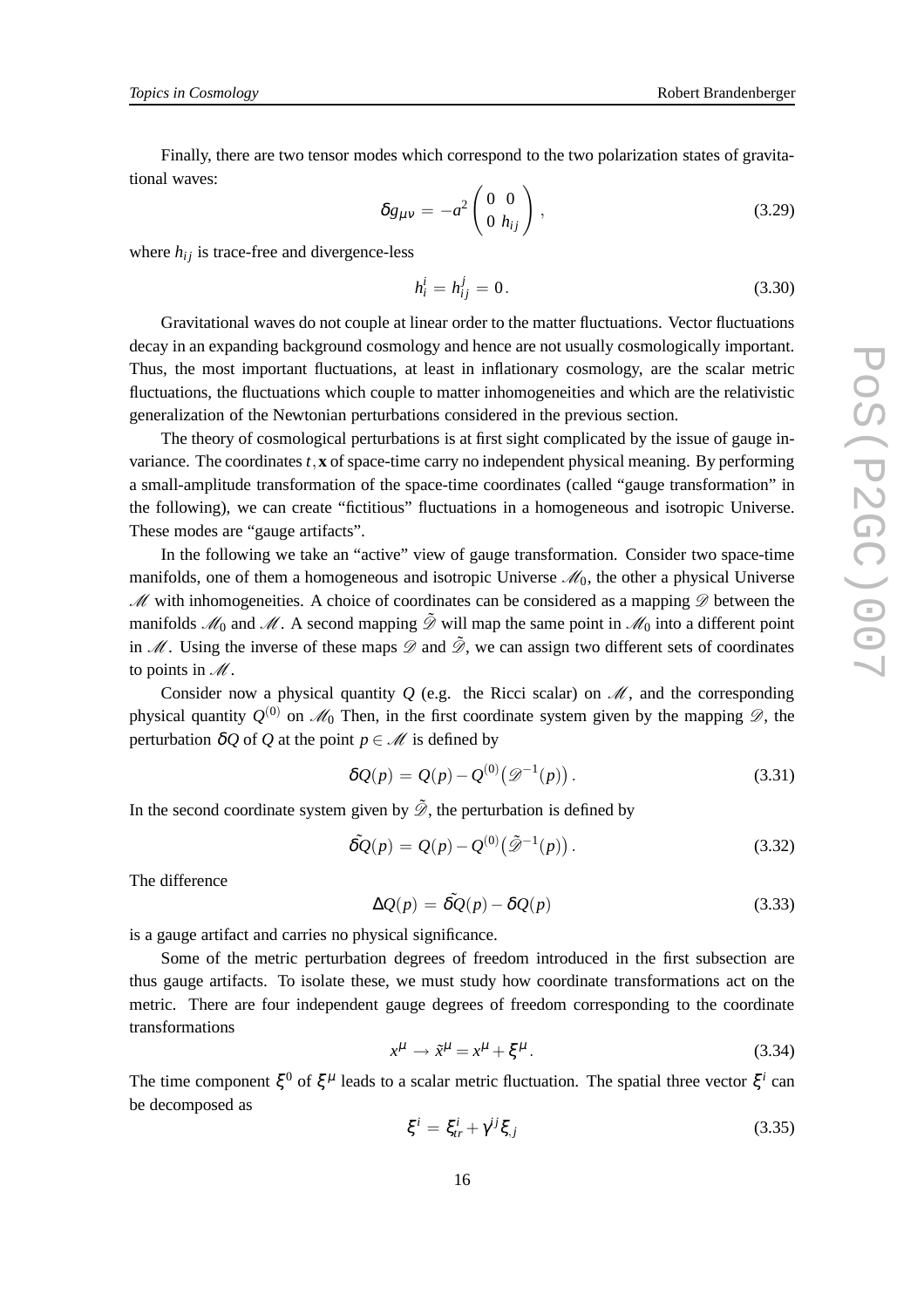(where  $\gamma^{ij}$  is the spatial background metric) into a transverse piece  $\xi_{tr}^i$  which has two degrees of freedom which yield vector perturbations, and the second term (given by the gradient of a scalar  $\xi$ ) which gives a scalar fluctuation. Thus, there are two scalar gauge modes given by  $\xi^0$  and  $\xi$ , and two vector modes given by the transverse three vector  $\xi_{tr}^{i}$ . Thus, there remain two physical scalar and two vector fluctuation modes. The gravitational waves are gauge-invariant.

Let us now focus on how the scalar gauge transformations (i.e. the transformations given by ξ<sup>0</sup> and ξ) act on the scalar metric fluctuation variables  $\phi$ ,*B*,*E*, and *ψ*. An immediate calculation yields:

$$
\tilde{\phi} = \phi - \frac{a'}{a} \xi^0 - (\xi^0)'
$$
\n
$$
\tilde{B} = B + \xi^0 - \xi'
$$
\n
$$
\tilde{E} = E - \xi
$$
\n
$$
\tilde{\psi} = \psi + \frac{a'}{a} \xi^0,
$$
\n(3.36)

where a prime indicates the derivative with respect to conformal time  $\eta$ .

There are two approaches to deal with the gauge ambiguities. The first is to fix a gauge, i.e. to pick conditions on the coordinates which completely eliminate the gauge freedom, the second is to work with a basis of gauge-invariant variables.

If one wants to adopt the gauge-fixed approach, there are many different gauge choices. Note that the often used synchronous gauge determined by  $\delta g^{0\mu} = 0$  does not totally fix the gauge. A convenient system which completely fixes the coordinates is the so-called **longitudinal** or **conformal Newtonian gauge** defined by  $B = E = 0$ .

If one prefers a gauge-invariant approach, there are many choices of gauge-invariant variables. A convenient basis first introduced by [45] is the basis  $\Phi$ ,  $\Psi$  given by

$$
\Phi = \phi + \frac{1}{a} \left[ (B - E')a \right]'
$$
\n(3.37)

$$
\Psi = \psi - \frac{a'}{a}(B - E'). \tag{3.38}
$$

The gauge-invariant variables  $\Phi$  and  $\Psi$  coincide with the corresponding diagonal metric perturbations  $\phi$  and  $\psi$  in longitudinal gauge.

Note that the variables defined in (3.37) are gauge-invariant only under linear space-time coordinate transformations. Beyond linear order, the structure of perturbation theory becomes much more involved. In fact, one can show [52] that the only fluctuation variables which are invariant under all coordinate transformations are perturbations of variables which are constant in the background space-time. Beyond linear order there is also mixing of scalar, vector and tensor modes.

To derive the equations of motion for the fluctuations, the starting point is the set of Einstein equations

$$
G_{\mu\nu} = 8\pi G T_{\mu\nu},\tag{3.39}
$$

where  $G_{\mu\nu}$  is the Einstein tensor associated with the space-time metric  $g_{\mu\nu}$ , and  $T_{\mu\nu}$  is the energymomentum tensor of matter. We insert the ansatz for metric and matter perturbed about a FRW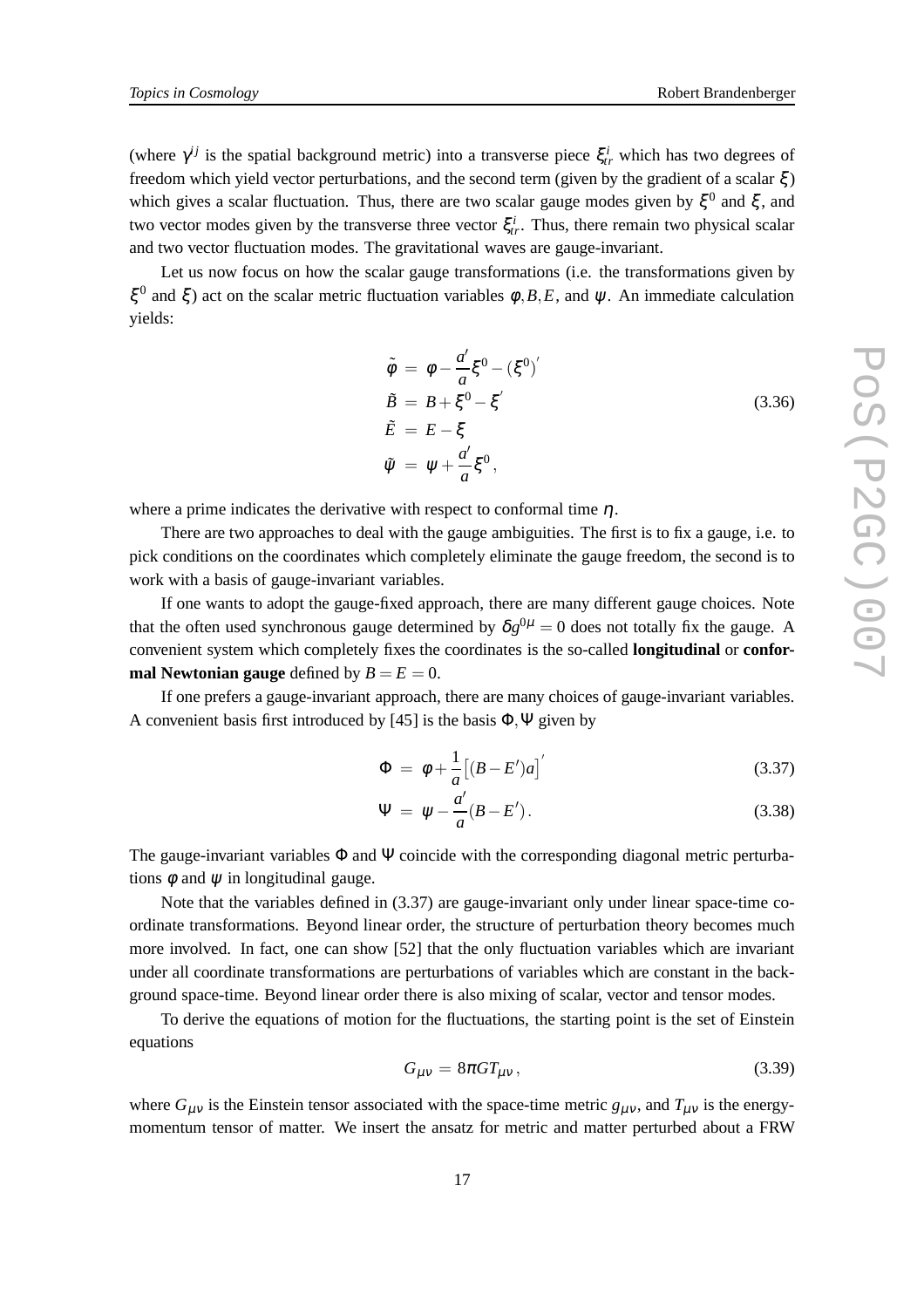background  $(g_{\mu\nu}^{(0)}(\eta), \varphi_0(\eta))$ :

$$
g_{\mu\nu}(\mathbf{x},\eta) = g_{\mu\nu}^{(0)}(\eta) + \delta g_{\mu\nu}(\mathbf{x},\eta)
$$
\n(3.40)

$$
\varphi(\mathbf{x},\eta) = \varphi_0(\eta) + \delta\varphi(\mathbf{x},\eta), \qquad (3.41)
$$

(where we have for simplicity replaced general matter by a scalar matter field  $\varphi$ ) and expand to linear order in the fluctuating fields, obtaining the following equations:

$$
\delta G_{\mu\nu} = 8\pi G \delta T_{\mu\nu}.
$$
\n(3.42)

In the above,  $\delta g_{\mu\nu}$  is the perturbation in the metric and  $\delta\varphi$  is the fluctuation of the matter field  $\varphi$ .

In a gauge-fixed approach, one can start with the metric in longitudinal gauge

$$
ds^{2} = a^{2} \left[ (1+2\phi)d\eta^{2} - (1-2\psi)\gamma_{ij}dx^{i}dx^{j} \right]
$$
 (3.43)

and insert this ansatz into the general perturbation equations (3.42). This yields the following set of equations of motion:

$$
-3\mathcal{H}(\mathcal{H}\phi + \psi') + \nabla^2 \psi = 4\pi G a^2 \delta T_0^0
$$
  

$$
(\mathcal{H}\phi + \psi')_{,i} = 4\pi G a^2 \delta T_i^0
$$
  

$$
[(2\mathcal{H}' + \mathcal{H}^2)\phi + \mathcal{H}\phi' + \psi'' + 2\mathcal{H}\psi']\delta_j^i
$$
  

$$
+\frac{1}{2}\nabla^2 D\delta_j^i - \frac{1}{2}\gamma^{ik}D_{,kj} = -4\pi G a^2 \delta T_j^i,
$$
 (3.44)

where  $D \equiv \phi - \psi$  and  $\mathcal{H} = a'/a$ .

If no anisotropic stress is present in the matter at linear order in fluctuating fields, i.e. if  $\delta T_j^i = 0$  for  $i \neq j$ , then the two metric fluctuation variables coincide, i.e.  $\phi = \psi$ . This will be the case in most simple cosmological models, e.g. in theories with matter described by a set of scalar fields with canonical form of the action, and in the case of a perfect fluid with no anisotropic stress.

In the simple case in which matter described in terms of a single scalar field  $\varphi$ , then in longitudinal gauge (3.44) reduce to the following set of equations of motion

$$
\nabla^2 \phi - 3\mathscr{H} \phi' - \left(\mathscr{H}' + 2\mathscr{H}^2\right) \phi = 4\pi G \left(\phi_0' \delta \phi' + V' a^2 \delta \phi\right)
$$
  

$$
\phi' + \mathscr{H} \phi = 4\pi G \phi_0' \delta \phi
$$
  

$$
\phi'' + 3\mathscr{H} \phi' + \left(\mathscr{H}' + 2\mathscr{H}^2\right) \phi = 4\pi G \left(\phi_0' \delta \phi' - V' a^2 \delta \phi\right),
$$
 (3.45)

where  $V'$  denotes the derivative of  $V$  with respect to  $\varphi$ . These equations can be combined to give the following second order differential equation for the relativistic potential  $\phi$ :

$$
\phi'' + 2\left(\mathcal{H} - \frac{\varphi_0''}{\varphi_0'}\right)\phi' - \nabla^2\phi + 2\left(\mathcal{H}' - \mathcal{H}\frac{\varphi_0''}{\varphi_0'}\right)\phi = 0.
$$
\n(3.46)

This is the final result for the classical evolution of cosmological fluctuations<sup>9</sup>.

<sup>&</sup>lt;sup>9</sup>Note that we have implicitly assumed that the background matter field is slowly rolling, as it does in slow-roll inflation. In the case that it is time-independent, then the leading metric fluctuations are quadratic in the matter inhomogeneities, as discussed in [53].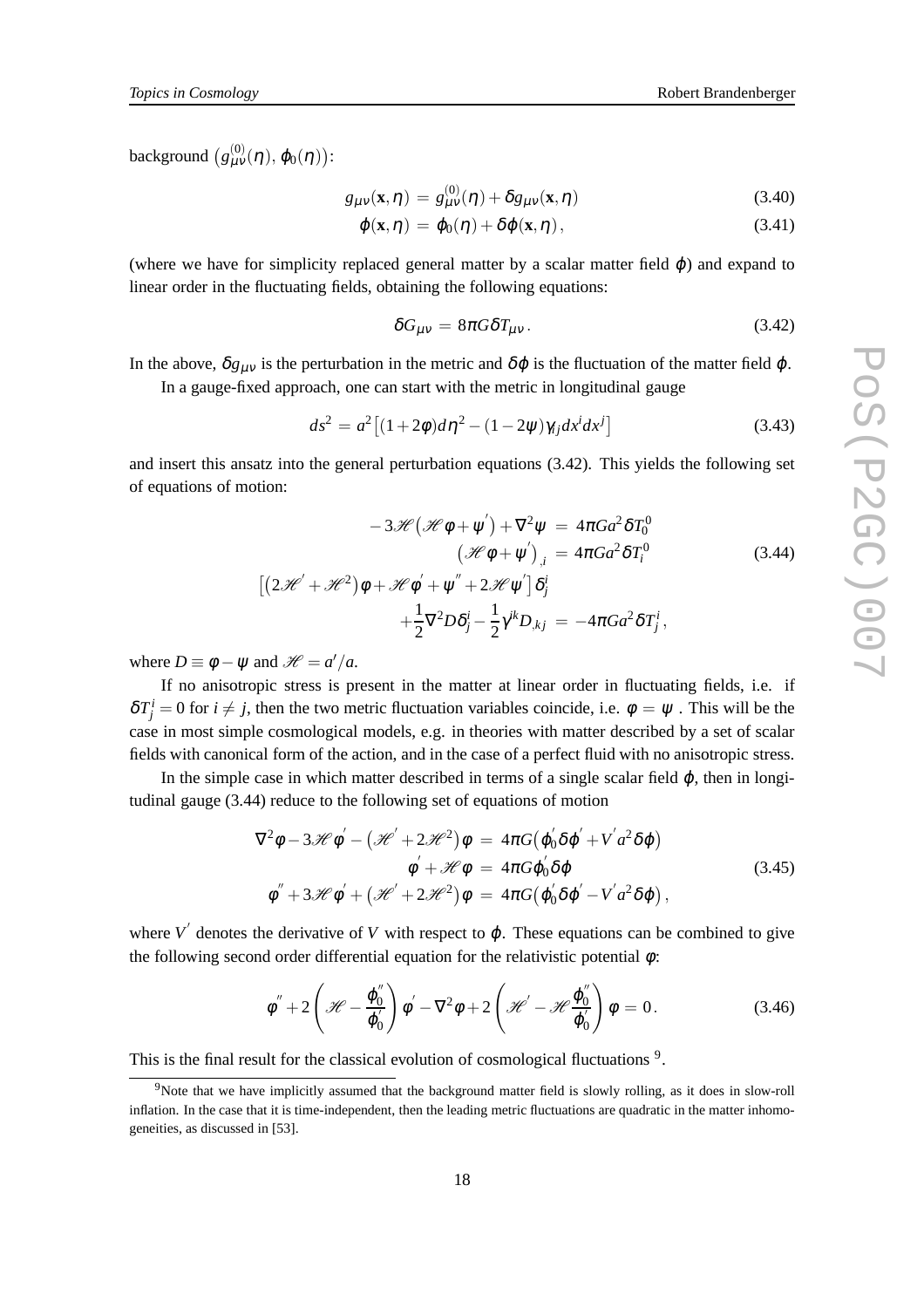There are similarities between the above equation of motion for the relativistic perturbations and the equation (3.11) obtained in the Newtonian theory. The final term in (3.46) is the force due to gravity leading to the instability, the second to last term is the pressure force leading to oscillations (relativistic since we are considering matter to be a relativistic field), and the second term is the Hubble friction term. For each wavenumber there are two fundamental solutions. On small scales  $(k > H)$ , the solutions correspond to damped oscillations, on large scales  $(k < H)$  the oscillations freeze out and the dynamics is governed by the gravitational force competing with the Hubble friction term. Note, in particular, how the Hubble radius naturally emerges as the scale where the nature of the fluctuating modes changes from oscillatory to frozen.

Considering the equation in a bit more detail, observe that if the equation of state of the background is independent of time (which will be the case if  $\mathcal{H}' = \varphi_0'' = 0$ ), then in an expanding background, the dominant mode of (3.46) is constant, and the sub-dominant mode decays. If the equation of state is not constant, then the dominant mode is not constant in time. Specifically, at the end of inflation  $\mathcal{H}'$  < 0, and this leads to a growth of  $\phi$  (see below).

To study the quantitative implications of the equation of motion (3.46), it is convenient to introduce [54, 55] the variable  $\zeta$  (which, up to correction term of the order  $\nabla^2 \phi$  which is unimportant for large-scale fluctuations, is equal to the curvature perturbation  $\mathscr R$  in comoving gauge [56]) by

$$
\zeta \equiv \phi + \frac{2}{3} \frac{\left(H^{-1} \dot{\phi} + \phi\right)}{1 + w},\tag{3.47}
$$

where

$$
w = \frac{p}{\rho} \tag{3.48}
$$

characterizes the equation of state of matter. In terms of  $\zeta$ , the equation of motion (3.46) takes on the form

$$
\frac{3}{2}\dot{\zeta}H(1+w) = \mathcal{O}(\nabla^2\phi). \tag{3.49}
$$

On large scales, the right hand side of the equation is negligible, which leads to the conclusion that large-scale cosmological fluctuations satisfy

$$
\dot{\zeta}(1+w) = 0. \tag{3.50}
$$

This implies that  $\zeta$  is constant except possibly if  $1 + w = 0$  at some point in time during the cosmological evolution (which occurs during reheating in inflationary cosmology if the inflaton field undergoes oscillations - see [57] and [58, 59] for discussions of the consequences in single and double field inflationary models, respectively). In single matter field models it is indeed possible to show that  $\zeta = 0$  on super-Hubble scales independent of assumptions on the equation of state [60, 61]. This "conservation law" makes it easy to relate initial fluctuations to final fluctuations in inflationary cosmology, as will be illustrated in the following.

Consider an application to inflationary cosmology. We return to the space-time sketch of the evolution of fluctuations - see Figure  $(1)$  - and use the conservation law  $(3.50)$  - in the form  $\zeta$  = const on large scales - to relate the amplitude of  $\phi$  at initial Hubble radius crossing during the inflationary phase (at  $t = t_i(k)$ ) with the amplitude at final Hubble radius crossing at late times (at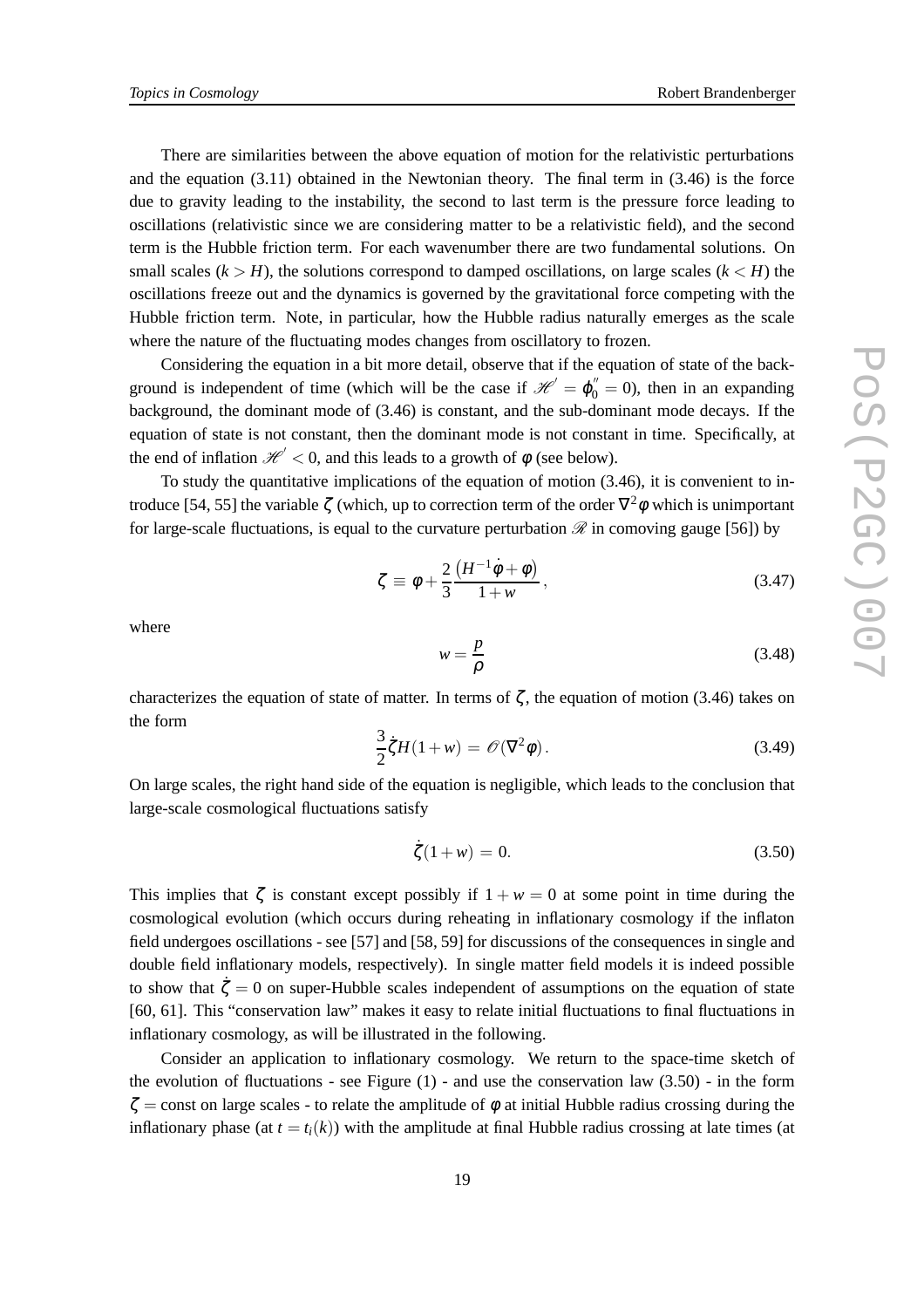$t = t<sub>f</sub>(k)$ ). Since both at early times and at late times  $\dot{\phi} = 0$  on super-Hubble scales, as the equation of state is not changing, (3.50) and (3.47) lead to

$$
\phi(t_f(k)) \simeq \frac{(1+w)(t_f(k))}{(1+w)(t_i(k))}\phi(t_i(k)).
$$
\n(3.51)

If the initial values of the perturbations are known, then the above equation allows us to evaluate the fluctuation amplitude at the time  $t_f(k)$  of re-entry into the Hubble radius.

The time-time perturbed Einstein equation (the first equation of (3.44)) relates the value of  $\phi$ at the initial Hubble radius crossing to the amplitude of the fractional energy density fluctuations at that time. This, together with the fact that the amplitude of the scalar matter field quantum vacuum fluctuations is of the order *H*, yields

$$
\phi(t_i(k)) \sim H\frac{V'}{V}(t_i(k)).
$$
\n(3.52)

In the late time radiation dominated phase,  $w = 1/3$ , whereas during slow-roll inflation

$$
1 + w(t_i(k)) \simeq \frac{\dot{\varphi}_0^2}{V}(t_i(k)).
$$
\n(3.53)

Making, in addition, use of the slow roll conditions satisfied during the inflationary period

$$
3H\dot{\varphi}_0 \simeq -V'
$$
  

$$
H^2 \simeq \frac{8\pi G}{3}V,
$$
 (3.54)

we arrive at the final result

$$
\phi(t_f(k)) \sim \frac{V^{3/2}}{V' m_{pl}^3}(t_i(k)),
$$
\n(3.55)

which gives the position space amplitude of cosmological fluctuations on a scale labelled by the comoving wavenumber *k* at the time when the scale re-enters the Hubble radius at late times, a result first obtained in the case of the Starobinsky model [15] of inflation in [16], and later in the context of scalar field-driven inflation in [62, 63, 64, 54].

In the case of slow roll inflation, the right hand side of (3.55) is, to a first approximation, independent of *k*, and hence the resulting spectrum of fluctuations is nearly scale-invariant.

#### **3.4 Quantum Theory of Cosmological Fluctuations**

In many models of the very early Universe, in particular in inflationary cosmology, primordial inhomogeneities emerge from quantum vacuum fluctuations on microscopic scales (wavelengths smaller than the Hubble radius). The wavelength is then stretched relative to the Hubble radius, becomes larger than the Hubble radius at some time and the perturbation then propagates on super-Hubble scales until re-entering at late cosmological times. In the context of a Universe with a de Sitter phase, the quantum origin of cosmological fluctuations was first discussed in [16]. In an inflationary universe, it is easy to justify focusing attention on the quantum fluctuations: any classical fluctuations present at the beginning of inflation are red-shifted during the period of inflation, and will thus be irrelevant to scales probed in observations today. On small scales, a quantum vacuum remains.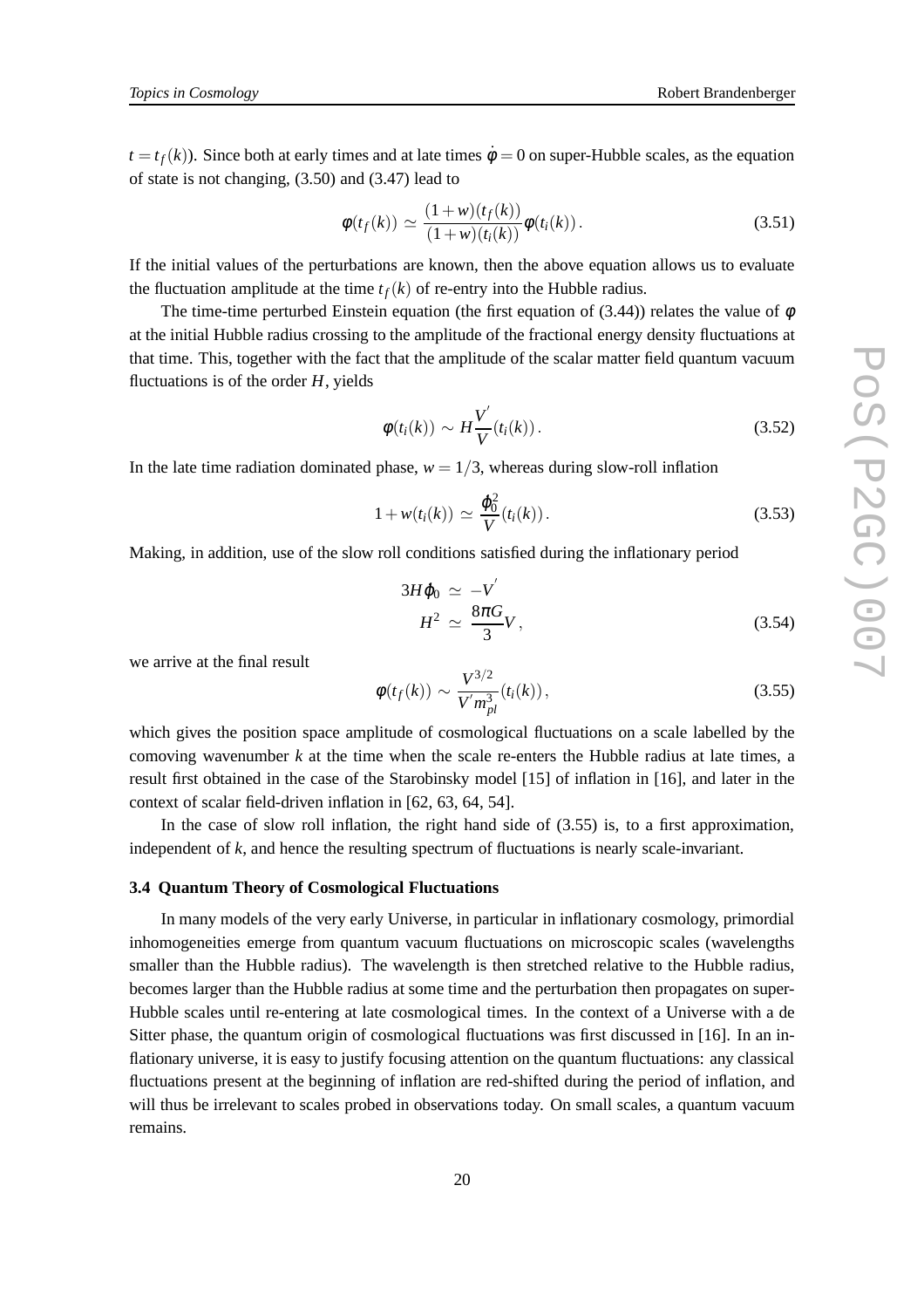To understand the role of the Hubble radius, consider the equation of a free scalar matter field  $\varphi$  on an unperturbed expanding background:

$$
\ddot{\varphi} + 3H\dot{\varphi} - \frac{\nabla^2}{a^2}\varphi = 0.
$$
\n(3.56)

The second term on the left hand side of this equation leads to damping of  $\omega$  with a characteristic decay rate given by  $H$ . As a consequence, in the absence of the spatial gradient term,  $\dot{\phi}$  would be of the order of magnitude *H* $\phi$ . Thus, comparing the second and the third terms on the left hand side, we immediately see that the microscopic (spatial gradient) term dominates on length scales smaller than the Hubble radius, leading to oscillatory motion, whereas this term is negligible on scales larger than the Hubble radius, and the evolution of  $\varphi$  is determined primarily by gravity. Note that in general cosmological models the Hubble radius is much smaller than the horizon (the forward light cone calculated from the initial time). In an inflationary universe, the horizon is larger by a factor of  $exp(N)$ , where *N* is the number of e-foldings of inflation. It is very important to realize this difference, a difference which is obscured in most articles on cosmology in which the term "horizon" is used when "Hubble radius" is meant. Note, in particular, that the homogeneous inflaton field contains causal information on super-Hubble but sub-horizon scales. Hence, it is completely consistent with causality [57] to have a microphysical process related to the background scalar matter field lead to exponential amplification of the amplitude of fluctuations during reheating on such scales, as it does in models in which entropy perturbations are present and not suppressed during inflation [58, 59].

To understand the generation and evolution of fluctuations in current models of the very early Universe, we need both Quantum Mechanics and General Relativity, i.e. quantum gravity. At first sight, we are thus faced with an intractable problem, since the theory of quantum gravity is not yet established. We are saved by the fact that today on large cosmological scales the fractional amplitude of the fluctuations is smaller than 1. Since gravity is a purely attractive force, the fluctuations had to have been - at least in the context of an eternally expanding background cosmology - very small in the early Universe. Thus, a linearized analysis of the fluctuations (about a classical cosmological background) is self-consistent.

From the classical theory of cosmological perturbations discussed in the previous subsection, it follows that the analysis of scalar metric inhomogeneities can be reduced - after extracting gauge artifacts - to the study of the evolution of a single fluctuating variable. Thus, the quantum theory of cosmological perturbations must be reducible to the quantum theory of a single free scalar field which we will denote by *v*. Since the background in which this scalar field evolves is timedependent, the mass of  $\nu$  will be time-dependent. The time-dependence of the mass will lead to quantum particle production over time if we start the evolution in the vacuum state for *v*. As we will see, this quantum particle production corresponds to the development and growth of the cosmological fluctuations. The quantum theory of cosmological fluctuations provides a consistent framework to study both the generation and the evolution of metric perturbations.

In order to obtain the action for linearized cosmological perturbations, we expand the action to quadratic order in the fluctuating degrees of freedom. The linear terms cancel because the background is taken to satisfy the background equations of motion.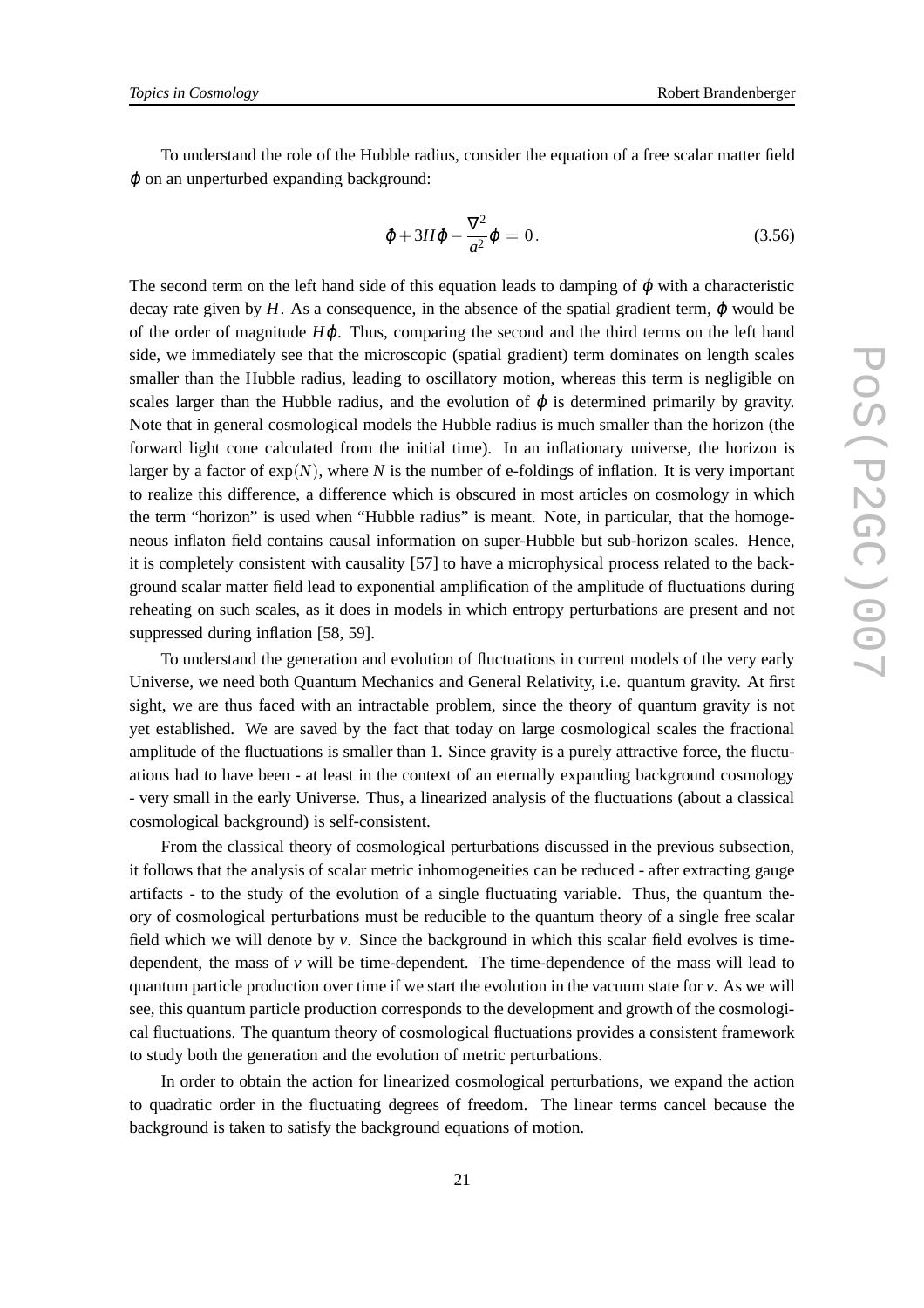We begin with the Einstein-Hilbert action for gravity and the action of a scalar matter field

$$
S = \int d^4x \sqrt{-g} \left[ -\frac{1}{16\pi G} R + \frac{1}{2} \partial_\mu \varphi \partial^\mu \varphi - V(\varphi) \right],
$$
 (3.57)

where *R* is the Ricci curvature scalar.

The simplest way to proceed is to work in longitudinal gauge. The next step is to reduce the number of degrees of freedom. Since for scalar field matter there are no anisotropic stresses to linear order, the off-diagonal spatial Einstein equations force  $\psi = \phi$ . The two remaining fluctuating variables  $\phi$  and  $\phi$  are linked by the Einstein constraint equations since there cannot be matter fluctuations without induced metric fluctuations.

The two nontrivial tasks of the lengthy [39] computation of the quadratic piece of the action is to find out what combination of  $\varphi$  and  $\varphi$  yields the variable  $\nu$  in terms of which the action has canonical kinetic term, and what the form of the time-dependent mass is. In the context of scalar field matter, the quantum theory of cosmological fluctuations was developed by Mukhanov [65, 66] and Sasaki [67]. The result is the following form of the action quadratic in the perturbations:

$$
S^{(2)} = \frac{1}{2} \int d^4x \left[ v'^2 - v_{,i} v_{,i} + \frac{z''}{z} v^2 \right],
$$
 (3.58)

where the canonical variable *v* (the "Sasaki-Mukhanov variable" introduced in [66] - see also [68]) is given by

$$
v = a \left[ \delta \varphi + \frac{\varphi_0'}{\mathcal{H}} \phi \right]
$$
 (3.59)

and

$$
z = \frac{a\phi_0'}{\mathcal{H}}.\tag{3.60}
$$

As long as the equation of state does not change over time  $\mathcal H$  and  $\varphi_0'$  are proportional and hence

$$
z(\eta) \sim a(\eta). \tag{3.61}
$$

Note that the variable  $\nu$  is related to the curvature perturbation  $\mathscr R$  in comoving coordinates introduced in [56] and closely related to the variable  $\zeta$  used in [54, 55]:

$$
v = z\mathscr{R}.\tag{3.62}
$$

The equation of motion which follows from the action (3.58) is (in momentum space)

$$
v_k'' + k^2 v_k - \frac{z''}{z} v_k = 0, \qquad (3.63)
$$

where  $v_k$  is the k'th Fourier mode of *v*. As a consequence of (3.61), the tachyonic mass term in the above equation is given by the Hubble scale

$$
k_H^2 \equiv \frac{z''}{z} \simeq H^2. \tag{3.64}
$$

Thus, it immediately follows from (3.63) that on small length scales, i.e. for  $k > k<sub>H</sub>$ , the solutions for  $v_k$  are constant amplitude oscillations . These oscillations freeze out at Hubble radius crossing, i.e. when  $k = k_H$ . On longer scales ( $k \ll k_H$ ), the solutions for  $v_k$  increase as *z*:

$$
v_k \sim z, \ k \ll k_H. \tag{3.65}
$$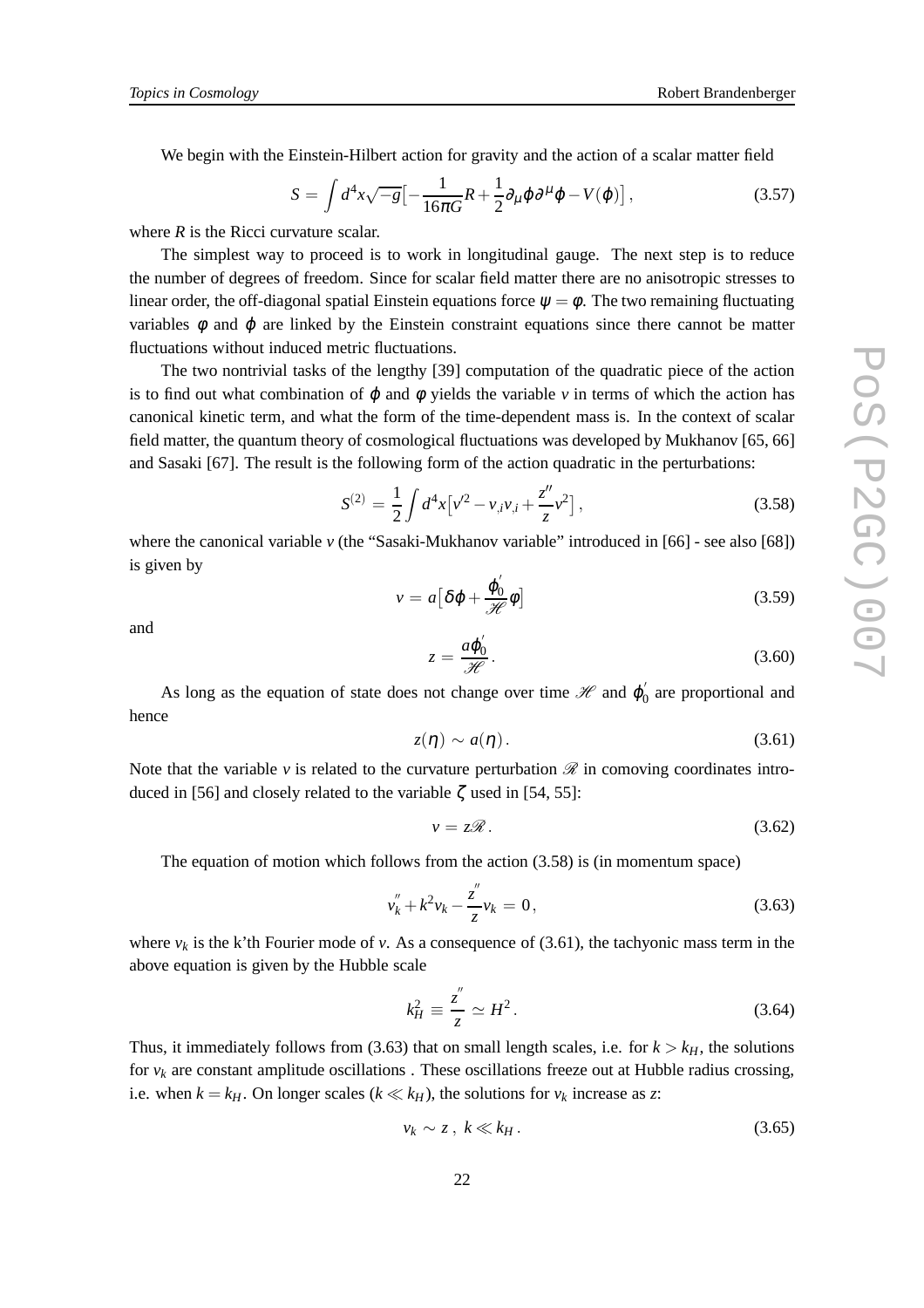The state of the fluctuations becomes a squeezed quantum state.

Given the action (3.58), the quantization of the cosmological perturbations can be performed by canonical quantization (in the same way that a scalar matter field on a fixed cosmological background is quantized [69]).

The final step in the quantum theory of cosmological perturbations is to specify an initial state. Since in inflationary cosmology all pre-existing classical fluctuations are red-shifted by the accelerated expansion of space, one usually assumes (we will return to a criticism of this point when discussing the trans-Planckian problem of inflationary cosmology) that the field *v* starts out at the initial time *t<sup>i</sup>* mode by mode in its vacuum state. Two questions immediately emerge: what is the initial time *t<sup>i</sup>* , and which of the many possible vacuum states should be chosen. It is usually assumed that since the fluctuations only oscillate on sub-Hubble scales, the choice of the initial time is not important, as long as it is earlier than the time when scales of cosmological interest today cross the Hubble radius during the inflationary phase. The state is usually taken to be the Bunch-Davies vacuum (see e.g. [69]), since this state is empty of particles at *t<sup>i</sup>* in the coordinate frame determined by the FRW coordinates (see e.g. [70] for a discussion of this point), and since the Bunch-Davies state is a local attractor in the space of initial states in an expanding background (see e.g. [71]). Thus, we choose the initial conditions

$$
v_k(\eta_i) = \frac{1}{\sqrt{2\omega_k}}
$$
  
\n
$$
v'_k(\eta_i) = \frac{\sqrt{\omega_k}}{\sqrt{2}}
$$
\n(3.66)

where here  $\omega_k = k$ , and  $\eta_i$  is the conformal time corresponding to the physical time  $t_i$ .

Let us briefly summarize the quantum theory of cosmological perturbations. In the linearized theory, fluctuations are set up at some initial time *t<sup>i</sup>* mode by mode in their vacuum state. While the wavelength is smaller than the Hubble radius, the state undergoes quantum vacuum fluctuations. The accelerated expansion of the background redshifts the length scale beyond the Hubble radius. The fluctuations freeze out when the length scale is equal to the Hubble radius. On larger scales, the amplitude of  $v_k$  increases as the scale factor. This corresponds to the squeezing of the quantum state present at Hubble radius crossing (in terms of classical general relativity, it is self-gravity which leads to this growth of fluctuations). As discussed e.g. in [72], the squeezing of the quantum vacuum state sets up the classical correlations in the wave function of the fluctuations which are an essential ingredient in the classicalization of the perturbations. Squeezing also leads to the phase coherence of fluctuations on all scales, which in turn is responsible for producing the oscillations in the CMB angular power spectrum, as realized long before the advent of inflationary cosmology in [73, 74].

We end this subsection with a calculation of the spectrum of curvature fluctuations in inflationary cosmology.

We need to compute the power spectrum  $\mathcal{P}_{\mathcal{R}}(k)$  of the curvature fluctuation  $\mathcal{R}$  defined in (3.62). The idea in calculating the power spectrum at a late time *t* is to first relate the power spectrum via the growth rate  $(3.65)$  of  $\nu$  on super-Hubble scales to the power spectrum at the time  $t_H(k)$  of Hubble radius crossing, and to then use the constancy of the amplitude of *v* on sub-Hubble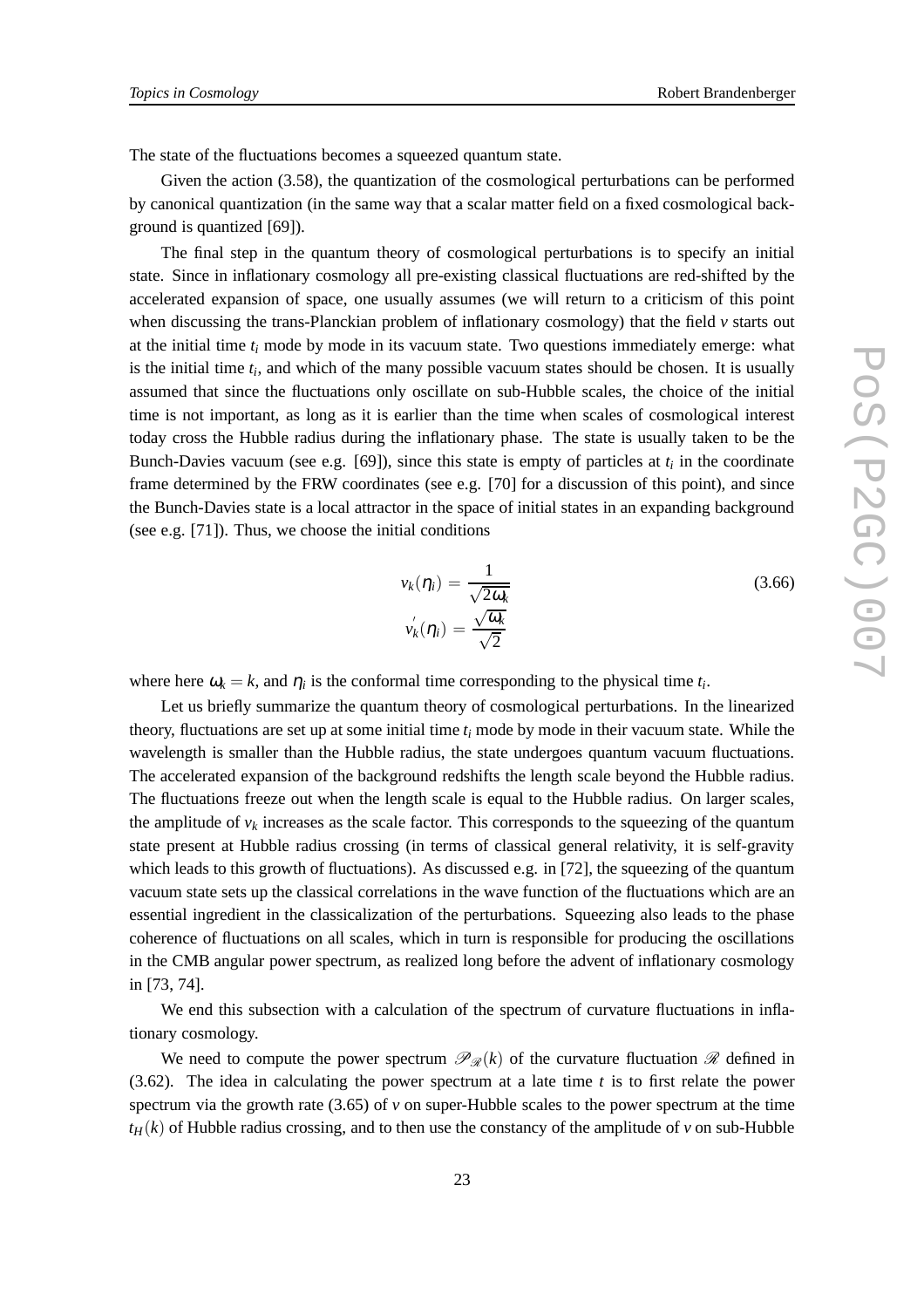scales to relate it to the initial conditions (3.66). Thus

$$
2\pi^{2} \mathscr{P}_{\mathscr{R}}(k,t) \equiv k^{3} |\mathscr{R}_{k}|^{2}(t) = k^{3} z^{-2}(t) |v_{k}(t)|^{2}
$$
\n
$$
= k^{3} z^{-2}(t) \left(\frac{z(t)}{z(t_{H}(k))}\right)^{2} |v_{k}(t_{H}(k))|^{2}
$$
\n
$$
= k^{3} z^{-2}(t_{H}(k)) |v_{k}(t_{H}(k))|^{2}
$$
\n
$$
\sim k^{3} a^{-2}(t_{H}(k)) |v_{k}(t_{i})|^{2},
$$
\n(3.67)

where in the final step we have used  $(3.61)$  and the constancy of the amplitude of  $\nu$  on sub-Hubble scales. Making use of the condition  $a^{-1}(t_H(k))k = H$  for Hubble radius crossing, and of the initial conditions (3.66), we immediately see that

$$
\mathscr{P}_{\mathscr{R}}(k,t) \sim k^3 k^{-2} k^{-1} H^2,\tag{3.68}
$$

and that thus a scale invariant power spectrum with amplitude proportional to  $H^2$  results.

The quantization of gravitational waves parallels the quantization of scalar metric fluctuations, but is more simple because there are no gauge ambiguities. The starting point is the action (3.57), into which we insert the metric which corresponds to a classical cosmological background plus tensor metric fluctuations:

$$
ds^2 = a^2(\eta) \left[ d\eta^2 - (\delta_{ij} + h_{ij}) dx^i dx^j \right],
$$
\n(3.69)

where the second rank tensor  $h_{ij}(\eta, \mathbf{x})$  represents the gravitational waves, and in turn can be decomposed as

$$
h_{ij}(\boldsymbol{\eta}, \mathbf{x}) = h_{+}(\boldsymbol{\eta}, \mathbf{x}) e_{ij}^{+} + h_{x}(\boldsymbol{\eta}, \mathbf{x}) e_{ij}^{x}
$$
\n(3.70)

into the two polarization states. Here,  $e_{ij}^+$  and  $e_{ij}^x$  are two fixed polarization tensors, and  $h_+$  and  $h_x$ are the two coefficient functions.

To quadratic order in the fluctuating fields, the action consists of separate terms involving  $h_{+}$ and  $h_x$ . Each term is of the form

$$
S^{(2)} = \int d^4x \frac{a^2}{2} \left[ h'^2 - (\nabla h)^2 \right],\tag{3.71}
$$

leading to the equation of motion

$$
h_k'' + 2\frac{a'}{a}h_k' + k^2h_k = 0.
$$
\n(3.72)

The variable in terms of which the action (3.71) has canonical kinetic term is

$$
\mu_k \equiv ah_k, \tag{3.73}
$$

and its equation of motion is

$$
\mu_k'' + (k^2 - \frac{a''}{a})\mu_k = 0.
$$
\n(3.74)

This equation is very similar to the corresponding equation  $(3.63)$  for scalar gravitational inhomogeneities, except that in the mass term the scale factor  $a(\eta)$  replaces  $z(\eta)$ , which leads to a very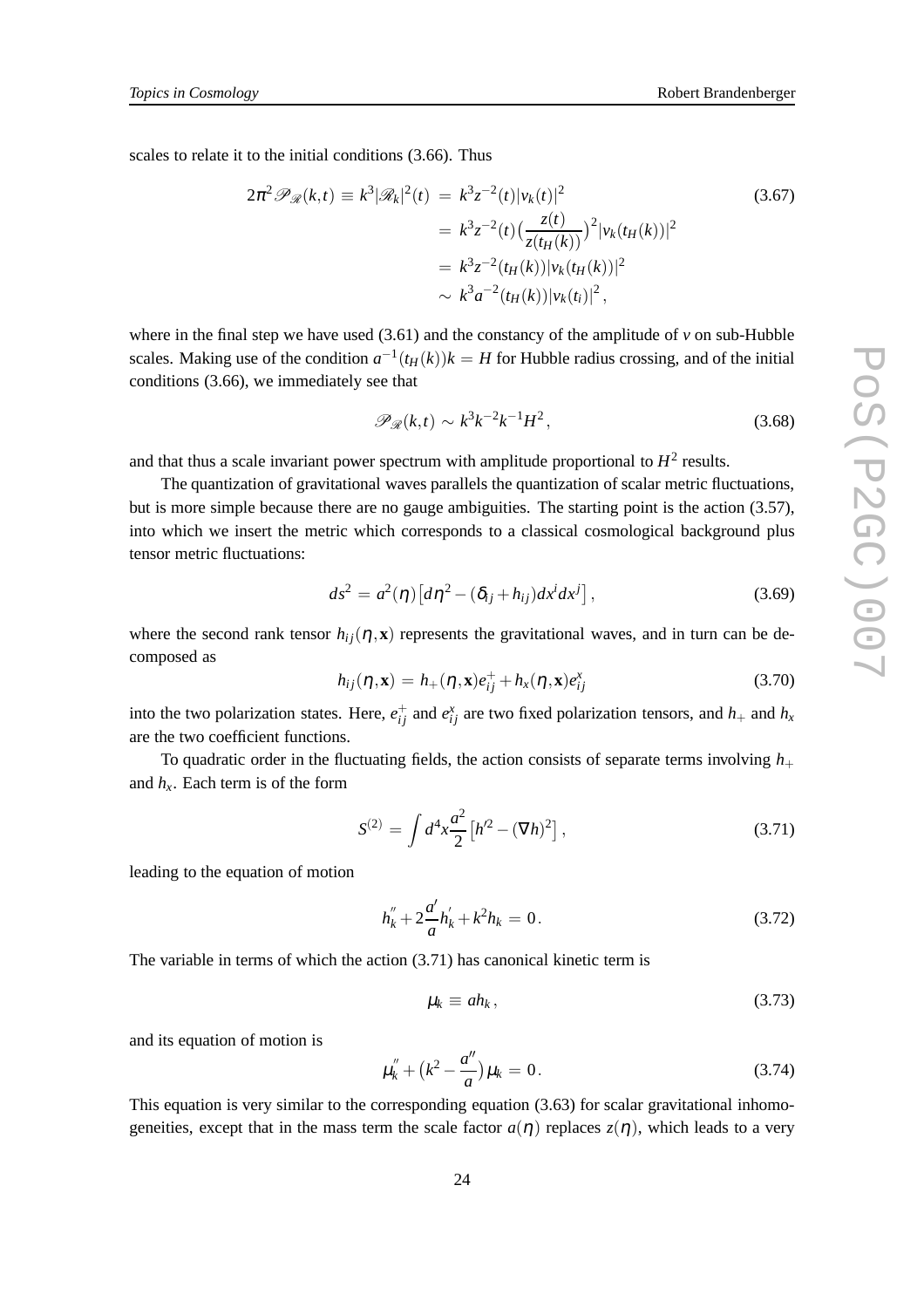different evolution of scalar and tensor modes during the reheating phase in inflationary cosmology during which the equation of state of the background matter changes dramatically.

Based on the above discussion we have the following theory for the generation and evolution of gravitational waves in an accelerating Universe (first developed by Grishchuk [75]): waves exist as quantum vacuum fluctuations at the initial time on all scales. They oscillate until the length scale crosses the Hubble radius. At that point, the oscillations freeze out and the quantum state of gravitational waves begins to be squeezed in the sense that

$$
\mu_k(\eta) \sim a(\eta), \qquad (3.75)
$$

which, from (3.73) corresponds to constant amplitude of  $h_k$ . The squeezing of the vacuum state leads to the emergence of classical properties of this state, as in the case of scalar metric fluctuations.

# **4. Towards a New Paradigm: String Gas Cosmology**

In spite of the phenomenological successes of inflationary cosmology in addressing some key problems of standard cosmology and in providing a predictive theory of structure formation, current models of inflation are faced with some key conceptual problems which motivate the search for a new early universe paradigm based on new fundamental physics, string theory being the most promising candidate. Below, we first list some of the key problems for inflation, and then discuss a toy model designed to explore possible cosmological consequences of some of the key new features of string theory.

#### **4.1 Conceptual Problems of Scalar Field-Driven Inflation**

## *Nature of the Inflaton*

In the context of General Relativity as the theory of space-time, matter with an equation of state  $p \simeq -\rho$  is required in order to obtain almost exponential expansion of space. If we describe matter in terms of fields with canonical kinetic terms, a scalar field is required since in the context of usual renormalizable field theories it is only for scalar fields that a potential energy function in the Lagrangian is allowed, and of all energy terms only the potential energy can yield the required equation of state.

In order for scalar fields to generate a period of cosmological inflation, the potential energy needs to dominate over the kinetic and spatial gradient energies. It is generally assumed that spatial gradient terms can be neglected. This is, however, not true in general. Next, assuming a homogeneous field configuration, we must ensure that the potential energy dominates over the kinetic energy. This leads to the first "slow-roll" condition. Requiring the period of inflation to last sufficiently long leads to a second slow-roll condition, namely that the  $\ddot{\phi}$  term in the Klein-Gordon equation for the inflaton  $\varphi$  be negligible. Scalar fields charged with respect to the Standard Model symmetry groups do not satisfy the slow-roll conditions.

Assuming that both slow-roll conditions hold, one obtains a "slow-roll trajectory" in the phase space of homogeneous  $\varphi$  configurations. In large-field inflation models such as "chaotic inflation" [27] and "hybrid inflation" [30], the slow-roll trajectory is a local attractor in initial condition space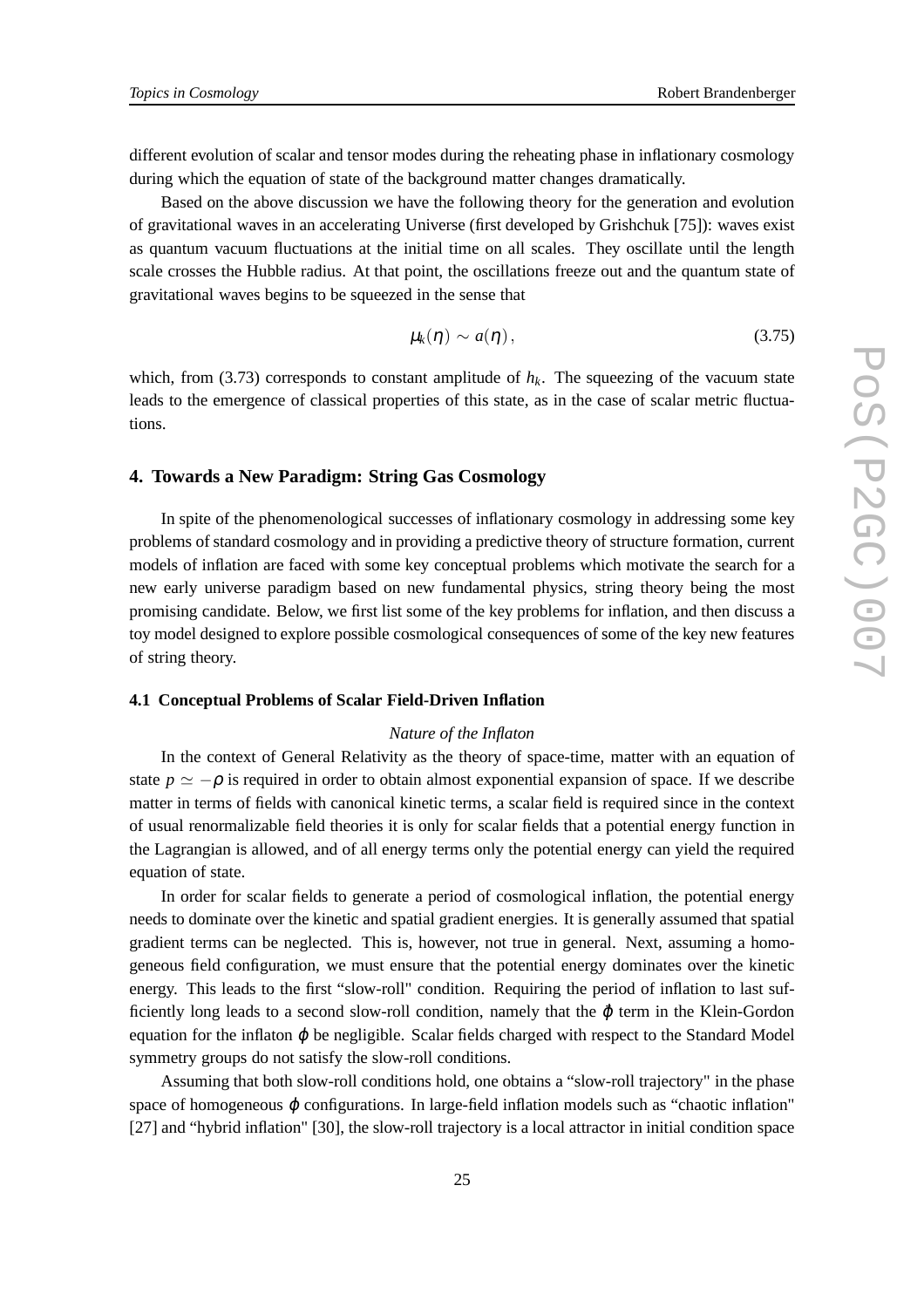[19] (even when linearized metric perturbations are taken into account [29]), whereas this is not the case [20] in small-field models such as "new inflation" [24]. As shown in [26], this leads to problems for some models of inflation which have recently been proposed in the context of string theory. To address this problem, it has been proposed that inflation may be future-eternal [76] and that it is hence sufficient that there be some configurations in initial condition space which give rise to inflation within one Hubble patch, inflation being then self-sustaining into the future. However, one must still ensure that slow-roll inflation can locally be satisfied.

Many models of particle physics beyond the Standard Model contain a plethora of new scalar fields. One of the most conservative extensions of the Standard Model is the MSSM, the "Minimal Supersymmetric Standard Model". According to a recent study, among the many scalar fields in this model, only a hand-full can be candidates for a slow-roll inflaton, and even then very special initial conditions are required [77]. The situation in supergravity and superstring-inspired field theories may be more optimistic, but the issues are not settled (see e.g. [7, 8, 9] for recent reviews).

# *Hierarchy Problem*

Assuming for the sake of argument that a successful model of slow-roll inflation has been found, one must still build in a hierarchy into the field theory model in order to obtain an acceptable amplitude of the density fluctuations (this is sometimes also called the "amplitude problem"). Unless this hierarchy is observed, the density fluctuations will be too large and the model is observationally ruled out.

In a wide class of inflationary models, obtaining the correct amplitude requires the introduction of a hierarchy in scales, namely [78]

$$
\frac{V(\varphi)}{\Delta \varphi^4} \le 10^{-12},\tag{4.1}
$$

where  $\Delta\varphi$  is the change in the inflaton field during one Hubble expansion time (during inflation), and  $V(\varphi)$  is the potential energy during inflation.

This problem should be contrasted with the success of topological defect models (see e.g. [4, 5, 6] for reviews) in predicting the right oder of magnitude of density fluctuations without introducing a new scale of physics. The GUT scale as the scale of the symmetry breaking phase transition (which produces the defects) yields the correct magnitude of the spectrum of density fluctuations [79]. Topological defects, however, cannot be the prime mechanism for the origin of fluctuations since they do not give rise to coherent adiabatic fluctuations and hence fail to yield acoustic oscillations in the angular power spectrum of the CMB anisotropies [80].

#### *Trans-Planckian Problem*

A more serious problem is the "trans-Planckian problem" [81]. Returning to the space-time diagram of Figure 1, we can immediately deduce that, provided that the period of inflation lasted sufficiently long (for GUT scale inflation the number is about 70 e-foldings), then all scales inside of the Hubble radius today started out with a physical wavelength smaller than the Planck scale at the beginning of inflation. Now, the theory of cosmological perturbations is based on Einstein's theory of General Relativity coupled to a simple semi-classical description of matter. It is clear that these building blocks of the theory are inapplicable on scales comparable and smaller than the Planck scale. Thus, the key successful prediction of inflation (the theory of the origin of fluctuations) is based on suspect calculations since new physics *must* enter into a correct computation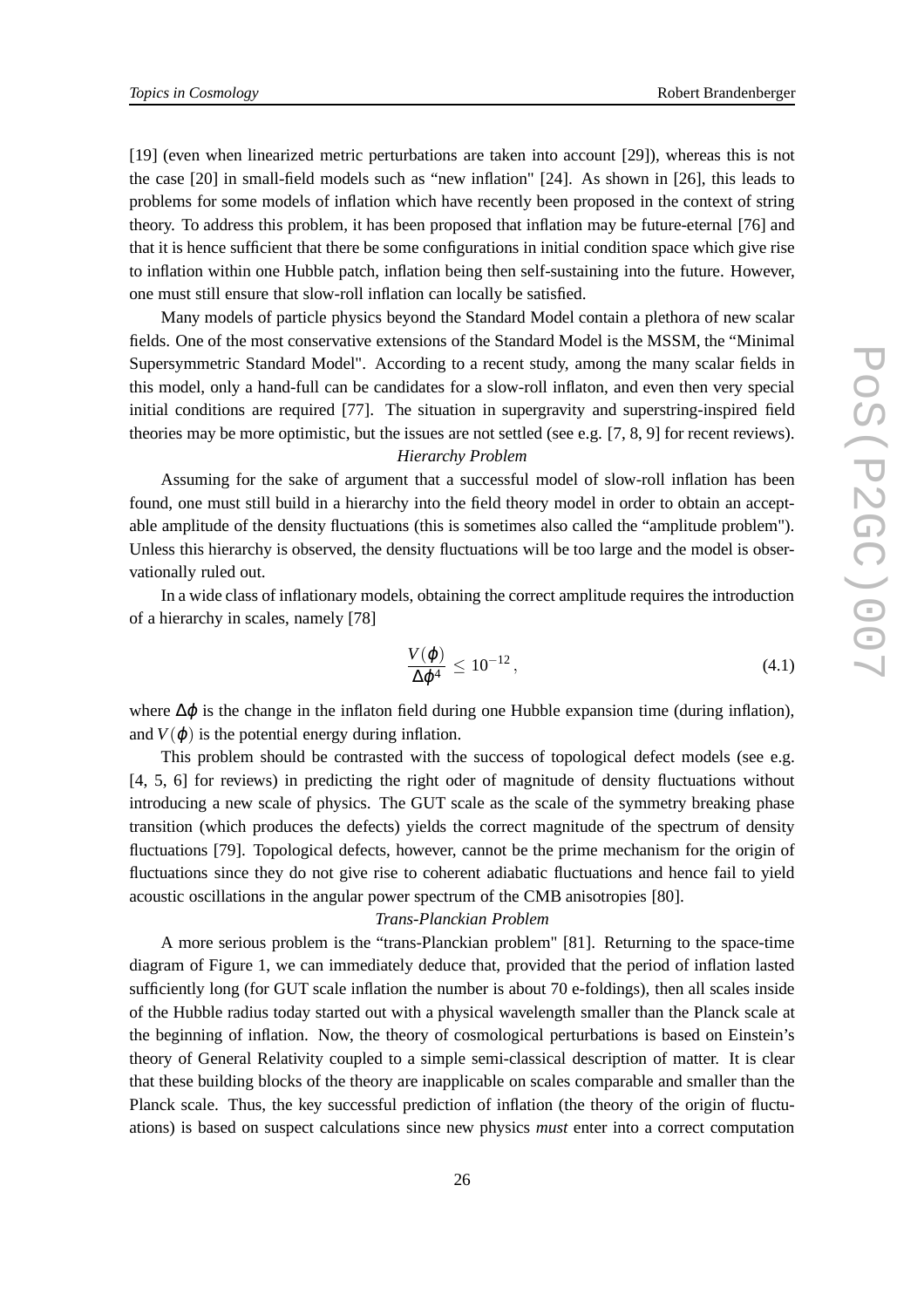of the spectrum of cosmological perturbations. The key question is as to whether the predictions obtained using the current theory are sensitive to the specifics of the unknown theory which takes over on small scales.

One approach to study the sensitivity of the usual predictions of inflationary cosmology to the unknown physics on trans-Planckian scales is to study toy models of ultraviolet physics which allow explicit calculations. The first approach which was used [82, 83] is to replace the usual linear dispersion relation for the Fourier modes of the fluctuations by a modified dispersion relation, a dispersion relation which is linear for physical wavenumbers smaller than the scale of new physics, but deviates on larger scales. Such dispersion relations were used previously to test the sensitivity of black hole radiation on the unknown physics of the ultra-violet [84, 85]. It was found [82] that if the evolution of modes on the trans-Planckian scales is non-adiabatic, then substantial deviations of the spectrum of fluctuations from the usual results are possible. Non-adiabatic evolution turns an initial state minimizing the energy density into a state which is excited once the wavelength becomes larger than the cutoff scale. Back-reaction effects of these excitations may limit the magnitude of the trans-Planckian effects, but - based on our recent study [86] - not to the extent initially expected [87, 88].

From the point of view of fundamental physics, the *trans-Planckian problem* is not a problem. Rather, it yields a window of opportunity to probe new fundamental physics in current and future observations, even if the scale of the new fundamental physics is close to the Planck scale. The point is that if the universe in fact underwent a period of inflation, then trans-Planckian physics leaves an imprint on the spectrum of fluctuations. The exponential expansion of space amplifies the wavelength of the perturbations to observable scales. At the present time, it is our ignorance about quantum gravity which prevents us from making any specific predictions. For example, we do not understand string theory in time-dependent backgrounds sufficiently well to be able to at this time make any predictions for observations.

#### *Singularity Problem*

The next problem is the "singularity problem". This problem, one of the key problems of Standard Cosmology, has not been resolved in models of scalar field-driven inflation.

As follows from the Penrose-Hawking singularity theorems of General Relativity (see e.g. [89] for a textbook discussion), an initial cosmological singularity is unavoidable if space-time is described in terms of General Relativity, and if the matter sources obey the weak energy conditions. Recently, the singularity theorems have been generalized to apply to Einstein gravity coupled to scalar field matter, i.e. to scalar field-driven inflationary cosmology [90]. It is shown that in this context, a past singularity at some point in space is unavoidable.

In the same way that the appearance of an initial singularity in Standard Cosmology told us that Standard Cosmology cannot be the correct description of the very early universe, the appearance of an initial singularity in current models of inflation tell us that inflationary cosmology cannot yield the correct description of the very, very early universe. At sufficiently high densities, a new description will take over. In the same way that inflationary cosmology contains late-time standard cosmology, it is possible that the new cosmology will contain, at later times, inflationary cosmology. However, one should keep an open mind to the possibility that the new cosmology will connect to present observations via a route which does not contain inflation, a possibility explored later in this section.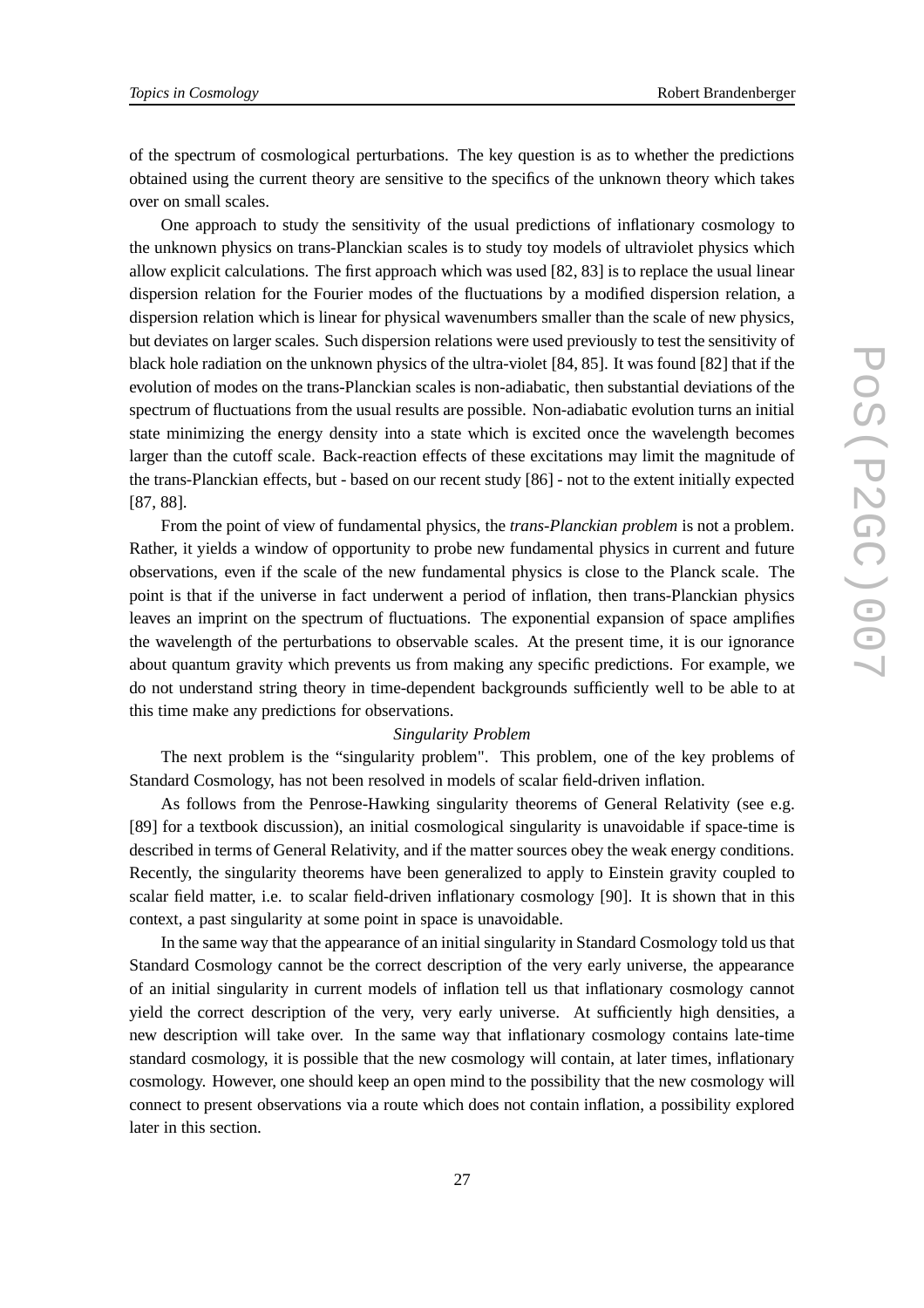#### *Breakdown of Validity of Einstein Gravity*

The Achilles heel of scalar field-driven inflationary cosmology is, however, the use of intuition from Einstein gravity at energy scales not far removed from the Planck and string scales, scales where correction terms to the Einstein-Hilbert term in the gravitational action dominate and where intuition based on applying the Einstein equations break down (see also [91] for arguments along these lines).

All approaches to quantum gravity predict correction terms in the action which dominate at energies close to the Planck scale - in some cases in fact even much lower. Semiclassical gravity leads to higher curvature terms, and may (see e.g. [92, 93]) lead to bouncing cosmologies without a singularity). Loop quantum cosmology leads to similar modifications of early universe cosmology (see e.g. [94] for a recent review). String theory, the theory we will focus on in the following sections, has a maximal temperature for a string gas in thermal equilibrium [95], which may lead to an almost static phase in the early universe - the Hagedorn phase [96].

Common to all of these approaches to quantum gravity corrections to early universe cosmology is the fact that a transition from a contracting (or quasi-static) early universe phase to the rapidly expanding radiation phase of standard cosmology can occur *without* violating the usual energy conditions for matter. In particular, it is possible (as is predicted by the string gas cosmology model discussed below) that the universe in an early high temperature phase is almost static. This may be a common feature to a large class of models which resolve the cosmological singularity.

Closely related to the above is the "cosmological constant problem" for inflationary cosmology. We know from observations that the large quantum vacuum energy of field theories does not gravitate today. However, to obtain a period of inflation one is using precisely the part of the energy-momentum tensor of the inflaton field which looks like the vacuum energy. In the absence of a convincing solution of the cosmological constant problem it is unclear whether scalar fielddriven inflation is robust, i.e. whether the mechanism which renders the quantum vacuum energy gravitationally inert today will not also prevent the vacuum energy from gravitating during the period of slow-rolling of the inflaton field  $10$ .

#### **4.2 String Gas Cosmology**

An immediate problem which arises when trying to connect string theory with cosmology is the *dimensionality problem*. Superstring theory is perturbatively consistent only in ten space-time dimensions, but we only see three large spatial dimensions. The original approach to addressing this problem was to assume that the six extra dimensions are compactified on a very small space which cannot be probed with our available energies. However, from the point of view of cosmology, it is quite unsatisfactory not to be able to understand why it is precisely three dimensions which are not compactified and why the compact dimensions are stable. Brane world cosmology [98] provides another approach to this problem: it assumes that we live on a three-dimensional brane embedded in a large nine-dimensional space. Once again, a cosmologically satisfactory theory should explain why it is likely that we will end up exactly on a three-dimensional brane (for some interesting work addressing this issue see [99, 100, 101]).

 $10$ Note that the approach to addressing the cosmological constant problem making use of the gravitational backreaction of long range fluctuations (see [97] for a summary of this approach) does not prevent a long period of inflation in the early universe.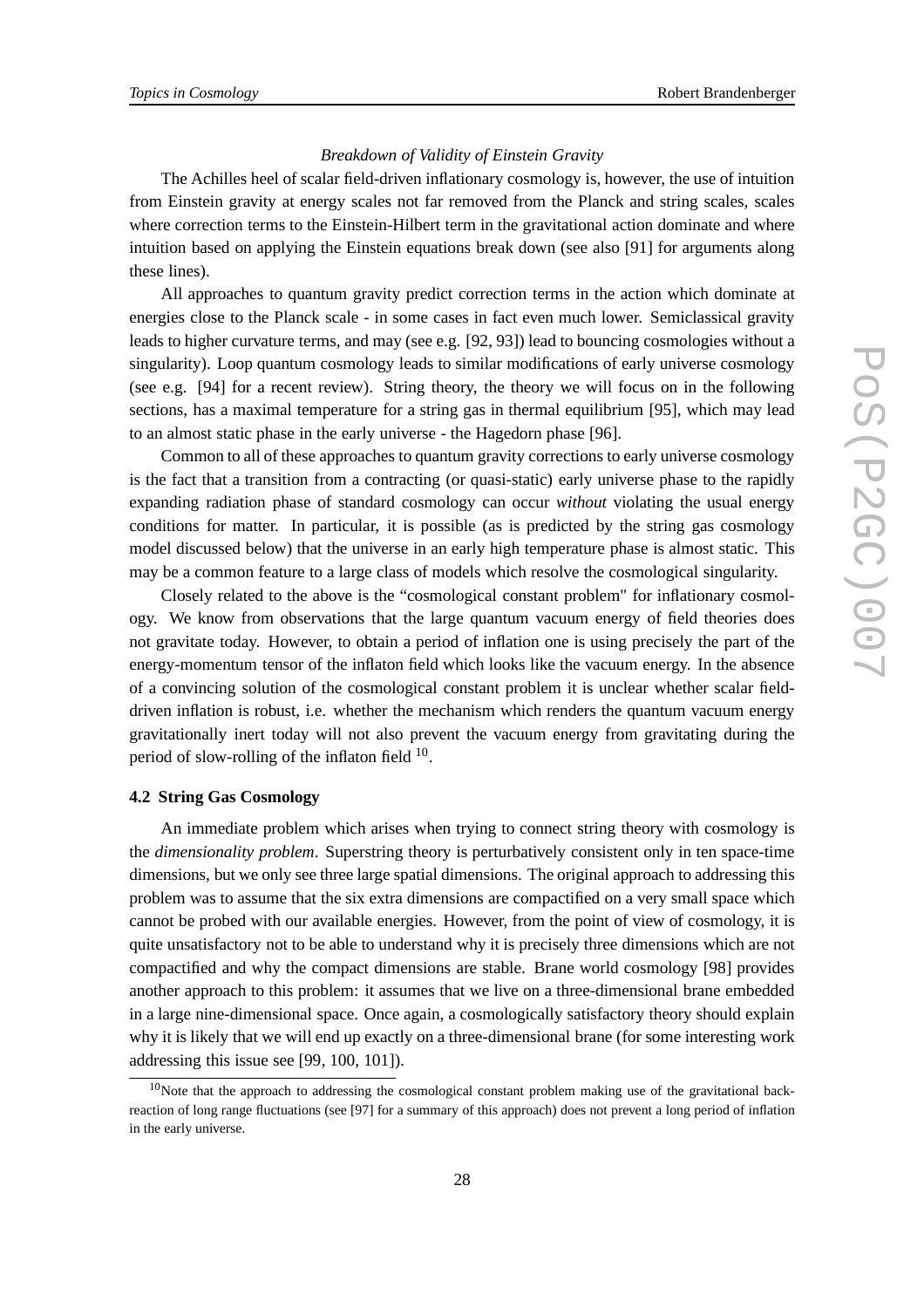Finding a natural solution to the dimensionality problem is thus one of the key challenges for superstring cosmology. This challenge has various aspects. First, there must be a mechanism which singles out three dimensions as the number of spatial dimensions we live in. Second, the moduli fields which describe the volume and the shape of the unobserved dimensions must be stabilized (any strong time-dependence of these fields would lead to serious phenomenological constraints). This is the *moduli problem* for superstring cosmology. As mentioned above, solving the *singularity problem* is another of the main challenges. These are the three problems which *string gas cosmology* [96, 102, 103] explicitly addresses at the present level of development.

In the absence of a non-perturbative formulation of string theory, the approach to string cosmology which we have suggested, *string gas cosmology* [96, 102, 103] (see also [104] for early work, and [105, 106, 107, 108] for reviews), is to focus on symmetries and degrees of freedom which are new to string theory (compared to point particle theories) and which will be part of a non-perturbative string theory, and to use them to develop a new cosmology. The symmetry we make use of is *T-duality*, and the new degrees of freedom are *string winding modes* and *string oscillatory modes*.

We take all spatial directions to be toroidal, with *R* denoting the radius of the torus. Strings have three types of states: *momentum modes* which represent the center of mass motion of the string, *oscillatory modes* which represent the fluctuations of the strings, and *winding modes* counting the number of times a string wraps the torus. Both oscillatory and winding states are special to strings. Point particle theories do not contain these modes.

The energy of an oscillatory mode is independent of *R*, momentum mode energies are quantized in units of  $1/R$ , i.e.

$$
E_n = n \frac{1}{R},\tag{4.2}
$$

whereas the winding mode energies are quantized in units of *R*, i.e.

$$
E_m = mR, \t\t(4.3)
$$

where both *n* and *m* are integers. The energy of oscillatory modes does not depend on *R*.

The T-duality symmetry is the invariance of the spectrum of string states under the change

$$
R \to 1/R \tag{4.4}
$$

in the radius of the torus (in units of the string length  $l_s$ ). Under such a change, the energy spectrum of string states is not modified if winding and momentum quantum numbers are interchanged

$$
(n,m)\to (m,n). \tag{4.5}
$$

The string vertex operators are consistent with this symmetry, and thus T-duality is a symmetry of perturbative string theory. Postulating that T-duality extends to non-perturbative string theory leads [109] to the need of adding D-branes to the list of fundamental objects in string theory. With this addition, T-duality is expected to be a symmetry of non-perturbative string theory. Specifically, T-duality will take a spectrum of stable Type IIA branes and map it into a corresponding spectrum of stable Type IIB branes with identical masses [110].

Since the number of string oscillatory modes increases exponentially as the string mode energy increases, there is a maximal temperature of a gas of strings in thermal equilibrium, the *Hagedorn*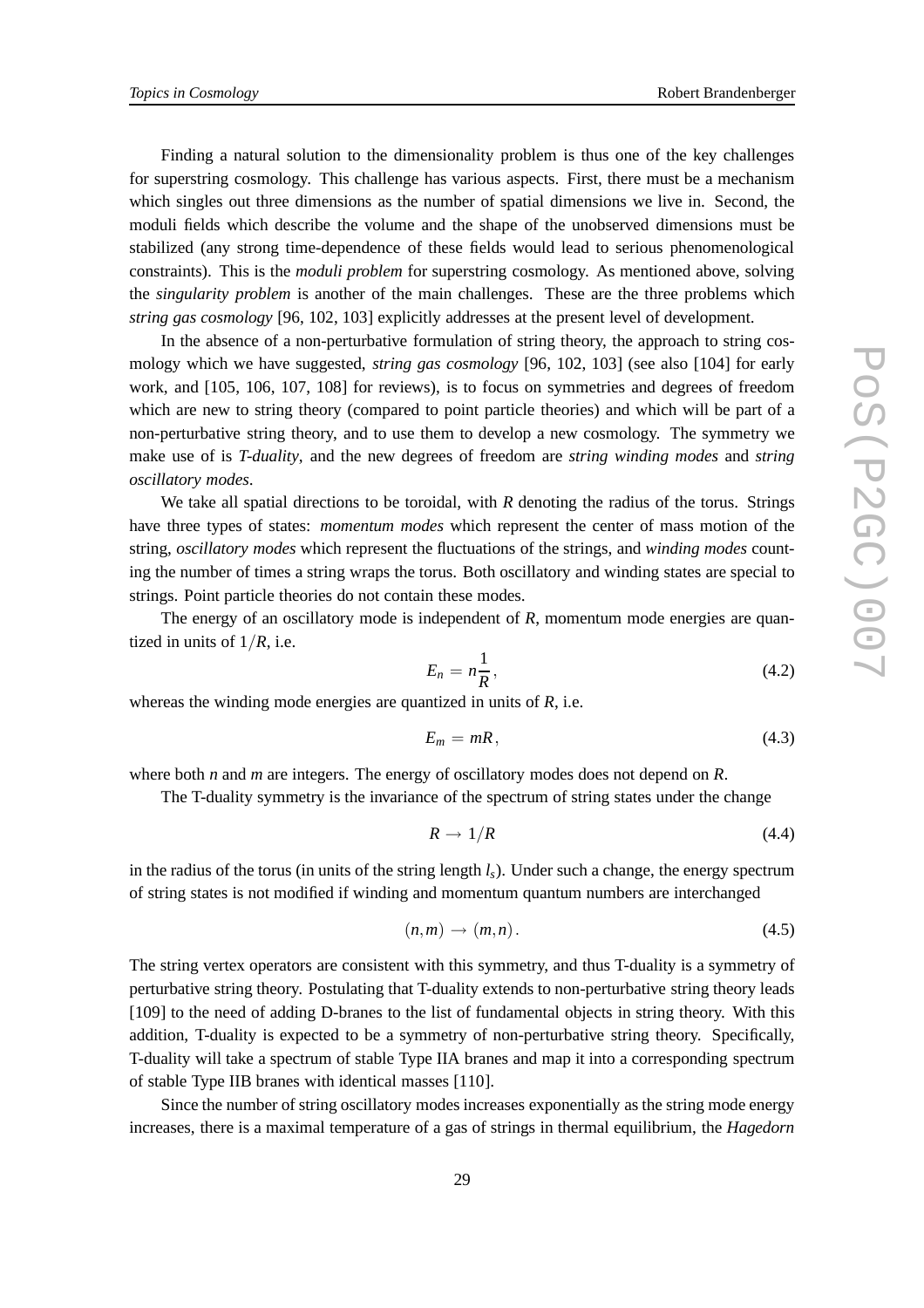

**Figure 4:** Sketch (based on the analysis of [96] of the evolution of temperature *T* as a function of the radius *R* of space of a gas of strings in thermal equilibrium. The top curve is characterized by an entropy higher than the bottom curve, and leads to a longer region of Hagedorn behaviour.

*temperature*  $T_H$  [95]. If we imagine taking a box of strings and compressing it, the temperature will never exceed  $T_H$ . In fact, as the radius *R* decreases below the string radius, the temperature will start to decrease, obeying the duality relation [96]

$$
T(R) = T(1/R). \tag{4.6}
$$

This argument shows that string theory has the potential of taming singularities in physical observables. Figure 4 provides a sketch of how the temperature *T* changes as a function of *R*.

If we imagine that there is a dynamical principle that tells us how *R* evolves in time, then Figure 2 can be interpreted as depicting how the temperature changes as a function of time. If *R* is a monotonic function of time, then two interesting possibilities for cosmology emerge. If ln*R* decreases to zero at some fixed time (which without loss of generality we can call  $t = 0$ ), and continues to decrease, we obtain a temperature profile which is symmetric with respect to  $t = 0$ and which (since small  $R$  is physically equivalent to large  $R$ ) represents a bouncing cosmology (see [111] for a concrete recent realization of this scenario). If, on the other hand, it takes an inifinite amount of time to reach  $R = 0$ , an *emergent universe* scenario [112] is realized.

It is important to realize that in both of the cosmological scnearios which, as argued above, seem to follow from string theory symmetry considerations alone, a large energy density does *not* lead to rapid expansion in the Hagedorn phase, in spite of the fact that the matter sources we are considering (namely a gas of strings) obey all of the usual energy conditions discussed e.g. in [89]). These considerations are telling us that intuition drawn from Einstein gravity will give us a completely incorrect picture of the early universe.

Any physical theory requires both a specification of the equations of motion and of the initial conditions. We assume that the universe starts out small and hot. For simplicity, we take space to be toroidal, with radii in all spatial directions given by the string scale. We assume that the initial energy density is very high, with an effective temperature which is close to the Hagedorn temperature, the maximal temperature of perturbative string theory.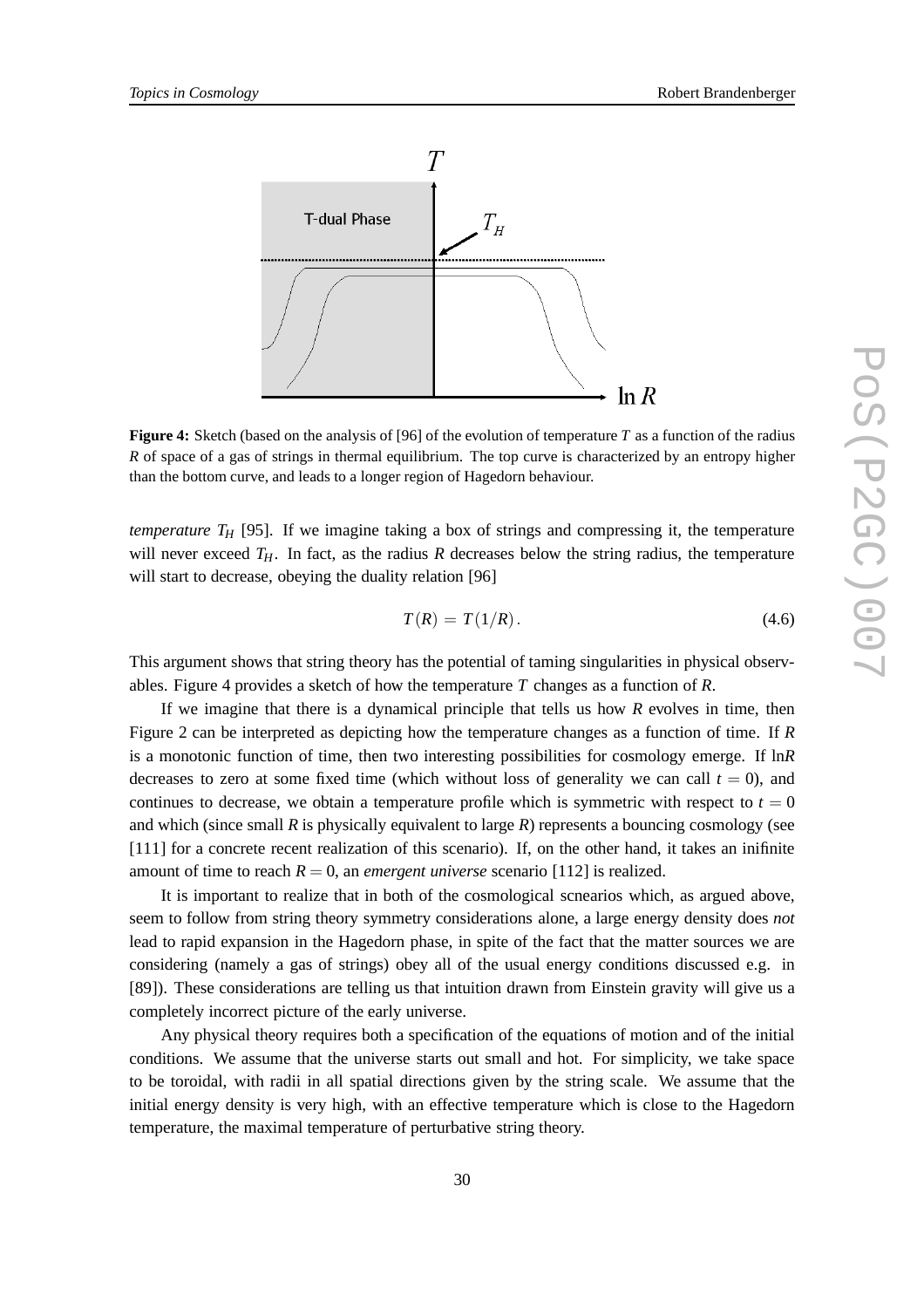In this context, it was argued [96] that in order for spatial sections to become large, the winding modes need to decay. This decay, at least on a background with stable one cycles such as a torus, is only possible if two winding modes meet and annihilate. Since string world sheets have measure zero probability for intersecting in more than four space-time dimensions, winding modes can annihilate only in three spatial dimensions (see, however, the recent caveats to this conclusion based on the work of [113, 114]). Thus, only three spatial dimensions can become large, hence explaining the observed dimensionality of space-time. As was shown later [103], adding branes to the system does not change these conclusions since at later times the strings dominate the cosmological dynamics. Note that in the three dimensions which are becoming large there is a natural mechanism of isotropization as long as some winding modes persist [115].

Some of the above heuristic arguments can be put on a more firm mathematical basis, albeit in the context of a toy model, a model consisting of a classical background coupled to a gas of strings. From the point of view of rigorous string theory, this separation between classical background and stringy matter is not satisfactory when dealing with very early times when the typical length scale might be the string scale.. However, in the absence of a non-perturbative formulation of string theory, at the present time we are forced to make this separation. Note that this separation between classical background geometry and string matter is common to all current approaches to string cosmology.

The background is described by dilaton gravity. The dilaton must be included since it arises in string theory at the same level as the graviton, and also (in the context of string gas cosmology) because it and not Einstein gravity is consistent with the T-duality symmetry. Note, however, that the background dynamics inevitably drives the system into a parameter region where the dilaton is strongly coupled and hence beyond the region of validity of the approximations made.

The action for dilaton gravity coupled to a matter action *S<sup>m</sup>* is

$$
S = \frac{1}{2\kappa^2} \int d^{10}x \sqrt{-g} e^{-2\phi} \left[ R + 4\partial^\mu \phi \partial_\mu \phi \right] + S_m, \tag{4.7}
$$

where *g* is the determinant of the metric, *R* is the Ricci scalar,  $\phi$  is the dilaton, and  $\kappa$  is the reduced gravitational constant in ten dimensions. The metric appearing in the above action is the metric in the string frame.

For a homogeneous and isotropic metric

$$
ds^2 = dt^2 - a(t)^2 d\mathbf{x}^2,
$$
\t(4.8)

the resulting equations of motion in the string frame are [102] (see also [116])

$$
-d\lambda^2 + \dot{\varphi}^2 = e^{\varphi} E \tag{4.9}
$$

$$
\ddot{\lambda} - \dot{\phi} \dot{\lambda} = \frac{1}{2} e^{\phi} P \tag{4.10}
$$

$$
\ddot{\varphi} - d\dot{\lambda}^2 = \frac{1}{2} e^{\varphi} E, \qquad (4.11)
$$

where *E* and *P* denote the total energy and pressure, respectively, *d* is the number of spatial dimensions, and we have introduced the logarithm of the scale factor

$$
\lambda(t) = \log(a(t))\tag{4.12}
$$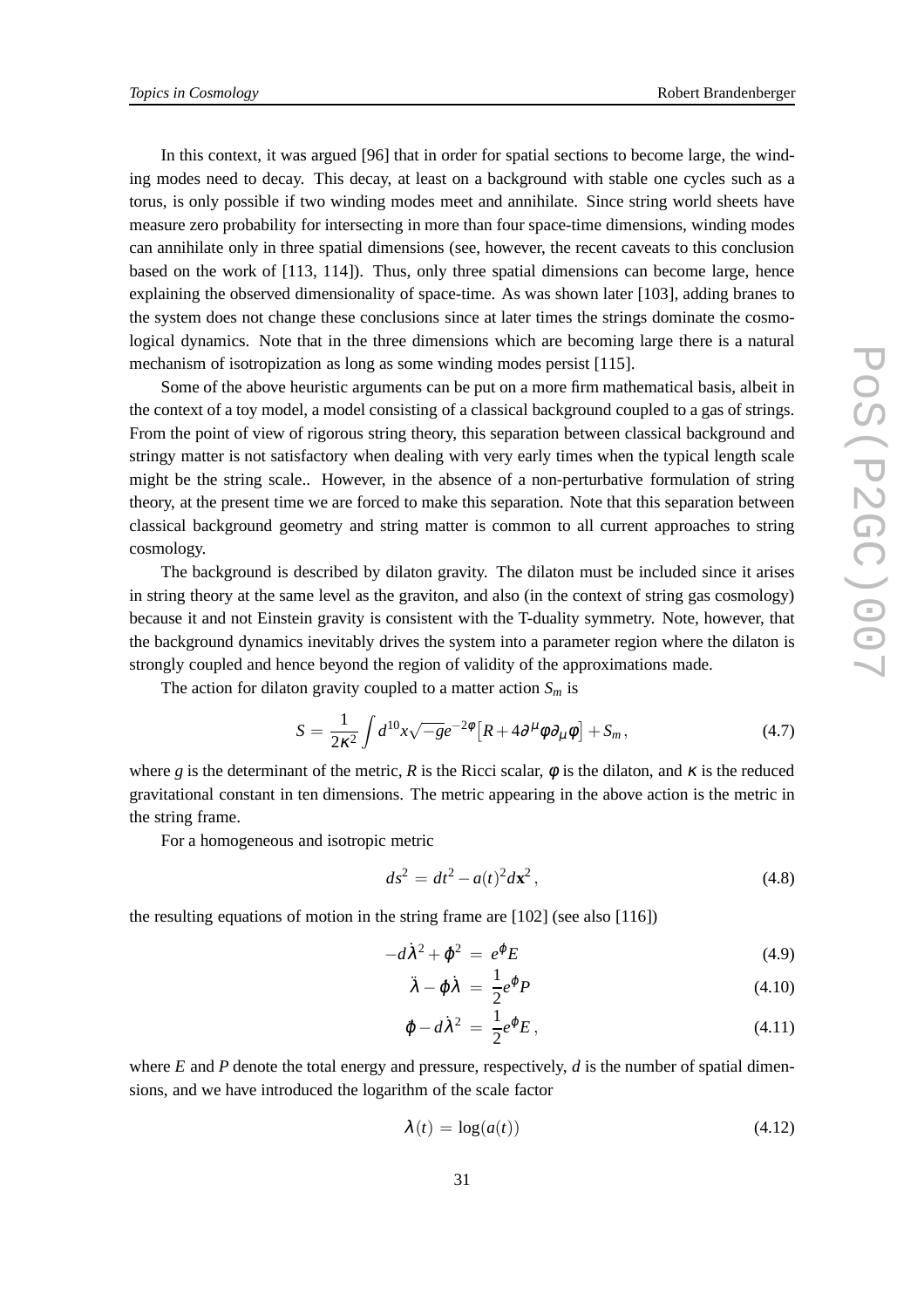and the rescaled dilaton

$$
\varphi = 2\phi - d\lambda. \tag{4.13}
$$

The second of these equations indicates that a gas of strings containing both stable winding and momentum modes will lead to the stabilization of the radius of the torus: windings prevent expansion, momenta prevent the contraction. The right hand side of the equation can be interpreted as resulting from a confining potential for the scale factor. One of the key issues when dealing with theories with extra dimensions is the question of how the size and shape moduli of the extradimensional spaces are stabilized. String gas cosmology provides a simple and string-specific mechanism to stabilize most of these moduli. This topic will not be reviewed here (see [107, 108] for recent reviews). The outstanding issue is how to stabilize the dilaton.

Note that the dilaton is evolving at the time when the radius of the torus is at the minimum of its potential. For the branch of solutions we are considering, the dilaton is increasing as we go into the past. At some point, therefore, it becomes greater than zero. At this point, we enter the region of strong coupling. As already discussed in [117], a different dynamical framework is required to analyze this phase. In particular, the fundamental strings are no longer the lightest degrees of freedom. We will call this phase the "strongly coupled Hagedorn phase" [118] for which we lack an analytical description. Since the energy density in this phase is of the string scale, the background equations should also be very different from the dilaton gravity equations used above. In the following, we assume that the dilaton is frozen in the strongly coupled Hagedorn phase. This could be a consequence of S-duality (see e.g. [119]).

### **4.3 String Gas Cosmology and Structure Formation**

The following are key aspects of the string gas cosmology background which emerge from the previous discussion. First, in thermal equilibrium at the string scale ( $R \simeq l_s$ ), the self-dual radius, the number of winding and momentum modes are equal. Since winding and momentum modes give an opposite contribution to the pressure, the pressure of the string gas in thermal equilibrium at the self-dual radius will vanish. From the dilaton gravity equations of motion (4.9 - 4.11) it then follows that a static phase  $\lambda = 0$  will be a fixed point of the dynamical system. This phase is the Hagedorn phase.

On the other hand, for large values of *R* in thermal equilibrium the energy will be exclusively in momentum modes. These act as usual radiation. Inserting the radiative equation of state into the above equations (4.9 - 4.11) it follows that the source in the dilaton equation of motion vanishes and the dilaton approaches a constant as a consequence of the Hubble damping term in its equation of motion. Consequently, the scale factor expands as in the usual radiation-dominated universe. The transition between the Hagedorn phase and the radiation-dominated phase with fixed dilaton is achieved via the annihilation of winding modes, as studied in detail in [120]. The main point is that, starting in a Hagedorn phase, there will be a smooth transition to the radiation-dominated phase of standard cosmology with fixed dilaton.

Our new cosmological background is obtained by following our currently observed universe into the past according to the string gas cosmology equations. The radiation phase of standard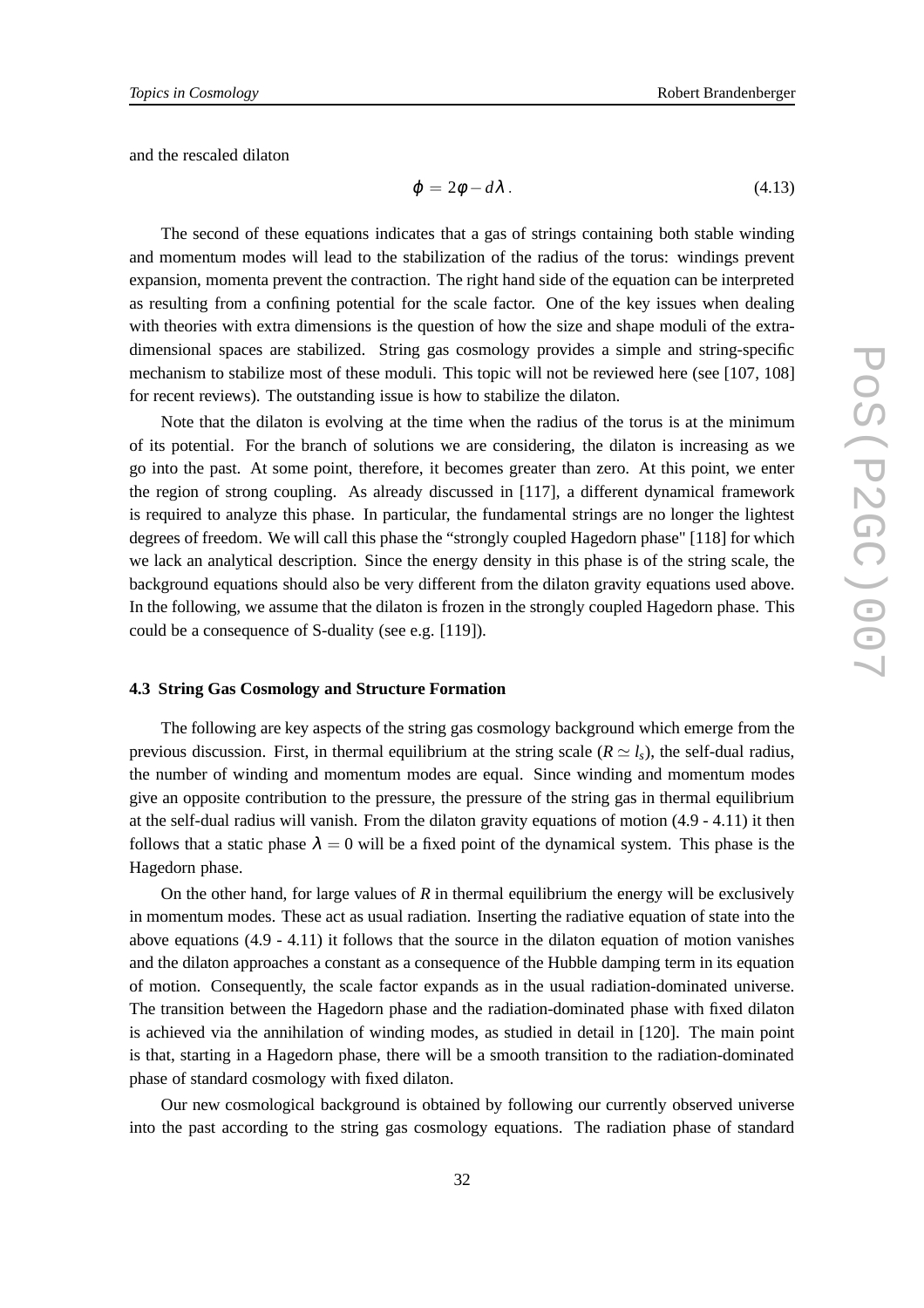cosmology is unchanged. In particular, the dilaton is fixed in this phase  $^{11}$ . However, as the temperature of the radiation bath approaches the Hagedorn temperature, the equation of state of string gas matter changes. The equation of state parameter  $w = P/E$  decreases towards a pressureless state and the string frame metric becomes static. Note that, in order for the present size of the universe to be larger than our current Hubble radius, the size of the spatial sections in the Hagedorn phase must be at least 1mm <sup>12</sup>. We have entered the Hagedorn phase.

As we go back in time in the Hagedorn phase, the dilaton increases. At the time  $t_c$  when the dilaton equals zero, a second transition occurs, the transition to a "strongly coupled Hagedorn phase" (using the terminology introduced in [118]). We take the dilaton to be fixed in this phase. In this case, the strongly coupled Hagedorn phase may have a duration which is very long compared to the Einstein frame Hubble time immediately following  $t_R$ . It is in this cosmological background that we will study the generation of fluctuations. We will denote the time when the Einstein frame Hubble radius reaches a minimum by  $t_R$ , to evoque the analogy with the time of reheating in inflationary cosmology. The end of the Hagedorn phase (the time when the radiation phase of standard cosmology begins) is slightly later.

It is instructive to compare the background evolution of string gas cosmology with the background of inflationary cosmology. Figure 5 is a sketch of the space-time evolution in string gas cosmology. For times  $t < t_R$ , we are in the static Hagedorn phase and the Hubble radius is infinite. For  $t > t_R$ , the Einstein frame Hubble radius is expanding as in standard cosmology. To understand why string gas cosmology can lead to a causal mechanism of structure formation, we must compare the evolution of the physical wavelength corresponding to a fixed comoving scale with that of the Einstein frame Hubble radius  $H^{-1}(t)$ . Recall that the Einstein frame Hubble radius separates scales on which fluctuations oscillate (wavelengths smaller than the Hubble radius) from wavelengths on which the fluctuations are frozen in and cannot be effected by microphysics. Causal microphysical processes can generate fluctuations only on sub-Hubble scales  $^{13}$ . The key point is that for  $t < t_i(k)$ , the fluctuation mode k is inside the Hubble radius, and thus a causal generation mechanism for fluctuations is possible.

In contrast, in inflationary cosmology (Figure 1) the Hubble radius is constant during inflation  $(t < t_R$ , where here  $t_R$  is the time of inflationary reheating), whereas the physical wavelength corresponding to a fixed comoving scale expands exponentially. Thus, as long as the period of inflation is sufficiently long, all scales of interest for current cosmological observations are sub-Hubble at the beginning of inflation.

There are both important similarities and key differences between the structure formation mechanisms in inflationary cosmology and string gas cosmology. In both cases, scales are sub-Hubble during the early stages, thus allowing for a causal generation mechanism. Also, in both cases the fluctuations evolve on super-Hubble scales for a long time in the radiation phase of standard cosmology, thus leading to their squeezing, which in turn leads to the phase coherence of the

 $11$ The dilaton comes to rest, but it is not pinned to a particular value by a potential. Thus, in order to obtain consistency with late time cosmology, an additional mechanism operative at late times which fixes the dilaton is required.

<sup>12</sup>How to obtain this initial size starting from string-scale initial conditions constitutes the *entropy problem* of our scenario. A possible solution making use of an initial phase of bulk dynamics is given in [121].

<sup>&</sup>lt;sup>13</sup>Matter which couples minimally to gravity in the string frame is prevented from oscillating on scales larger than the Einstein frame Hubble radius by the dilaton friction term in its equation of motion.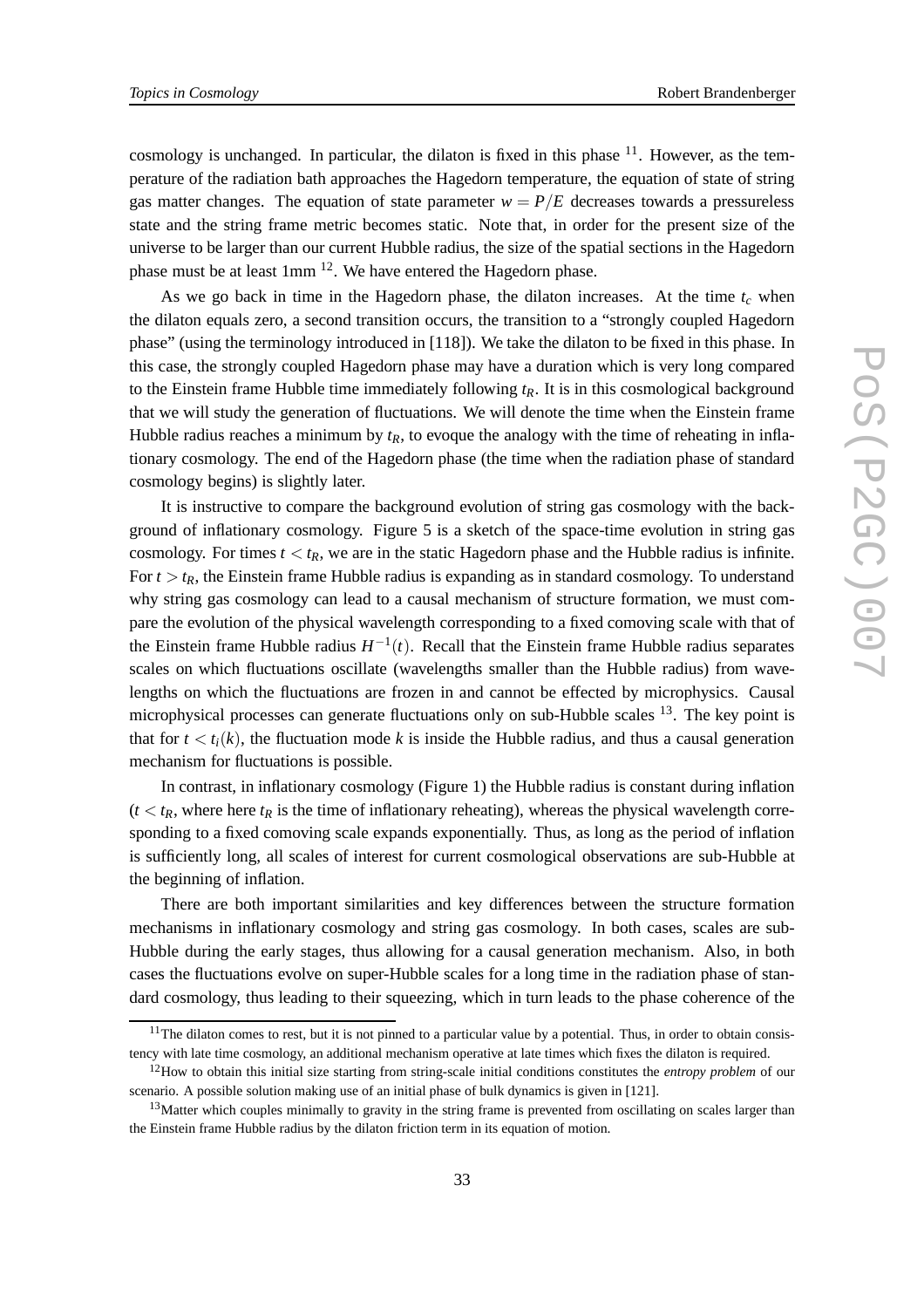

**Figure 5:** Space-time diagram (sketch) showing the evolution of fixed comoving scales in string gas cosmology. The vertical axis is time, the horizontal axis is physical distance. The solid curve represents the Einstein frame Hubble radius *H* <sup>−</sup><sup>1</sup> which shrinks abruptly to a microphysical scale at *t<sup>R</sup>* and then increases linearly in time for  $t > t_R$ . Fixed comoving scales (the dotted lines labeled by  $k_1$  and  $k_2$ ) which are currently probed in cosmological observations have wavelengths which are smaller than the Hubble radius before *tR*. They exit the Hubble radius at times  $t_i(k)$  just prior to  $t_R$ , and propagate with a wavelength larger than the Hubble radius until they reenter the Hubble radius at times  $t_f(k)$ .

fluctuations which generate the acoustic oscillations in the angular power spectrum of the CMB. However, the actual generation mechanism for fluctuations is completely different. In inflationary cosmology, any thermal fluctuations present before the onset of inflation are red-shifted away, leaving us with a quantum vacuum state, whereas in the quasi-static Hagedorn phase of string gas cosmology matter is in a thermal state. Hence, whereas in inflationary cosmology the fluctuations originate as quantum vacuum perturbations, in string gas cosmology the inhomogeneities are created by the thermal fluctuations of the string gas.

As we have shown in [122, 123, 124], string thermodynamical fluctuations in the Hagedorn phase of string gas cosmology yield an almost scale-invariant spectrum of both scalar and tensor modes. This result stems from the holographic scaling of the specific heat  $C_V(R)$  (evaluated for fixed volume) as a function of the radius *R* of the box

$$
C_V(R) \sim R^2. \tag{4.14}
$$

As derived in [125], this result holds true for a gas of closed strings in a space-time in which the three large spatial dimensions are compact (see [128, 129] for recent papers emphasizing the role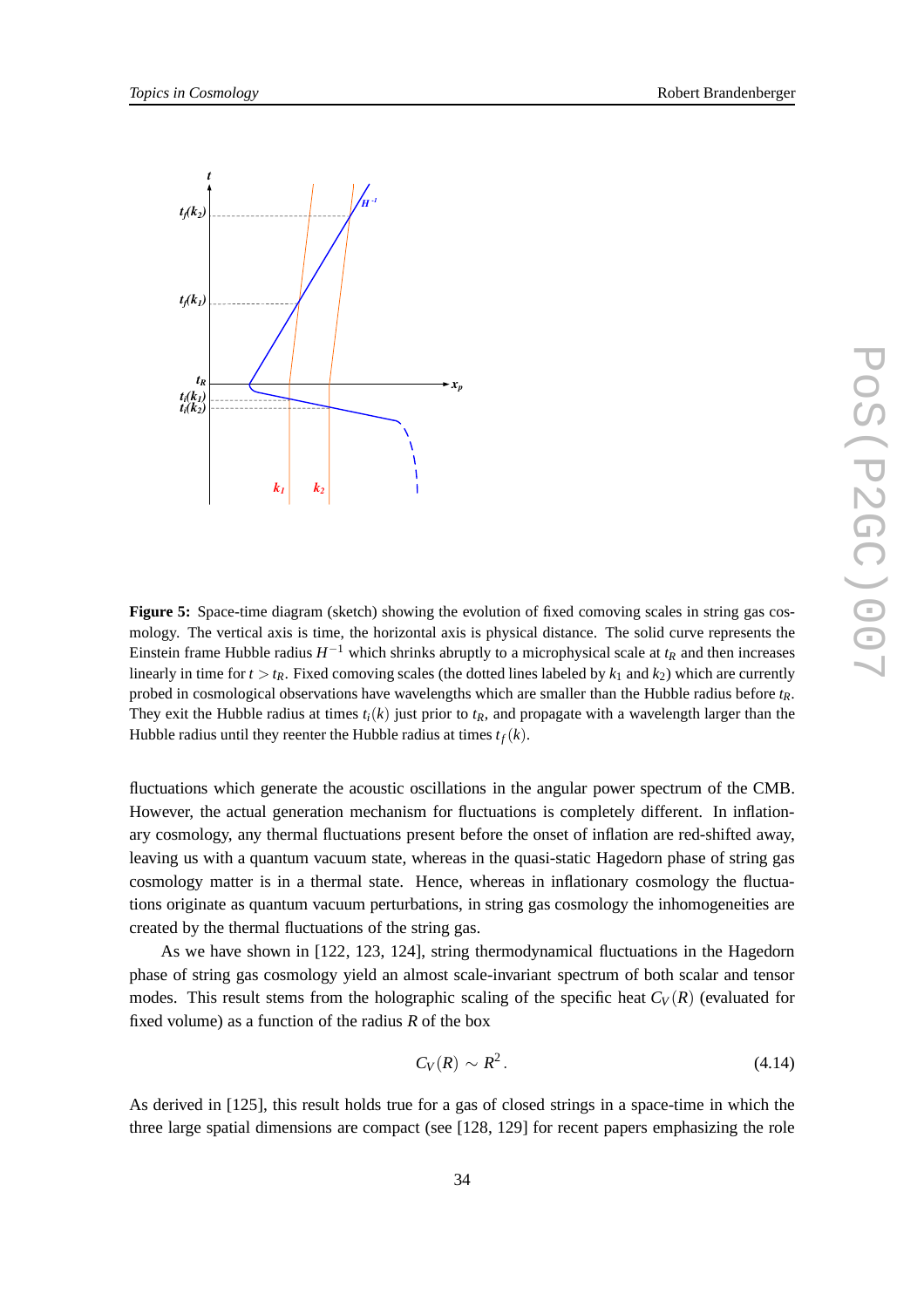of holography). The scaling (4.14) is an intrinsically stringy result: thermal fluctuations of a gas of particles would lead to a very different scaling.

Since the primordial perturbations in our scenario are of thermal origin (and there are no nonvanishing chemical potentials), they will be adiabatic. The spectrum of scalar metric fluctuations has a slight red tilt. As a distinctive feature [126], our scenario predicts a slight blue tilt for the spectrum of gravitational waves. The red tilt for the scalar modes is due to the fact that the temperature when short wavelength modes exit the Hubble radius is slightly lower than the temperature when longer wavelength modes exit. The gravitational wave amplitude, in contrast, is determined by the pressure. Since the pressure is closer to zero the deeper in the Hagedorn phase we are, a slight blue tilt for the tensor fluctuations results. These results are explained in more detail in a recent review [108] and in the original references. Here, we will only focus on some of the key steps.

Our approximation scheme for computing the cosmological perturbations and gravitational wave spectra from string gas cosmology is as follows (the analysis is similar to how the calculations were performed in [54, 55] in the case of inflationary cosmology). For a fixed comoving scale *k* we follow the matter fluctuations until the time  $t_i(k)$  shortly before the end of the Hagedorn phase when the scale exits the Hubble radius  $14$  At that time, we use the Einstein constraint equations (discussed below) to compute the values of  $\Phi(k)$  and  $h(k)$  (*h* is the amplitude of the gravitational wave tensor), and then we propagate the metric fluctuations according to the standard gravitational perturbation equations until scales re-enter the Hubble radius at late times.

The first key point is to show how the scalar and tensor metric fluctuations can be extracted from knowledge of the energy-momentum tensor of the string gas. Working in conformal time  $\eta$ and in the longitudinal gauge for the scalar metric fluctuations, the metric of a homogeneous and isotropic background space-time perturbed by linear cosmological perturbations and gravitational waves can be written in the form

$$
ds^{2} = a^{2}(\eta) \left\{ (1+2\Phi)d\eta^{2} - [(1-2\Phi)\delta_{ij} + h_{ij}]dx^{i}dx^{j} \right\}.
$$
 (4.15)

Here,  $\Phi$  (which is a function of space and time) describes the scalar metric fluctuations  $^{15}$ . The tensor  $h_{ij}$  is transverse and traceless and contains the two polarization states of the gravitational waves. We have assumed that there is no anisotropic stress.

Inserting the metric (4.15) into the Einstein equations, subtracting the background terms and truncating the perturbative expansion at linear order leads to the following system of equations

$$
-3\mathscr{H}(\mathscr{H}\Phi + \Phi') + \nabla^2 \Phi = 4\pi G a^2 \delta T^0
$$

$$
(\mathscr{H}\Phi + \Phi')_{,i} = 4\pi G a^2 \delta T^0
$$

$$
[(2\mathscr{H}' + \mathscr{H}^2)\Phi + 3\mathscr{H}\Phi' + \Phi''] = -4\pi G a^2 \delta T^i
$$

 $14$ Recall that on sub-Hubble scales, the dynamics of matter is the dominant factor in the evolution of the system, whereas on super-Hubble scales, matter fluctuations freeze out and gravity dominates. Thus, it is precisely at the time of Hubble radius crossing that we must extract the metric fluctuations from the matter perturbations. Since the concept of an energy density fluctuation is gauge-dependent on super-Hubble scales, one cannot extrapolate the matter spectra to larger scales as was done in Section 3 of [127].

<sup>&</sup>lt;sup>15</sup>To avoid confusion with the dilaton  $\phi$ , we in this section denote the relativistic gravitational potential by  $\Phi$ .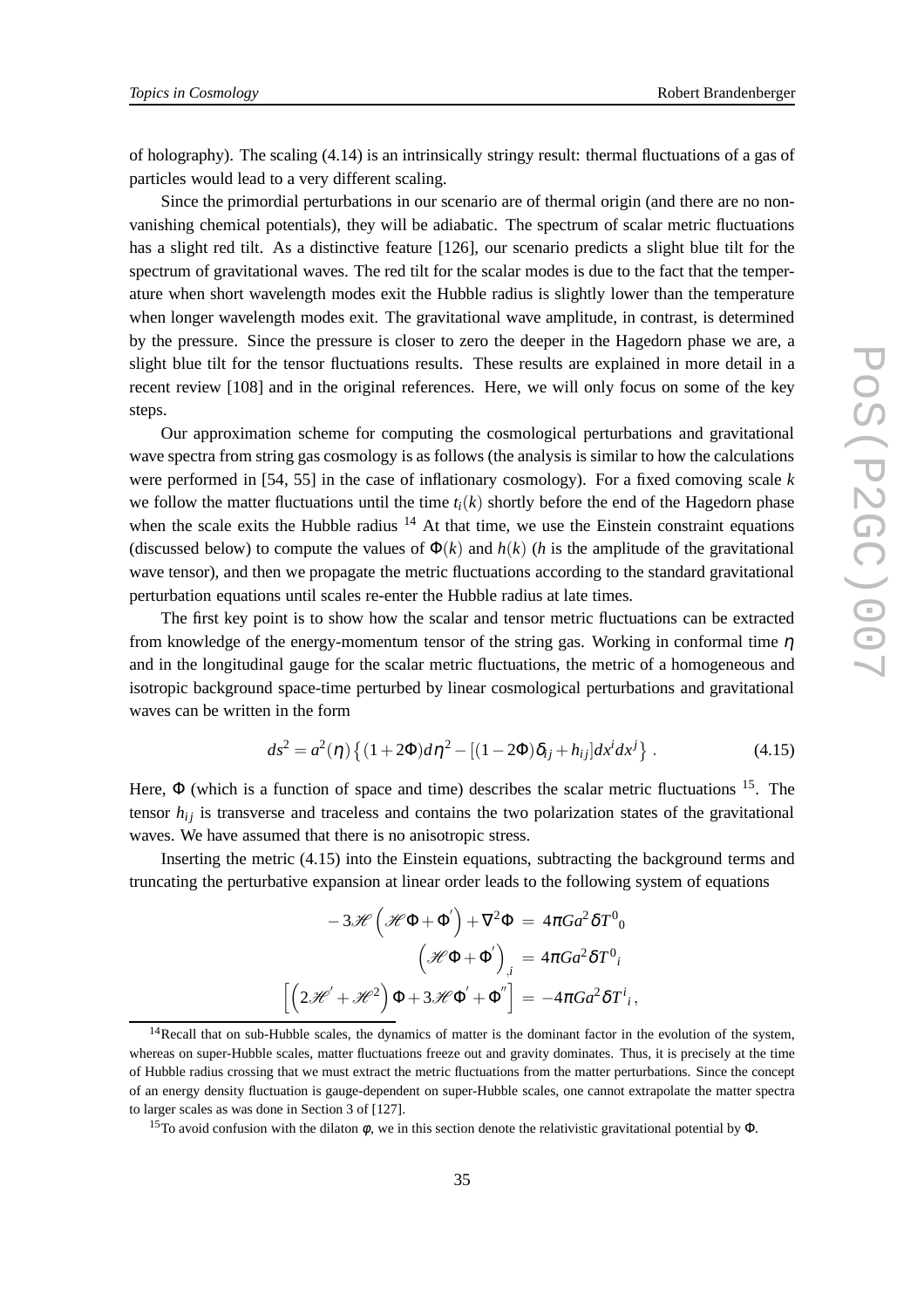$$
-\frac{1}{2}\left[\mathcal{H}' + \frac{1}{2}\mathcal{H}^2\right]h_{ij} + \frac{1}{4}\mathcal{H}h'_{ij}
$$
  
+ 
$$
\left[\frac{\partial^2}{\partial \eta^2} - \nabla^2\right]h_{ij} = -4\pi Ga^2\delta T^i_j,
$$
  
for  $i \neq j$ . (4.16)

In the Hagedorn phase, these equations simplify substantially and allow us to extract the scalar and tensor metric fluctuations individually. Replacing comoving by physical coordinates, we obtain from the 00 equation

$$
\nabla^2 \Phi = 4\pi G \delta T^0_{\ \,0} \tag{4.17}
$$

and from the  $i \neq j$  equation

$$
\nabla^2 h_{ij} = -4\pi G \delta T^i{}_j. \tag{4.18}
$$

The above equations (4.17) and (4.18) allow us to compute the power spectra of scalar and tensor metric fluctuations in terms of correlation functions of the string energy-momentum tensor. Since the metric perturbations are small in amplitude we can consistently work in Fourier space. Specifically,

$$
\langle |\Phi(k)|^2 \rangle = 16\pi^2 G^2 k^{-4} \langle \delta T^0{}_0(k) \delta T^0{}_0(k) \rangle, \tag{4.19}
$$

where the pointed brackets indicate expectation values, and

$$
\langle |h(k)|^2 \rangle = 16\pi^2 G^2 k^{-4} \langle \delta T^i{}_j(k) \delta T^i{}_j(k) \rangle, \qquad (4.20)
$$

where on the right hand side of (4.20) we mean the average over the correlation functions with  $i \neq j$ .

The second key step is to compute the matter fluctuations in the Hagedorn phase. Since this phase is dominated by the gas of strings, fluctuations in our scenario are the thermal fluctuations of a string gas. We will consider a gas of closed strings in a compact space, i.e. our three-dimensional space is considered to be large but compact. Specifically, it is important to have winding modes in the spectrum of string states.

General thermodynamical relations allow us to compute the matter correlation functions in terms of the the specific heat  $C_V$  and the pressure  $p$ . The result for the energy density fluctuation is

$$
\langle \delta \rho^2 \rangle = -\frac{1}{R^6} \frac{\partial}{\partial \beta} \left( F + \beta \frac{\partial F}{\partial \beta} \right) = \frac{T^2}{R^6} C_V, \qquad (4.21)
$$

where *F* is the free energy of the string gas and  $\beta$  is the inverse temperature. The off-diagonal pressure fluctuations, in turn, are given by

$$
\langle \delta T^{i}{}_{j}^{2} \rangle = \langle T^{i}{}_{j}^{2} \rangle - \langle T^{i}{}_{j} \rangle^{2}
$$
\n
$$
= \frac{1}{\beta R^{3}} \frac{\partial}{\partial \ln R} \left( -\frac{1}{R^{3}} \frac{\partial F}{\partial \ln R} \right) = \frac{1}{\beta R^{2}} \frac{\partial p}{\partial R}.
$$
\n(4.22)

Now, we apply these relations to the thermodynamics of strings. In [125], the thermodynamical properties of a gas of closed strings in a toroidal space of radius *R* were computed. To compute the fluctuations in a region of radius *R* which forms part of our three-dimensional compact space, we will apply the results of [125] to a box of strings in a volume  $V = R^3$ .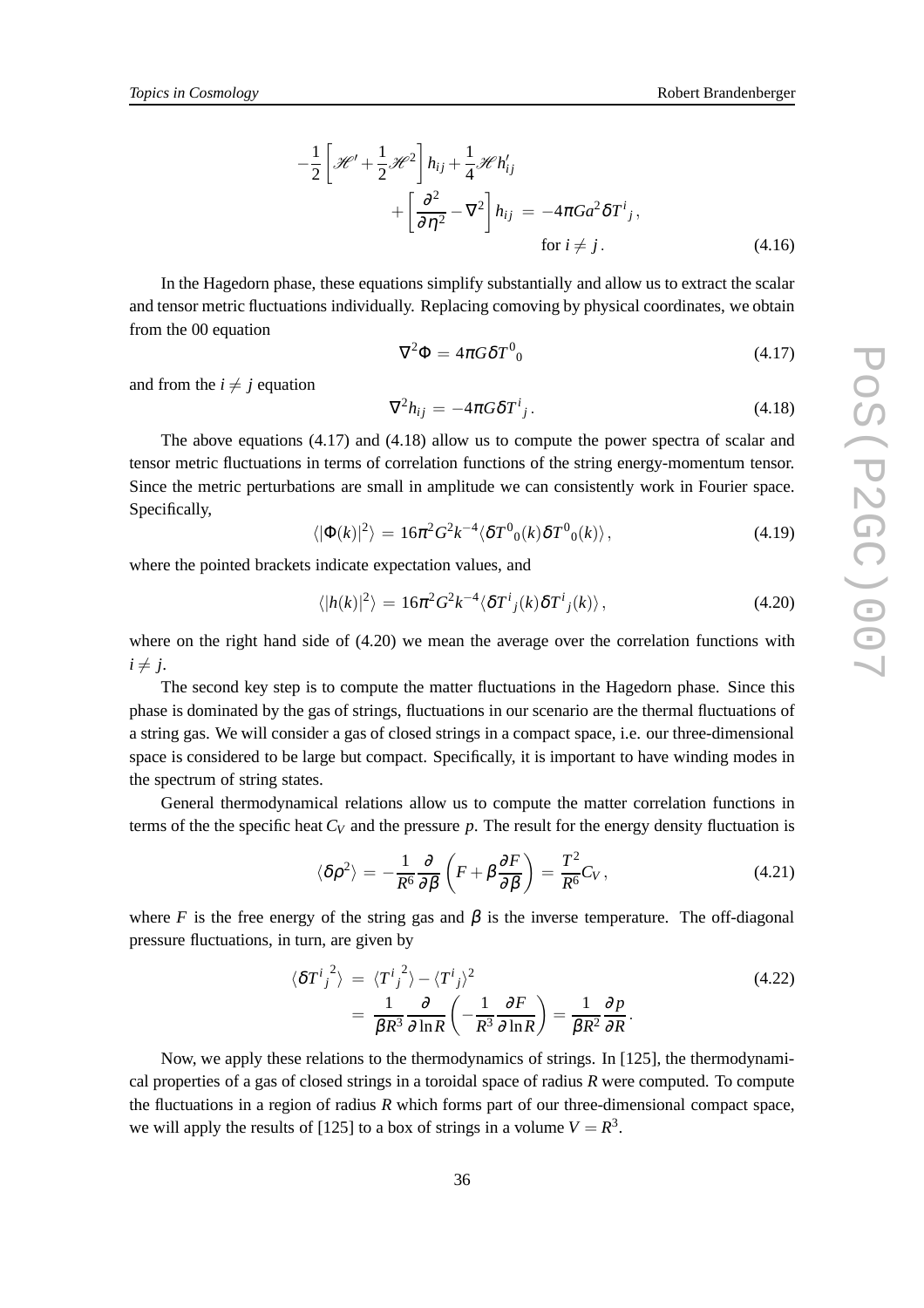The starting point of the computation is the formula for the density of states  $\Omega(E, R)$  which then determines the cpecific heat and the pressure. The result for the specific heat is

$$
C_V \approx 2 \frac{R^2 / \ell^3}{T (1 - T/T_H)}.
$$
\n(4.23)

The 'holographic' scaling*C<sup>V</sup>* (*R*) ∼ *R* 2 is responsible for the overall scale-invariance of the spectrum of cosmological perturbations. The factor  $(1-T/T_H)$  in the denominator is responsible for giving the spectrum a slight red tilt.

For the pressure. we obtain

$$
p(E,R) \approx n_H T_H - \frac{2}{3} \frac{(1 - T/T_H)}{\ell_s^3 R} \ln \left[ \frac{\ell_s^3 T}{R^2 (1 - T/T_H)} \right],
$$
 (4.24)

which immediately yields

$$
\langle \delta T^i{}_j{}^2 \rangle \simeq \frac{T(1 - T/T_H)}{\ell_s^3 R^4} \ln^2 \left[ \frac{R^2}{\ell_s^2} (1 - T/T_H) \right]. \tag{4.25}
$$

Note that the factor  $(1-T/T_H)$  (which appears in the numerator of the key term in the expression for the microcanonical partition function) is in the numerator, whereas it was in the denominator in the expression for the specific heat. The reason is that in deriving the specific heat from the microcanonical partition function, a temperature derivative was taken, but not so in deriving the pressure. This leads to the slight blue tilt of the spectrum of gravitational waves, characteristic of our proposed structure formation scenario. As mentioned earlier, the physical reason for this blue tilt is that larger wavelength modes exit the Hubble radius deeper in the Hagedorn phase where the pressure is smaller and thus the strength of the tensor modes is less.

The third key step in the analysis is to compute the power spectra for the scalar and tensor modes based on the earlier results. The power spectrum of scalar metric fluctuations is given by

$$
P_{\Phi}(k) \equiv \frac{1}{2\pi^2} k^3 |\Phi(k)|^2
$$
  
=  $8G^2 k^{-1} < |\delta \rho(k)|^2 >$ .  
=  $8G^2 k^2 < (\delta M)^2 >_R$   
=  $8G^2 k^{-4} < (\delta \rho)^2 >_R$ ,

where in the first step we have used (4.19) to replace the expectation value of  $|\Phi(k)|^2$  in terms of the correlation function of the energy density, and in the second step we have made the transition to position space (note that  $k = R^{-1}$ ).

According to (4.21), the density correlation function is given by the specific heat via  $T^2R^{-6}C_V$ . Inserting the expression from (4.23) for the specific heat of a string gas on a scale *R* yields to the final result

$$
P_{\Phi}(k) = 8G^2 \frac{T}{\ell_s^3} \frac{1}{1 - T/T_H}
$$
\n(4.27)

for the power spectrum of cosmological fluctuations. In the above equation, the temperature *T* is to be evaluated at the time  $t_i(k)$  when the mode k exits the Hubble radius. Since modes with larger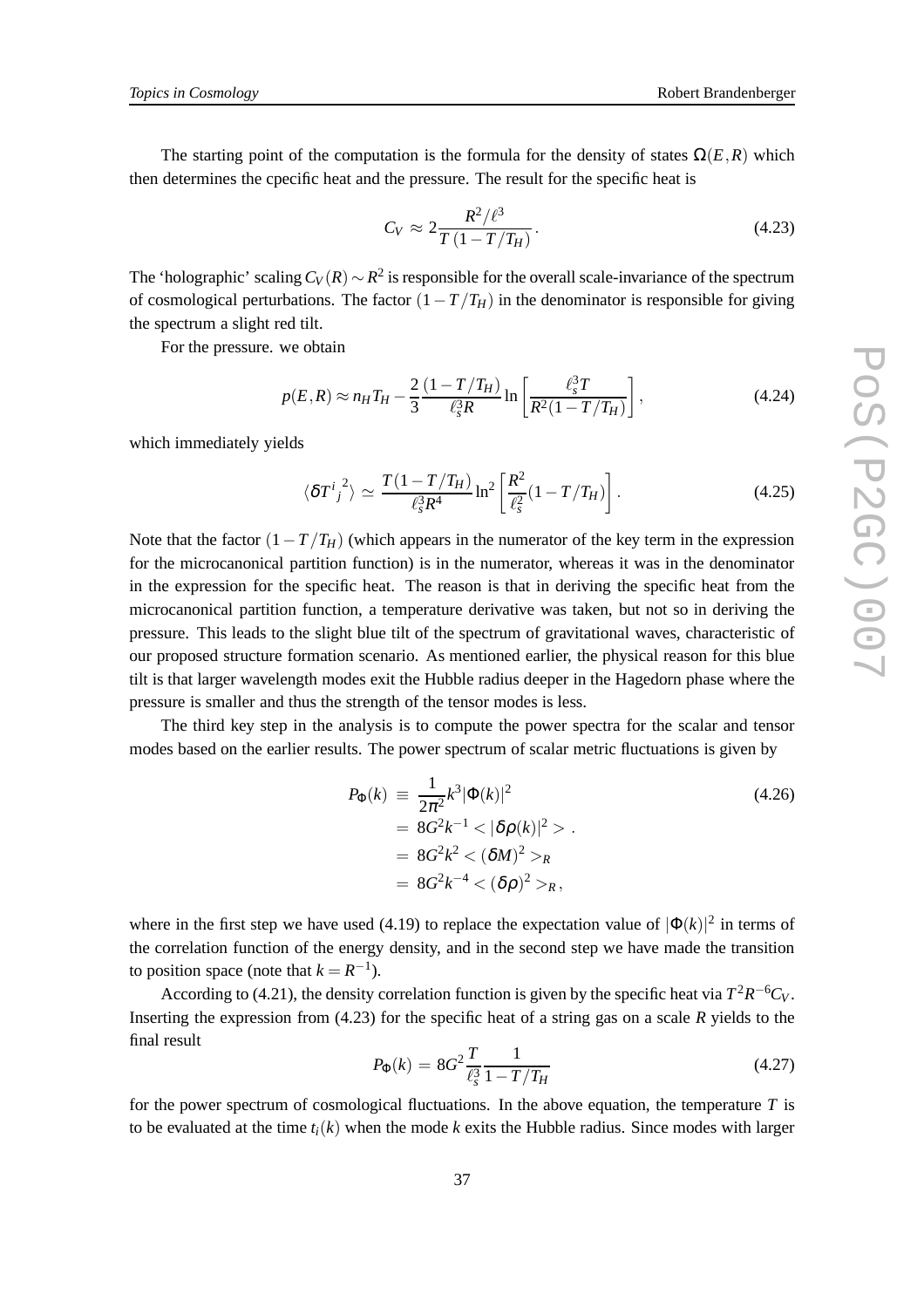values of *k* exit the Hubble radius slightly later when the temperature is slightly lower, a small red tilt of the spectrum is induced. The amplitude  $\mathcal{A}_S$  of the power spectrum is given by

$$
\mathscr{A}_S \sim \left(\frac{l_{pl}}{l_s}\right)^4 \frac{1}{1 - T/T_H}.
$$
\n(4.28)

Taking the last factor to be of order unity, we find that a string length three orders of magnitude larger than the Planck length, a string length which was assumed in early studies of string theory, gives the correct amplitude of the spectrum. Thus, it appears that the string gas cosmology structure formation mechanism does not have a serious amplitude problem.

Similarly, we can compute the power spectrum of the gravitational waves and obtain

$$
P_h(k) \sim 8G^2 \frac{T}{\ell_s^3} (1 - T/T_H) \ln^2 \left[ \frac{1}{\ell_s^2 k^2} (1 - T/T_H)^{-1} \right].
$$
 (4.29)

This shows that the spectrum of tensor modes is - to a first approximation, namely neglecting the logarithmic factor and neglecting the k-dependence of  $T(t_i(k))$  - scale-invariant. The k-dependence of the temperature at Hubble radius crossing induces a small blue tilt for the spectrum of gravitational waves.

Comparing (4.27) and (4.29) we see that the tensor to scalar ratio is suppressed by the factor  $(1 - T/T_H)^2$ . Given a good understanding of the exit from the Hagedorn phase we would be able to compute this ratio as well as the magnitude of the spectral tilts for both scalar and tensor modes.

# **4.4 Discussion**

In order to put our structure formation scenario on a firm basis, we need a consistent description of the Hagedorn phase. The dilaton gravity background allows us to understand the onset of the Hagedorn phase (going backwards in time), but since the dilaton blows up, we rapidly leave the domain of applicability of the model.

A background in which our string gas structure formation scenario can be implemented [111] is the ghost-free and asymptotically free higher derivative gravity model proposed in [93] given by the gravitational action

$$
S = \int d^4x \sqrt{-g} F(R)
$$
\n(4.30)

with

$$
F(R) = R + \sum_{n=0}^{\infty} \frac{c_n}{M_s^{2n}} R \left(\frac{\partial^2}{\partial^2 t} - \nabla^2\right)^n R, \tag{4.31}
$$

where  $M_s$  is the string mass scale (more generally, it is the scale where non-perturbative effects start to dominate), and the  $c_n$  are coefficients of order unity.

As shown in [93] and [111], this action has bouncing cosmological solutions. If the temperature during the bounce phase is sufficiently high, then a gas of strings will be excited in this phase. In the absence of initial cosmological perturbations in the contracting phase, our string gas structure formation scenario is realized. The string network will contain winding modes in the same way that a string network formed during a cosmological phase transition will contain infinite strings. The dilaton is fixed in this scenario, thus putting the calculation of the cosmological perturbations on a firm basis. There are no additional dynamical degrees of freedom compared to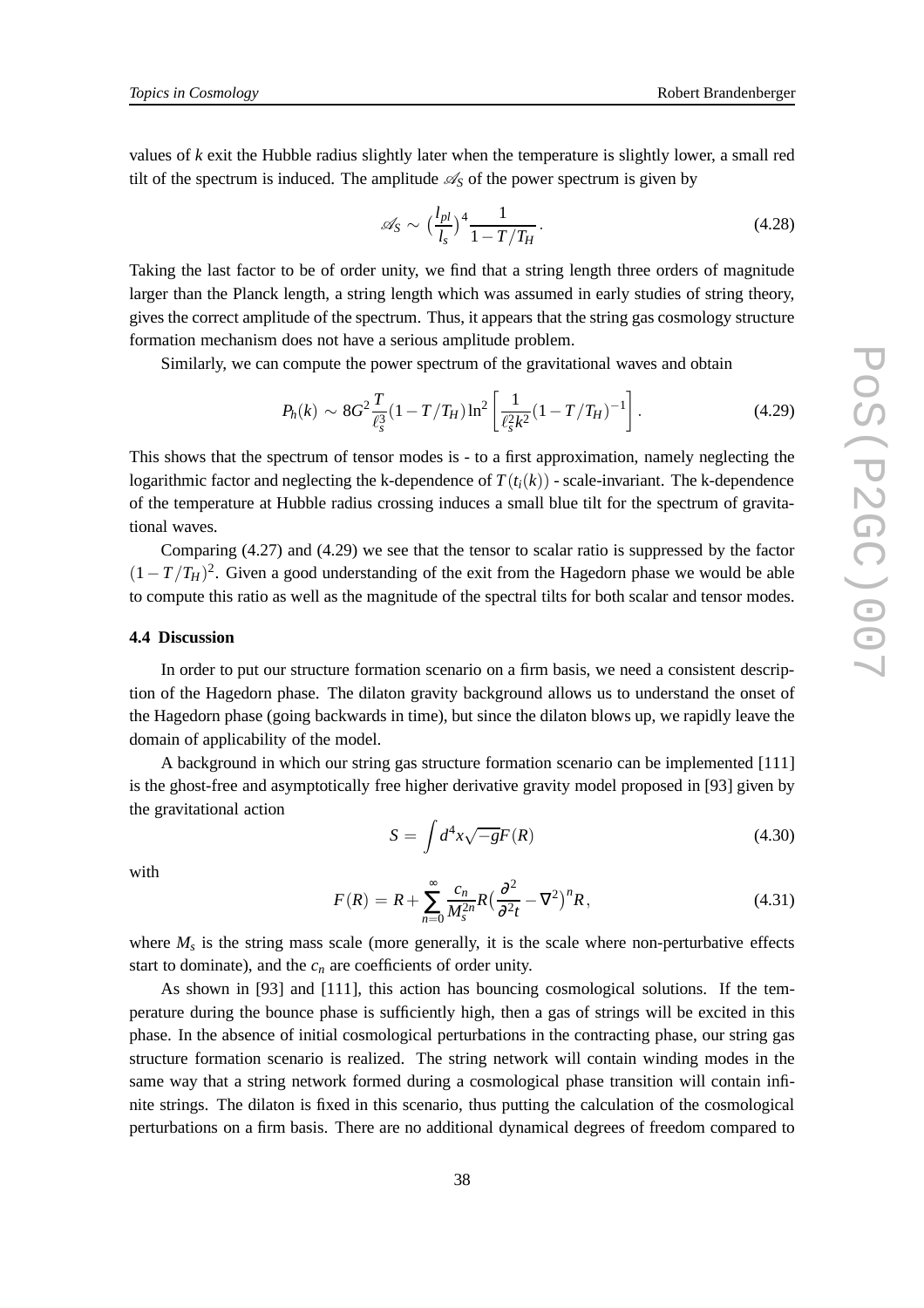those in Einstein gravity. The higher derivative corrections to the equations of motion (in particular to the Poisson equation) are suppressed by factors of  $(k/M_s)^2$ . Thus, all of the conditions on a cosmological backgroound to successfully realize the string gas cosmology structure formation scenario are realized.

## **5. Conclusions**

These lectures have focused on three topics in theoretical cosmology. The first is the inflationary universe scenario, the current paradigm of early universe cosmology. Inflation has been an extremely successful scenario. It explains why the universe is spatially flat and isotropic to the extent it is observed to be, and why it is so large and contains such a large amount of entropy, thus resolving several mysteries which the previous paradigm of cosmology, the SBB model, was not able to explain. Possibly more importantly, inflation provides a causal mechanism for the origin of the fluctuations which are now mapped out to great accuracy by recent cosmological observations. Inflation correctly (and fifteen years before the precision observations) predicted the power spectrum of CMB anisotropies.

The theory of cosmological perturbations is the key tool which allows us to take theories of the very early universe and calculate predictions for late time cosmology. This theory is applicable whatever the paradigm of early universe cosmology might be, and it is the second topic discussed in these lectures.

In spite of the successes of the inflationary universe scenario, key conceptual questions remain, making it clear that new input from fundamental physics is required in order to develop a better theory of the very early universe. The third topic discussed in these lectures, string gas cosmology, is an attempt to explore possible consequences for cosmology of superstring theory, the likely candidate for the new physics required for early universe cosmology. In particular, an alternative structure formation scenario not requiring inflationary dynamics emerges.

## Acknowledgements

I wish to thank the organizers of the summer school for inviting me to lecture and for their hospitality in Dubrovnik. My research is supported by funds from NSERC and from the Canada Research Chair program.

#### **References**

- [1] W. J. Percival *et al.* [The 2dFGRS Collaboration], "The 2dF Galaxy Redshift Survey: The power spectrum and the matter content of the universe," Mon. Not. Roy. Astron. Soc. **327**, 1297 (2001) [arXiv:astro-ph/0105252].
- [2] C. Stoughton *et al.* [SDSS Collaboration], "The Sloan Digital Sky Survey: Early data release," Astron. J. **123**, 485 (2002).
- [3] C. L. Bennett *et al.*, "First Year Wilkinson Microwave Anisotropy Probe (WMAP) Observations: Preliminary Maps and Basic Results," Astrophys. J. Suppl. **148**, 1 (2003) [arXiv:astro-ph/0302207].
- [4] A. Vilenkin and E.P.S. Shellard; *Cosmic Strings and Other Topological Defects*, (Cambridge Univ. Press, Cambridge, 1994).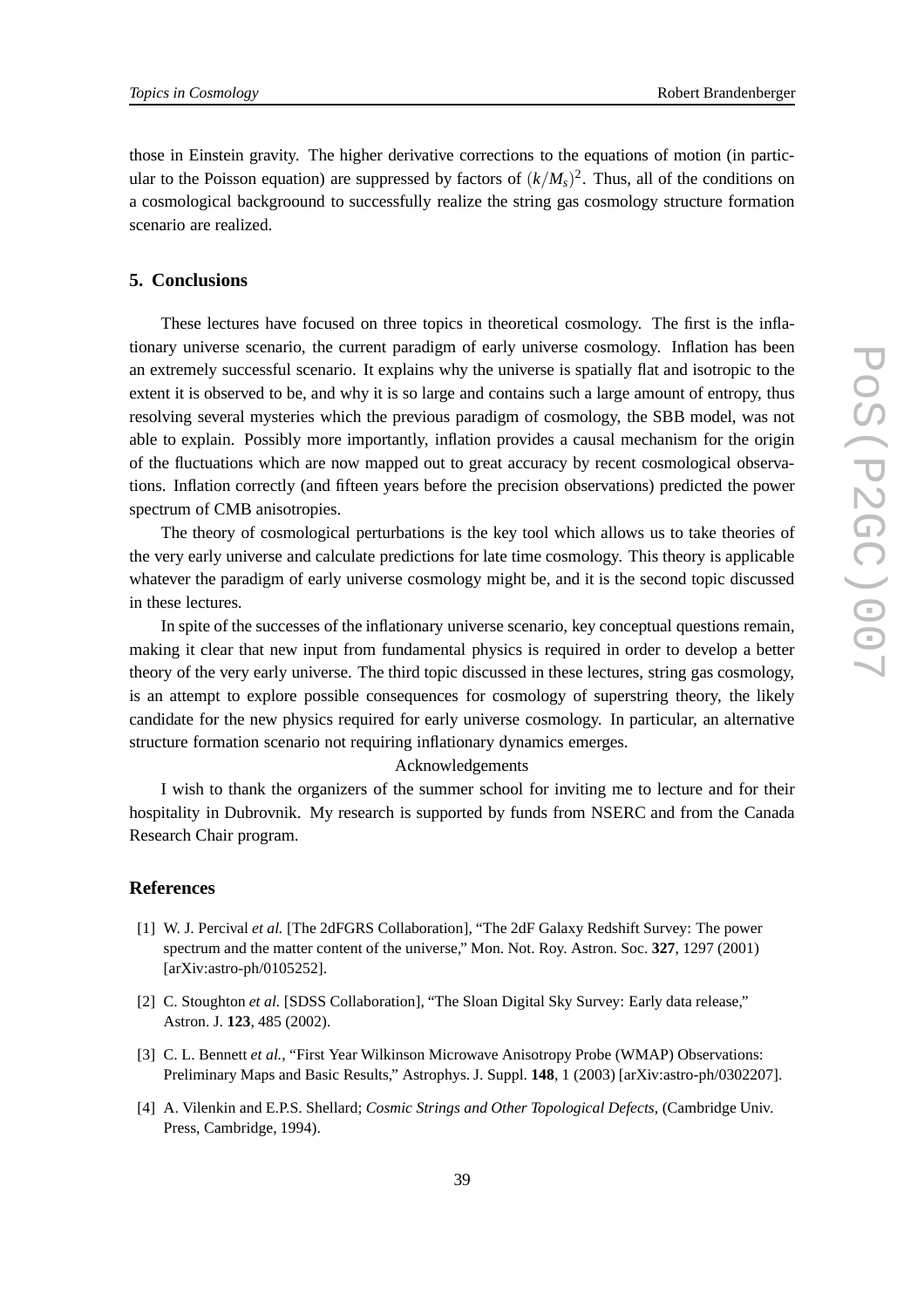- [5] M. B. Hindmarsh and T. W. Kibble, "Cosmic strings," Rept. Prog. Phys. **58**, 477 (1995) [arXiv:hep-ph/9411342].
- [6] R. H. Brandenberger, "Topological defects and structure formation," Int. J. Mod. Phys. A **9**, 2117 (1994) [arXiv:astro-ph/9310041].
- [7] C. P. Burgess, "Inflatable string theory?," Pramana **63**, 1269 (2004) [arXiv:hep-th/0408037].
- [8] J. M. Cline, "Inflation from string theory," arXiv:hep-th/0501179.
- [9] A. Linde, "Inflation and string cosmology," eConf **C040802**, L024 (2004) [arXiv:hep-th/0503195].
- [10] J. C. Mather *et al.*, "A Preliminary Measurement Of The Cosmic Microwave Background Spectrum By The Cosmic Background Explorer (Cobe) Satellite," Astrophys. J. **354**, L37 (1990).
- [11] H. Gush, M. Halpern and E. Wishnow, "Rocket Measurement of the Cosmic-Background-Radiation mm-Wave Spectrum", Phys. Rev. Lett. **65**, 537 (1990).
- [12] A. H. Guth, "The Inflationary Universe: A Possible Solution To The Horizon And Flatness Problems," Phys. Rev. D **23**, 347 (1981).
- [13] K. Sato, "First Order Phase Transition Of A Vacuum And Expansion Of The Universe," Mon. Not. Roy. Astron. Soc. **195**, 467 (1981).
- [14] R. Brout, F. Englert and E. Gunzig, "The Creation Of The Universe As A Quantum Phenomenon," Annals Phys. **115**, 78 (1978).
- [15] A. A. Starobinsky, "A New Type Of Isotropic Cosmological Models Without Singularity," Phys. Lett. B **91**, 99 (1980).
- [16] V. F. Mukhanov and G. V. Chibisov, "Quantum Fluctuation And 'Nonsingular' Universe. (In Russian)," JETP Lett. **33**, 532 (1981) [Pisma Zh. Eksp. Teor. Fiz. **33**, 549 (1981)];
- [17] W. Press, "Spontaneous production of the Zel'dovich spectrum of cosmological fluctuations", Phys. Scr. **21**, 702 (1980).
- [18] C. Armendariz-Picon, T. Damour and V. Mukhanov, "k-inflation," Phys. Lett. B **458**, 209 (1999) [arXiv:hep-th/9904075].
- [19] R. H. Brandenberger and J. H. Kung, "Chaotic Inflation As An Attractor In Initial Condition Space," Phys. Rev. D **42**, 1008 (1990).
- [20] D. S. Goldwirth and T. Piran, "Initial conditions for inflation," Phys. Rept. **214**, 223 (1992).
- [21] S. R. Coleman, "The Fate Of The False Vacuum. 1. Semiclassical Theory," Phys. Rev. D **15**, 2929 (1977) [Erratum-ibid. D **16**, 1248 (1977)]; C. G. . Callan and S. R. Coleman, "The Fate Of The False Vacuum. 2. First Quantum Corrections," Phys. Rev. D **16**, 1762 (1977).
- [22] R. H. Brandenberger, "Quantum Field Theory Methods And Inflationary Universe Models," Rev. Mod. Phys. **57**, 1 (1985).
- [23] S. Dodelson, W. H. Kinney and E. W. Kolb, "Cosmic microwave background measurements can discriminate among inflation models," Phys. Rev. D **56**, 3207 (1997) [arXiv:astro-ph/9702166].
- [24] A. D. Linde, Flatness, Homogeneity, Isotropy And Primordial Monopole Problems," Phys. Lett. B **108**, 389 (1982); A. Albrecht and P. J. Steinhardt, "Cosmology For Grand Unified Theories With Radiatively Induced Symmetry Breaking," Phys. Rev. Lett. **48**, 1220 (1982).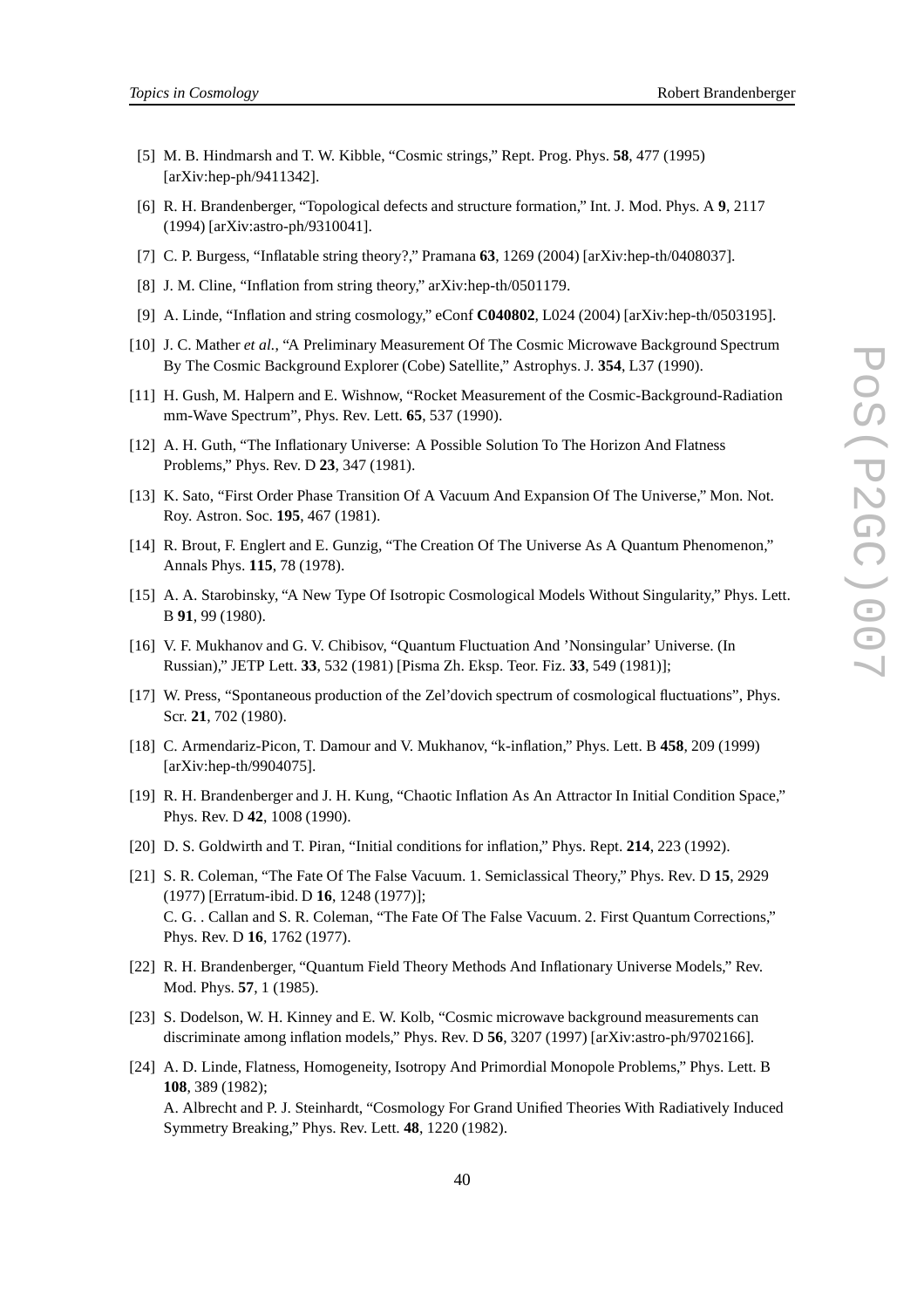- *Topics in Cosmology* Robert Brandenberger
- [25] S. R. Coleman and E. Weinberg, "Radiative Corrections As The Origin Of Spontaneous Symmetry Breaking," Phys. Rev. D **7**, 1888 (1973).
- [26] R. Brandenberger, G. Geshnizjani and S. Watson, "On the initial conditions for brane inflation," Phys. Rev. D **67**, 123510 (2003) [arXiv:hep-th/0302222].
- [27] A. D. Linde, "Chaotic Inflation," Phys. Lett. B **129**, 177 (1983).
- [28] A. Linde, "Prospects of inflation," arXiv:hep-th/0402051.
- [29] H. A. Feldman and R. H. Brandenberger, "Chaotic Inflation With Metric And Matter Perturbations," Phys. Lett. B **227**, 359 (1989); R. H. Brandenberger, H. Feldman and J. Kung, "Initial Conditions For Chaotic Inflation," Phys. Scripta **T36**, 64 (1991).
- [30] A. D. Linde, "Hybrid inflation," Phys. Rev. D **49**, 748 (1994) [arXiv:astro-ph/9307002].
- [31] J. Polchinski, "Introduction to cosmic F- and D-strings," arXiv:hep-th/0412244.
- [32] A. D. Dolgov and A. D. Linde, "Baryon Asymmetry In Inflationary Universe," Phys. Lett. B **116**, 329 (1982).
- [33] L. F. Abbott, E. Farhi and M. B. Wise, "Particle Production In The New Inflationary Cosmology," Phys. Lett. B **117**, 29 (1982).
- [34] J. H. Traschen and R. H. Brandenberger, "Particle Production During Out-Of-Equilibrium Phase Transitions," Phys. Rev. D **42**, 2491 (1990).
- [35] L. Kofman, A. D. Linde and A. A. Starobinsky, "Reheating after inflation," Phys. Rev. Lett. **73**, 3195 (1994) [arXiv:hep-th/9405187].
- [36] Y. Shtanov, J. H. Traschen and R. H. Brandenberger, "Universe reheating after inflation," Phys. Rev. D **51**, 5438 (1995) [arXiv:hep-ph/9407247].
- [37] L. Kofman, A. D. Linde and A. A. Starobinsky, "Towards the theory of reheating after inflation," Phys. Rev. D **56**, 3258 (1997) [arXiv:hep-ph/9704452].
- [38] A. Liddle and D. Lyth, *Cosmological Inflation and Large-Scale Structure*, (Cambridge Univ. Press, Cambridge, 2000).
- [39] V. F. Mukhanov, H. A. Feldman and R. H. Brandenberger, "Theory Of Cosmological Perturbations. Part 1. Classical Perturbations. Part 2. Quantum Theory Of Perturbations. Part 3. Extensions," Phys. Rept. **215**, 203 (1992).
- [40] R. H. Brandenberger, "Lectures on the theory of cosmological perturbations," Lect. Notes Phys. **646**, 127 (2004) [arXiv:hep-th/0306071].
- [41] E. R. Harrison, "Fluctuations At The Threshold Of Classical Cosmology," Phys. Rev. D **1**, 2726 (1970).
- [42] Y. B. Zeldovich, "A Hypothesis, Unifying The Structure And The Entropy Of The Universe," Mon. Not. Roy. Astron. Soc. **160**, 1 (1972).
- [43] N. Afshordi and R. H. Brandenberger, "Super-Hubble nonlinear perturbations during inflation," Phys. Rev. D **63**, 123505 (2001) [arXiv:gr-qc/0011075].
- [44] E. Lifshitz, "On The Gravitational Stability Of The Expanding Universe," J. Phys. (USSR) **10**, 116 (1946);

E. M. Lifshitz and I. M. Khalatnikov, "Investigations In Relativistic Cosmology," Adv. Phys. **12**, 185 (1963).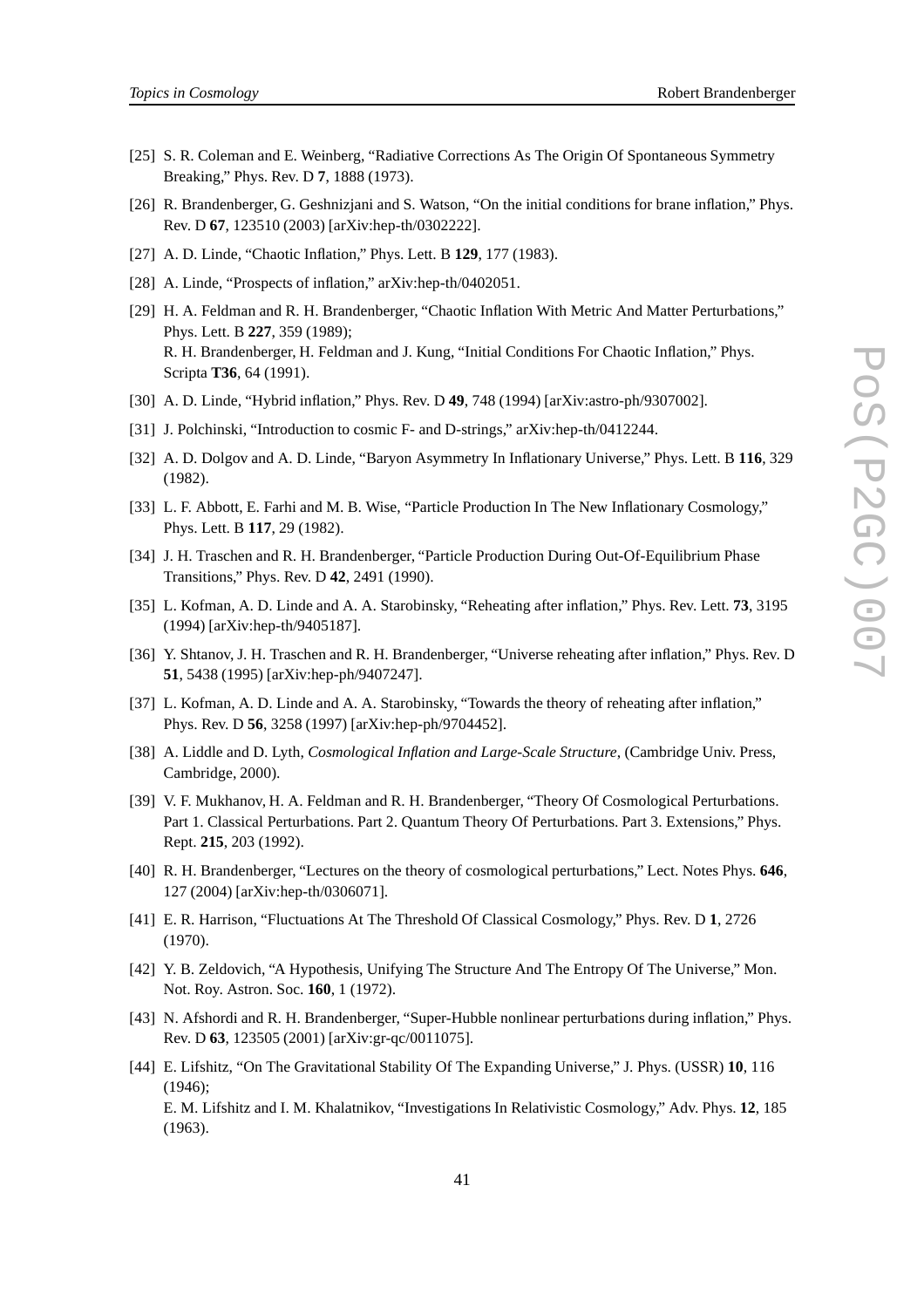- [45] J. M. Bardeen, "Gauge Invariant Cosmological Perturbations," Phys. Rev. D **22**, 1882 (1980).
- [46] W. Press and E. Vishniac, "Tenacious myths about cosmological perturbations larger than the horizon size," Astrophys. J. **239**, 1 (1980).
- [47] H. Kodama and M. Sasaki, "Cosmological Perturbation Theory," Prog. Theor. Phys. Suppl. **78**, 1 (1984).
- [48] M. Bruni, G. F. Ellis and P. K. Dunsby, "Gauge invariant perturbations in a scalar field dominated universe," Class. Quant. Grav. **9**, 921 (1992).
- [49] J. c. Hwang, "Evolution of ideal fluid cosmological perturbations," Astrophys. J. **415**, 486 (1993).
- [50] R. Durrer, "Anisotropies in the cosmic microwave background: Theoretical foundations," Helv. Phys. Acta **69**, 417 (1996) [arXiv:astro-ph/9610234].
- [51] J. Stewart, "Perturbations of Friedmann-Robertson-Walker Cosmological Models", Class. Quant. Grav. **7**, 1169 (1990).
- [52] J. Stewart and M. Walker, "Perturbations Of Spacetimes In General Relativity," Proc. Roy. Soc. Lond. A **341**, 49 (1974).
- [53] R. Durrer and M. Sakellariadou, "A New contribution to cosmological perturbations of some inflationary models," Phys. Rev. D **50**, 6115 (1994) [arXiv:astro-ph/9404043].
- [54] J. M. Bardeen, P. J. Steinhardt and M. S. Turner, "Spontaneous Creation Of Almost Scale Free Density Perturbations In An Inflationary Universe," Phys. Rev. D **28**, 679 (1983).
- [55] R. H. Brandenberger and R. Kahn, "Cosmological Perturbations In Inflationary Universe Models," Phys. Rev. D **29**, 2172 (1984).
- [56] D. H. Lyth, "Large Scale Energy Density Perturbations And Inflation," Phys. Rev. D **31**, 1792 (1985).
- [57] F. Finelli and R. H. Brandenberger, "Parametric amplification of gravitational fluctuations during reheating," Phys. Rev. Lett. **82**, 1362 (1999) [arXiv:hep-ph/9809490].
- [58] B. A. Bassett and F. Viniegra, "Massless metric preheating," Phys. Rev. D **62**, 043507 (2000) [arXiv:hep-ph/9909353].
- [59] F. Finelli and R. H. Brandenberger, "Parametric amplification of metric fluctuations during reheating in two field models," Phys. Rev. D **62**, 083502 (2000) [arXiv:hep-ph/0003172].
- [60] S. Weinberg, "Adiabatic modes in cosmology," Phys. Rev. D **67**, 123504 (2003) [arXiv:astro-ph/0302326].
- [61] W. B. Lin, X. H. Meng and X. M. Zhang, "Adiabatic gravitational perturbation during reheating," Phys. Rev. D **61**, 121301 (2000) [arXiv:hep-ph/9912510].
- [62] A. H. Guth and S. Y. Pi, "Fluctuations In The New Inflationary Universe," Phys. Rev. Lett. **49**, 1110 (1982).
- [63] A. A. Starobinsky, "Dynamics Of Phase Transition In The New Inflationary Universe Scenario And Generation Of Perturbations," Phys. Lett. B **117**, 175 (1982).
- [64] S. W. Hawking, "The Development Of Irregularities In A Single Bubble Inflationary Universe," Phys. Lett. B **115**, 295 (1982).
- [65] V. F. Mukhanov, "Gravitational Instability Of The Universe Filled With A Scalar Field," JETP Lett. **41**, 493 (1985) [Pisma Zh. Eksp. Teor. Fiz. **41**, 402 (1985)].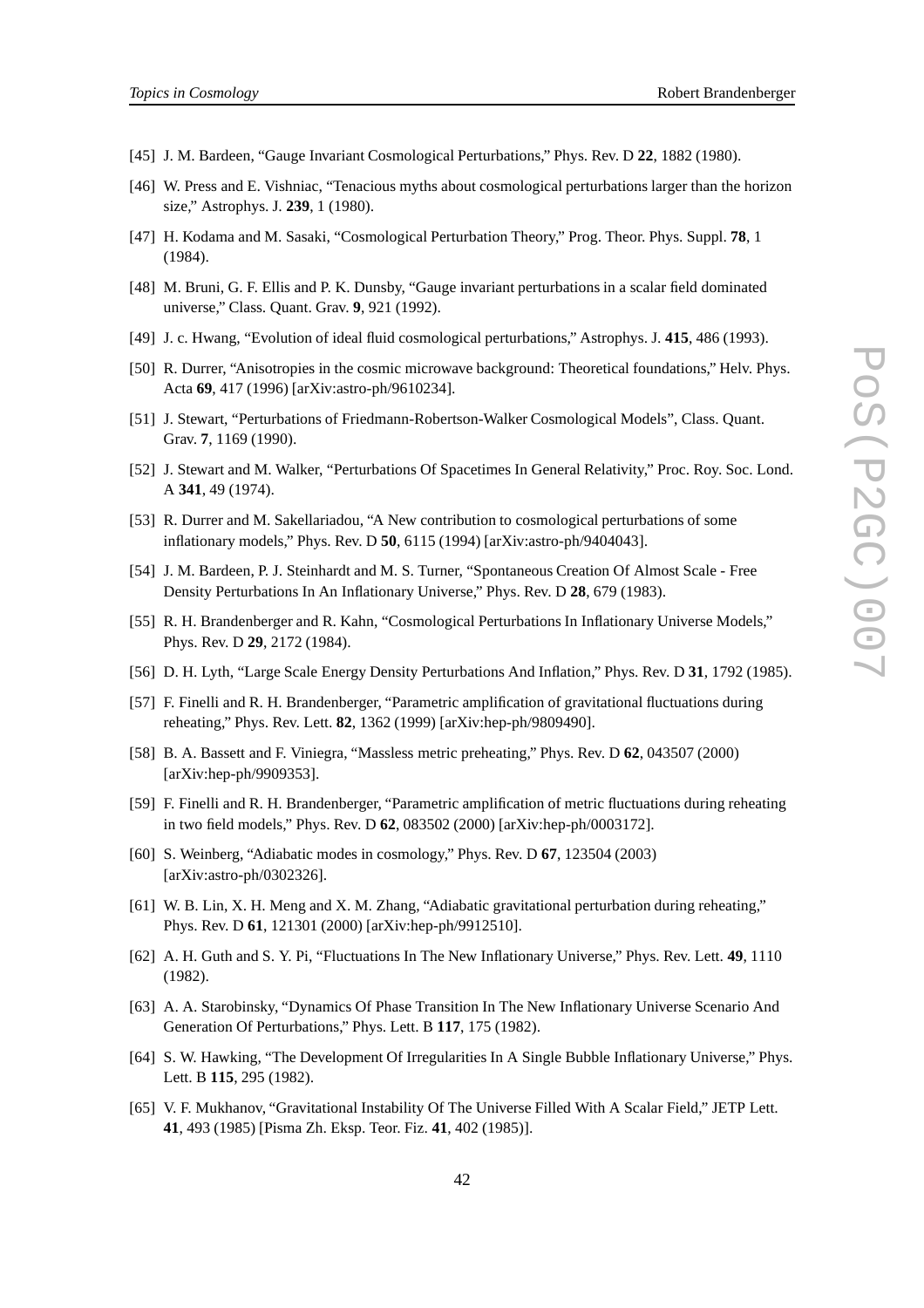- [66] V. F. Mukhanov, "Quantum Theory Of Gauge Invariant Cosmological Perturbations," Sov. Phys. JETP **67**, 1297 (1988) [Zh. Eksp. Teor. Fiz. **94N7**, 1 (1988 ZETFA,94,1-11.1988)].
- [67] M. Sasaki, "Large Scale Quantum Fluctuations In The Inflationary Universe," Prog. Theor. Phys. **76**, 1036 (1986).
- [68] V. N. Lukash, Pisma Zh. Eksp. Teor. Fiz. **31**, 631 (1980); V. N. Lukash, "Production Of Phonons In An Isotropic Universe," Sov. Phys. JETP **52**, 807 (1980) [Zh. Eksp. Teor. Fiz. **79**, (1980)].
- [69] N. Birrell and P.C.W. Davies: *Quantum Fields in Curved Space*, (Cambridge Univ. Press, Cambridge, 1982).
- [70] R. H. Brandenberger, "Quantum Fluctuations As The Source Of Classical Gravitational Perturbations In Inflationary Universe," Nucl. Phys. B **245**, 328 (1984).
- [71] R. H. Brandenberger and C. T. Hill, "Energy Density Fluctuations In De Sitter Space," Phys. Lett. B **179**, 30 (1986).
- [72] D. Polarski and A. A. Starobinsky, "Semiclassicality and decoherence of cosmological perturbations," Class. Quant. Grav. **13**, 377 (1996) [arXiv:gr-qc/9504030].
- [73] R. A. Sunyaev and Y. B. Zeldovich, "Small scale fluctuations of relic radiation," Astrophys. Space Sci. **7**, 3 (1970).
- [74] P. J. E. Peebles and J. T. Yu, "Primeval adiabatic perturbation in an expanding universe," Astrophys. J. **162**, 815 (1970).
- [75] L. P. Grishchuk, "Amplification Of Gravitational Waves In An Istropic Universe," *Sov. Phys. JETP* **40**, 409 (1975) [*Zh. Eksp. Teor. Fiz.* **67**, 825 (1974)].
- [76] A. D. Linde, "Eternal Chaotic Inflation," Mod. Phys. Lett. A **1**, 81 (1986); A. D. Linde and D. A. Linde, "Topological defects as seeds for eternal inflation," Phys. Rev. D **50**, 2456 (1994) [arXiv:hep-th/9402115].
- [77] R. Allahverdi, K. Enqvist, J. Garcia-Bellido and A. Mazumdar, "Gauge invariant MSSM inflaton," arXiv:hep-ph/0605035.
- [78] F. C. Adams, K. Freese and A. H. Guth, "Constraints On The Scalar Field Potential In Inflationary Models," Phys. Rev. D **43**, 965 (1991).
- [79] N. Turok and R. H. Brandenberger, "Cosmic Strings And The Formation Of Galaxies And Clusters Of Galaxies," Phys. Rev. D **33**, 2175 (1986); H. Sato, "Galaxy Formation by Cosmic Strings," Prog. Theor. Phys. **75**, 1342 (1986); A. Stebbins, "Cosmic Strings and Cold Matter", Ap. J. (Lett.) **303**, L21 (1986).
- [80] A. Albrecht, D. Coulson, P. Ferreira and J. Magueijo, "Causality and the microwave background," Phys. Rev. Lett. **76**, 1413 (1996) [arXiv:astro-ph/9505030]; J. Magueijo, A. Albrecht, D. Coulson and P. Ferreira, "Doppler peaks from active perturbations," Phys. Rev. Lett. **76**, 2617 (1996) [arXiv:astro-ph/9511042]; U. L. Pen, U. Seljak and N. Turok, "Power spectra in global defect theories of cosmic structure formation," Phys. Rev. Lett. **79**, 1611 (1997) [arXiv:astro-ph/9704165].
- [81] R. H. Brandenberger, "Inflationary cosmology: Progress and problems," publ. in proc. of IPM School On Cosmology 1999: Large Scale Structure Formation, arXiv:hep-ph/9910410.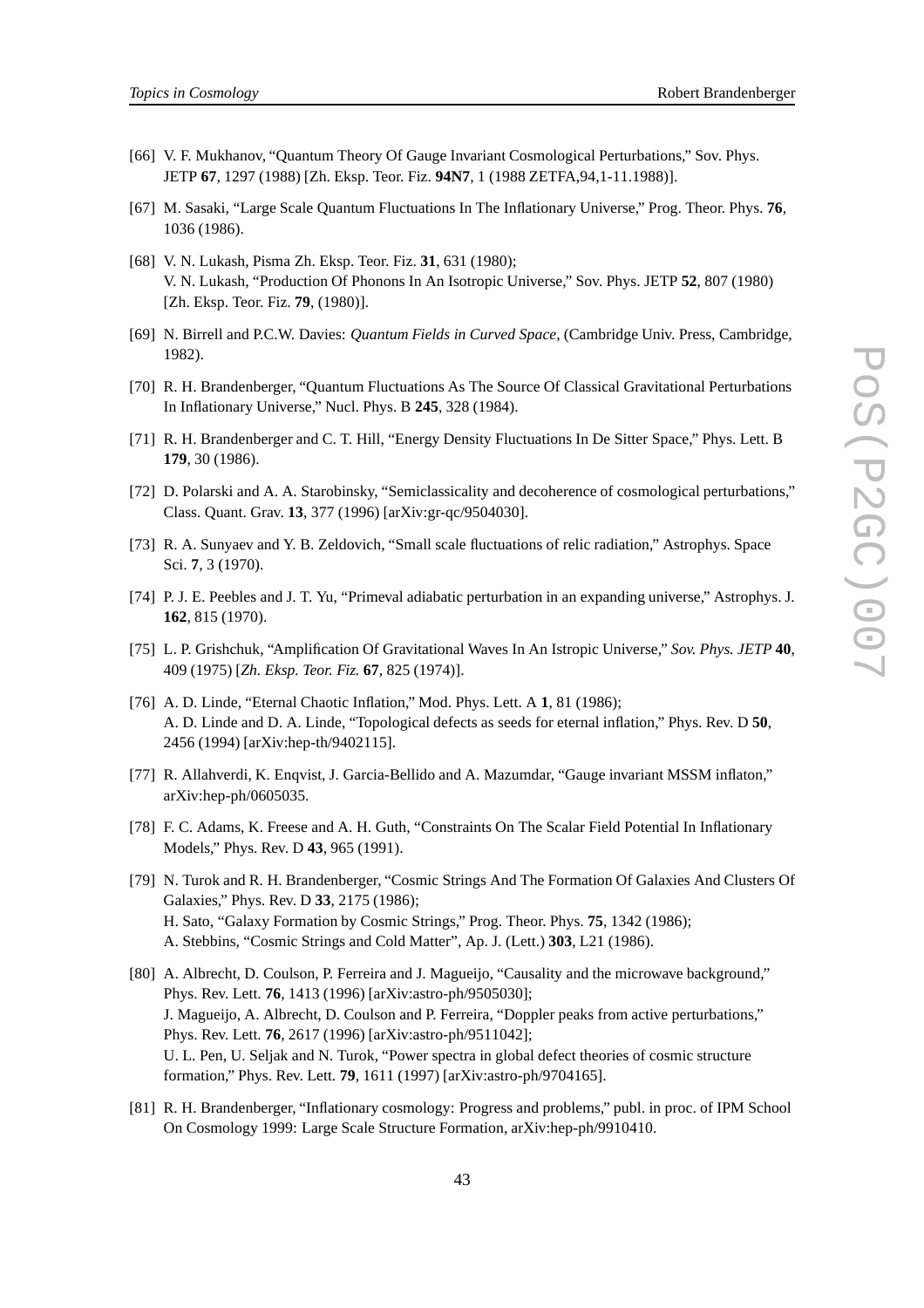- [82] R. H. Brandenberger and J. Martin, "The robustness of inflation to changes in super-Planck-scale physics," Mod. Phys. Lett. A **16**, 999 (2001), [arXiv:astro-ph/0005432]; J. Martin and R. H. Brandenberger, "The trans-Planckian problem of inflationary cosmology," Phys. Rev. D **63**, 123501 (2001), [arXiv:hep-th/0005209].
- [83] J. C. Niemeyer, "Inflation with a high frequency cutoff," Phys. Rev. D **63**, 123502 (2001), [arXiv:astro-ph/0005533]; S. Shankaranarayanan, "Is there an imprint of Planck scale physics on inflationary cosmology?," Class. Quant. Grav. **20**, 75 (2003), [arXiv:gr-qc/0203060]; J. C. Niemeyer and R. Parentani, "Trans-Planckian dispersion and scale-invariance of inflationary perturbations," Phys. Rev. D **64**, 101301 (2001), [arXiv:astro-ph/0101451].
- [84] W. G. Unruh, "Sonic analog of black holes and the effects of high frequencies on black hole evaporation," Phys. Rev. D **51**, 2827 (1995).
- [85] S. Corley and T. Jacobson, "Hawking Spectrum and High Frequency Dispersion," Phys. Rev. D **54**, 1568 (1996) [arXiv:hep-th/9601073].
- [86] R. H. Brandenberger and J. Martin, "Back-reaction and the trans-Planckian problem of inflation revisited," Phys. Rev. D **71**, 023504 (2005) [arXiv:hep-th/0410223].
- [87] T. Tanaka, "A comment on trans-Planckian physics in inflationary universe," [arXiv:astro-ph/0012431].
- [88] A. A. Starobinsky, "Robustness of the inflationary perturbation spectrum to trans-Planckian physics," Pisma Zh. Eksp. Teor. Fiz. **73**, 415 (2001), [JETP Lett. **73**, 371 (2001)], [arXiv:astro-ph/0104043].
- [89] S. Hawking and G. Ellis, *The Large-Scale Structure of Space-Time* (Cambridge Univ. Press, Cambridge, 1973).
- [90] A. Borde and A. Vilenkin, "Eternal inflation and the initial singularity," Phys. Rev. Lett. **72**, 3305 (1994) [arXiv:gr-qc/9312022].
- [91] N. Arkani-Hamed, L. Motl, A. Nicolis and C. Vafa, "The string landscape, black holes and gravity as the weakest force," arXiv:hep-th/0601001.
- [92] R. H. Brandenberger, V. F. Mukhanov and A. Sornborger, "A Cosmological theory without singularities," Phys. Rev. D **48**, 1629 (1993) [arXiv:gr-qc/9303001]; V. F. Mukhanov and R. H. Brandenberger, "A Nonsingular universe," Phys. Rev. Lett. **68**, 1969 (1992).
- [93] T. Biswas, A. Mazumdar and W. Siegel, "Bouncing universes in string-inspired gravity," JCAP **0603**, 009 (2006) [arXiv:hep-th/0508194].
- [94] M. Bojowald, "Loop quantum cosmology," Living Rev. Rel. **8**, 11 (2005) [arXiv:gr-qc/0601085].
- [95] R. Hagedorn, "Statistical Thermodynamics Of Strong Interactions At High-Energies," Nuovo Cim. Suppl. **3**, 147 (1965).
- [96] R. H. Brandenberger and C. Vafa, "Superstrings In The Early Universe," Nucl. Phys. B **316**, 391 (1989).
- [97] R. H. Brandenberger, "Back reaction of cosmological perturbations and the cosmological constant problem," publ. in the proc. of the 18th IAP Colloquium On The Nature Of Dark Energy: Observational And Theoretical Results On The Accelerating Universe, arXiv:hep-th/0210165.
- [98] P. Brax, C. van de Bruck and A. C. Davis, "Brane world cosmology," Rept. Prog. Phys. **67**, 2183 (2004) [arXiv:hep-th/0404011].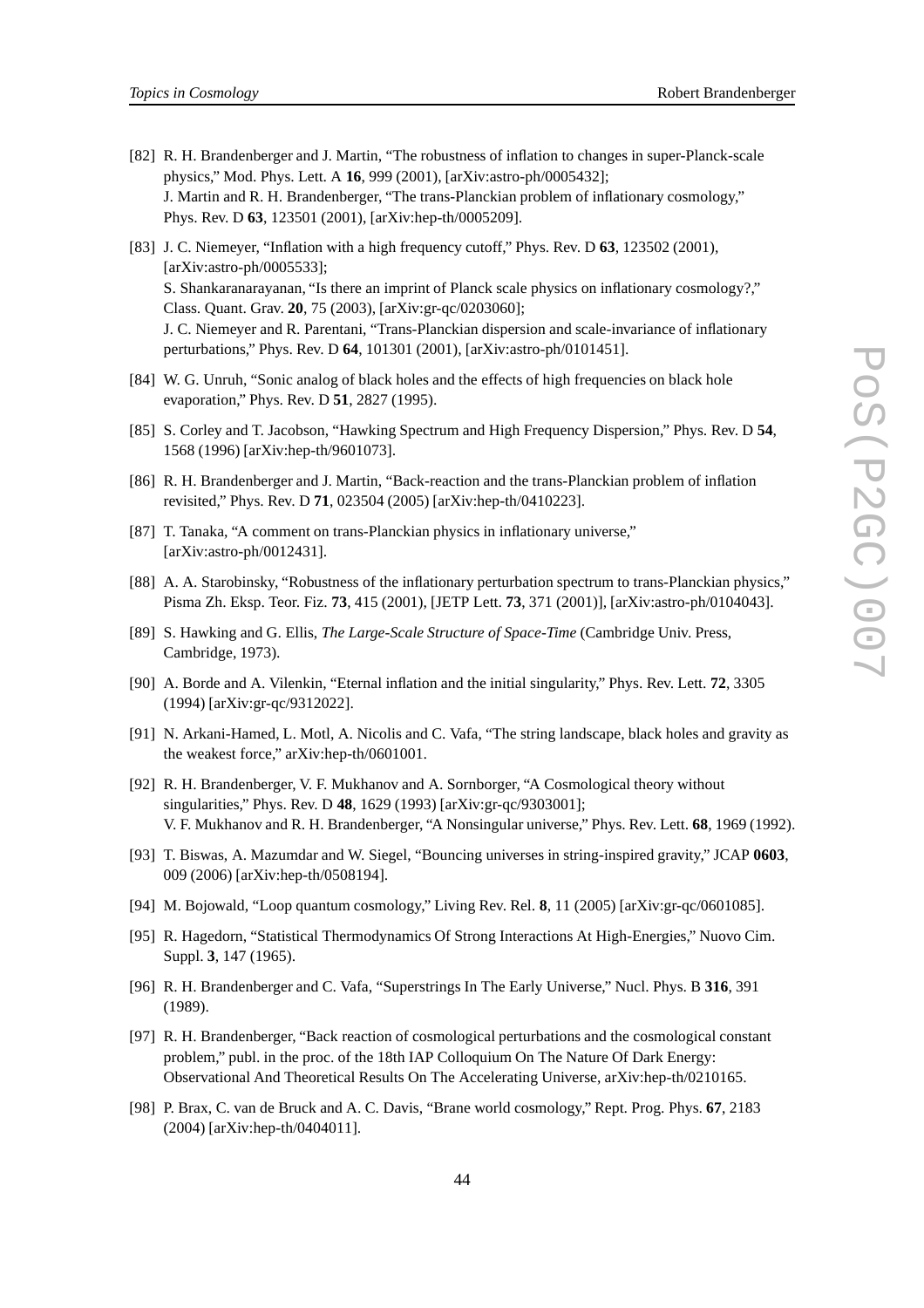- *Topics in Cosmology* Robert Brandenberger
- [99] M. Majumdar and A.-C. Davis, "Cosmological creation of D-branes and anti-D-branes," JHEP **0203**, 056 (2002) [arXiv:hep-th/0202148].
- [100] R. Durrer, M. Kunz and M. Sakellariadou, "Why do we live in 3+1 dimensions?," Phys. Lett. B **614**, 125 (2005) [arXiv:hep-th/0501163].
- [101] A. Karch and L. Randall, "Relaxing to three dimensions," Phys. Rev. Lett. **95**, 161601 (2005) [arXiv:hep-th/0506053].
- [102] A. A. Tseytlin and C. Vafa, "Elements of string cosmology," Nucl. Phys. B **372**, 443 (1992) [arXiv:hep-th/9109048].
- [103] S. Alexander, R. H. Brandenberger and D. Easson, "Brane gases in the early universe," Phys. Rev. D **62**, 103509 (2000) [arXiv:hep-th/0005212].
- [104] J. Kripfganz and H. Perlt, "Cosmological Impact Of Winding Strings," Class. Quant. Grav. **5**, 453 (1988).
- [105] T. Battefeld and S. Watson, "String gas cosmology," Rev. Mod. Phys. **78**, 435 (2006) [arXiv:hep-th/0510022].
- [106] R. H. Brandenberger, "Challenges for string gas cosmology," publ. in proc. of the 59th Yamada Conference On Inflating Horizon Of Particle Astrophysics And Cosmology, arXiv:hep-th/0509099.
- [107] R. H. Brandenberger, "Moduli stabilization in string gas cosmology," Prog. Theor. Phys. Suppl. **163**, 358 (2006) [arXiv:hep-th/0509159].
- [108] R. H. Brandenberger, "Conceptual Problems of Inflationary Cosmology and a New Approach to Cosmological Structure Formation," arXiv:hep-th/07010xx, to be publ. in the proceedings of *Inflation + 25* (Springer, Berlin, 2007).
- [109] J. Polchinski, *String Theory, Vols. 1 and 2*, (Cambridge Univ. Press, Cambridge, 1998).
- [110] T. Boehm and R. Brandenberger, "On T-duality in brane gas cosmology," JCAP **0306**, 008 (2003) [arXiv:hep-th/0208188].
- [111] T. Biswas, R. Brandenberger, A. Mazumdar and W. Siegel, "Non-perturbative gravity, Hagedorn bounce and CMB," arXiv:hep-th/0610274.
- [112] G. F. R. Ellis and R. Maartens, "The emergent universe: Inflationary cosmology with no singularity," Class. Quant. Grav. **21**, 223 (2004) [arXiv:gr-qc/0211082].
- [113] R. Easther, B. R. Greene, M. G. Jackson and D. Kabat, "String windings in the early universe," JCAP **0502**, 009 (2005) [arXiv:hep-th/0409121].
- [114] R. Danos, A. R. Frey and A. Mazumdar, "Interaction rates in string gas cosmology," Phys. Rev. D **70**, 106010 (2004) [arXiv:hep-th/0409162].
- [115] S. Watson and R. H. Brandenberger, "Isotropization in brane gas cosmology," Phys. Rev. D **67**, 043510 (2003) [arXiv:hep-th/0207168].
- [116] G. Veneziano, "Scale factor duality for classical and quantum strings," Phys. Lett. B **265**, 287 (1991).
- [117] M. Maggiore and A. Riotto, "D-branes and cosmology," Nucl. Phys. B **548**, 427 (1999) [arXiv:hep-th/9811089].
- [118] R. H. Brandenberger *et al.*, "More on the spectrum of perturbations in string gas cosmology," JCAP **0611**, 009 (2006) [arXiv:hep-th/0608186].
- [119] S. Arapoglu, A. Karakci and A. Kaya, "S-duality in string gas cosmology," arXiv:hep-th/0611193.